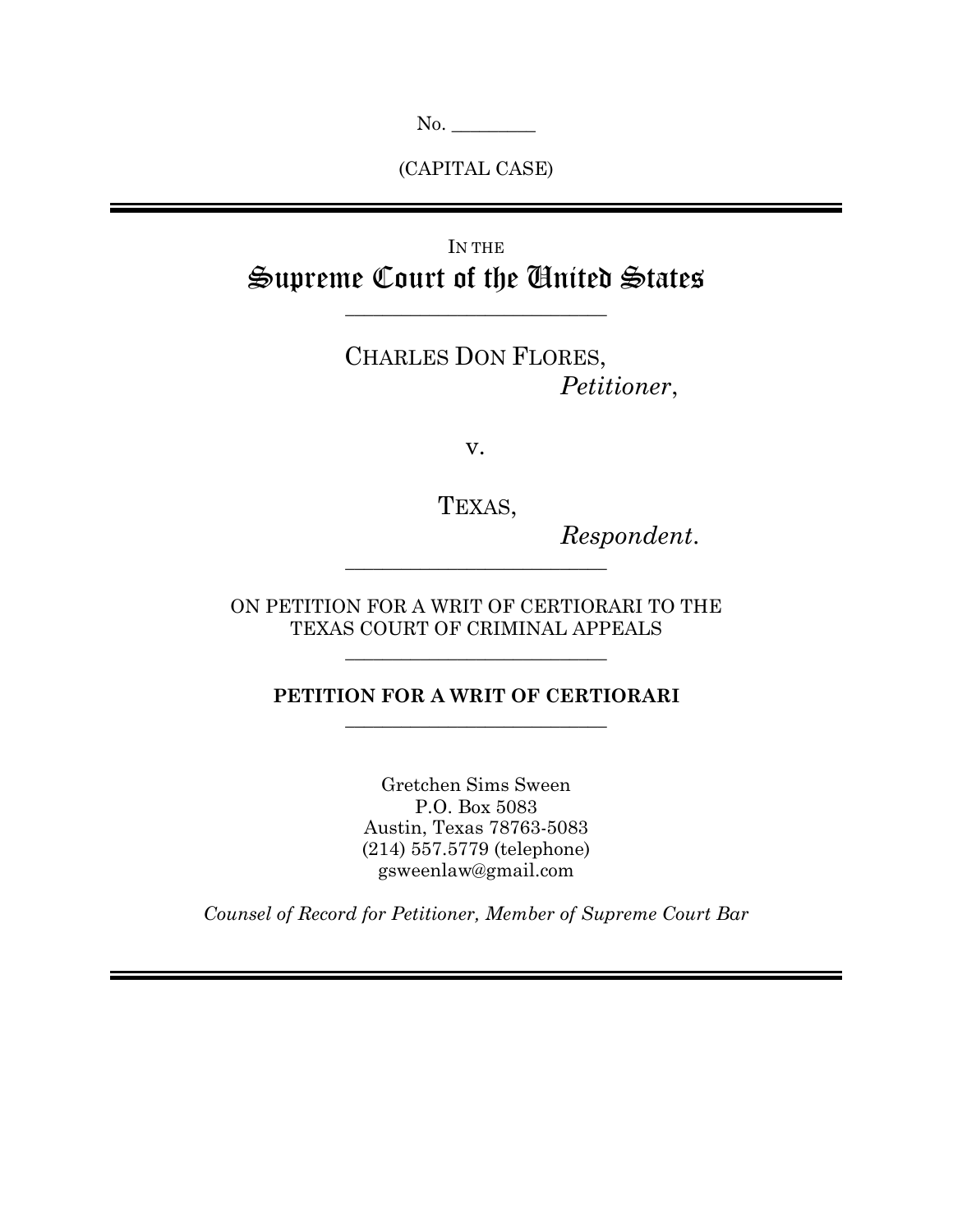# **Capital Case**

## **QUESTIONS PRESENTED**

<span id="page-1-0"></span>The State obtained Charles Don Flores's conviction based primarily on a mid-trial, in-court "identification," made for the first time thirteen months after the crime as he sat at the defense table. Flores did not match this witness's *initial* descriptions of the perpetrators in any respect, a fact kept from the defense for nearly two decades. Her "identification" was made after the police had subjected her to "forensic hypnosis" and then shown her a highly suggestive photo line-up featuring Flores from which she failed to pick him out. She then saw his photo repeatedly in the news. After years during which Flores had no counsel, and after his execution was stayed to pursue a claim narrowly focused on the issue of "forensic hypnosis," Flores unearthed considerable evidence related to this eleventh-hour "identification" and of extensive police and prosecutorial misconduct that had long been suppressed. When he submitted a subsequent state habeas application delineating the vast support for his *Brady*, false testimony, and actual innocence claims, the state court arbitrarily concluded that all of his new claims were barred on procedural grounds and refused to consider their merits—even though the evidence had been unavailable when Flores initiated his previous habeas proceeding.

The Questions Presented are:

- 1. Is the right to due process violated when a death-sentenced individual is barred from developing substantial habeas claims by the arbitrary application of state procedural law?
- 2. Is the fact that the State successfully suppressed *Brady* material for two decades a legitimate basis for denying a habeas applicant, who is actually innocent, the right to be heard?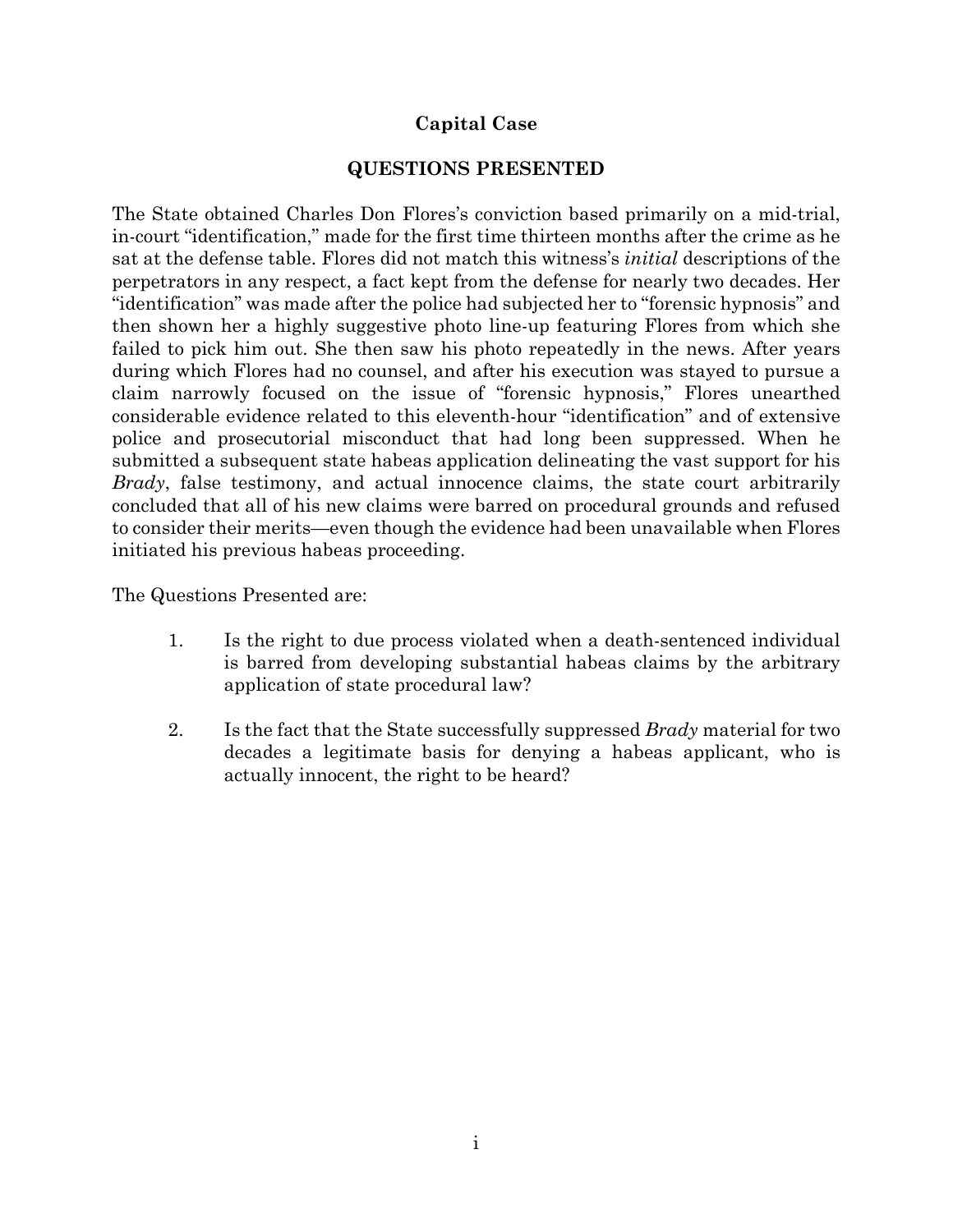### **PARTIES TO THE PROCEEDINGS BELOW**

<span id="page-2-0"></span>Both parties are identified in the case caption. Because neither party is a

<span id="page-2-1"></span>corporation, a corporate disclosure statement is not required.

### **LIST OF RELATED PROCEEDINGS**

(in chronological order)

*State v. Flores*, Cause No. F98-02133 in the 195th Judicial District Court, Dallas County (1999) (trial).

*Flores v. State*, No. AP-73,463 (Tex. Crim. App. Nov. 7, 2001) (direct appeal, not available on Westlaw or Lexis).

*Flores v. Texas*, No. 01-8685, 2002 U.S. LEXIS 3119 (Apr. 29, 2002) (certiorari denied in direct appeal).

*Ex parte Flores*, No. WR-64,654-01, 2006 Tex. Crim. App. Unpub. LEXIS 744 (Tex. Crim. App. Sept. 20, 2006) (unpublished) (initial state habeas proceeding).

*Flores v. Texas*, 552 U.S. 884 (2007) (pro se) (certiorari denied in initial state habeas proceeding).

*Flores v. Stephens*, No. 3:07-CV-0413-M, 2014 U.S. Dist. LEXIS 97028 (N.D. Tex. July 17, 2014) (denying certificate of appealability).

*Flores v. Stephens*, 794 F.3d 494 (5th Cir. 2015) (affirming denial of certificate of appealability).

*Flores v. Stephens*, No. 15-6611, 2016 U.S. LEXIS 913 (Jan. 25, 2016) (certiorari denied in initial federal habeas proceeding).

*Ex parte Flores*, No. WR-64,654-02, 2016 Tex. Crim. App. Unpub. LEXIS 1151 (Tex. Crim. App. May 27, 2016) (unpublished) (granting stay of execution and remanding hypnosis claim in subsequent state habeas proceeding); 2020 Tex. Crim. App. Unpub. LEXIS 215 (Tex. Crim. App. May 6, 2020) (unpublished) (denying relief).

*Ex parte Flores*, No. WR-64,654-03, 2021 Tex. Crim. App. Unpub. LEXIS 535 (Tex. Crim. App. Oct. 6, 2021) (unpublished) (refusing to consider habeas claims on the merits).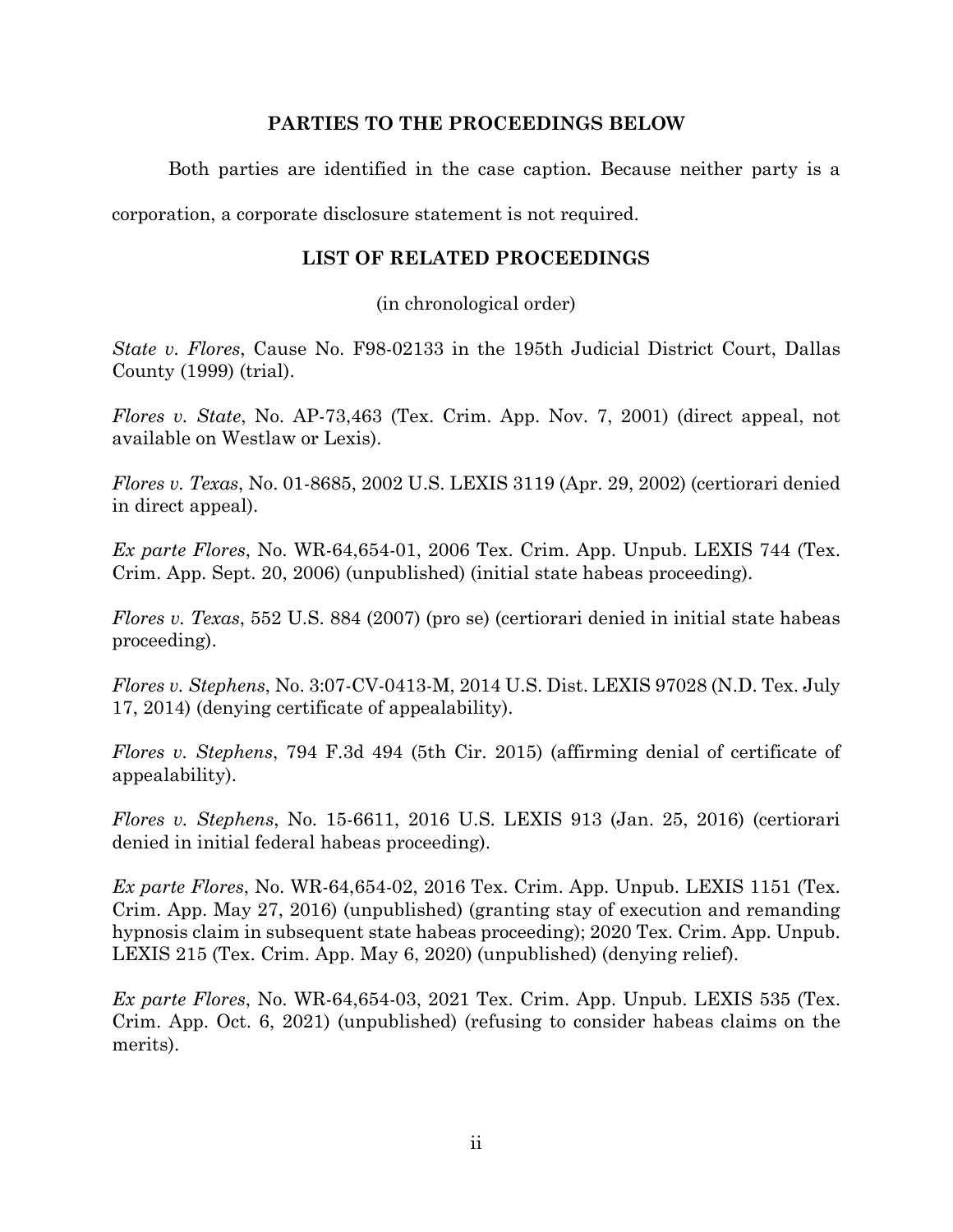# **TABLE OF CONTENTS**

<span id="page-3-0"></span>

| CONSTITUTIONAL AND STATUTORY PROVISIONS INVOLVED  1                                                                                                                                                                                                         |
|-------------------------------------------------------------------------------------------------------------------------------------------------------------------------------------------------------------------------------------------------------------|
|                                                                                                                                                                                                                                                             |
|                                                                                                                                                                                                                                                             |
| I.                                                                                                                                                                                                                                                          |
| How the Question Presented Was Raised and Decided Below  16<br>Η.                                                                                                                                                                                           |
|                                                                                                                                                                                                                                                             |
| Flores's Right to Due Process was Violated When He Was Barred from<br>I.<br>Developing Substantial Habeas Claims by the Arbitrary Application of State                                                                                                      |
| When a State Creates a Process for Challenging the Constitutionality of a<br>Α.<br>Conviction or Sentence in a State Post-Conviction Proceeding, Applicants Are                                                                                             |
| <b>B.</b><br>Flores's Subsequent Application Satisfied the Requirements for Merits<br>Consideration under the Relevant State Procedural Rule; the Baseless Finding<br>That His Claims Were Procedurally Barred Constitutes a Due Process<br>Violation<br>21 |
| That the State Successfully Suppressed Brady Material for Two Decades Is<br>Π.<br>Not A Legitimate Basis for Denying a Habeas Applicant Who Is Actually Innocent                                                                                            |
| While States Can Impose Procedural Requirements, Those Requirements<br>А.<br>Cannot Become a Means to Evade Having the State's Own Misconduct<br>26                                                                                                         |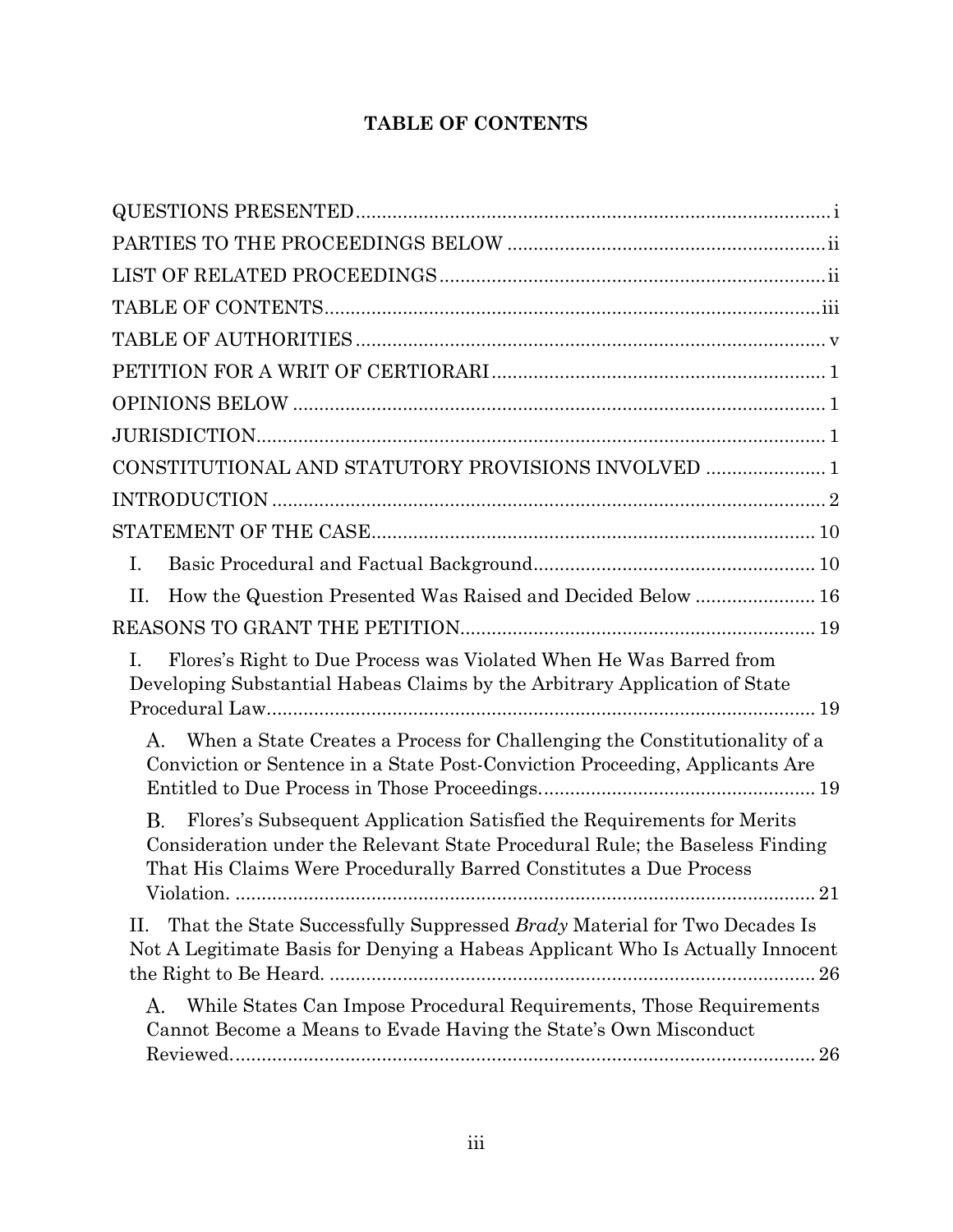| В.                          | This Case Presents a Worthy Vehicle for Addressing Significant Policy                                                                                                                            |           |
|-----------------------------|--------------------------------------------------------------------------------------------------------------------------------------------------------------------------------------------------|-----------|
|                             | Concerns about the Integrity of Collateral Proceedings in Death-Penalty Cases                                                                                                                    |           |
|                             |                                                                                                                                                                                                  |           |
|                             |                                                                                                                                                                                                  |           |
| <b>APPENDIX A</b><br>(AppA) | Decision of the Texas Court of Criminal<br>Appeals, denying habeas relief, Ex parte<br><i>Flores</i> , No. WR-64,654-03, 2021 Tex. Crim. App.<br>Unpub. LEXIS 535 (Tex. Crim. App. Oct. 6, 2021) | App001    |
| <b>APPENDIX B</b><br>(AppB) | Applicant Charles Don Flores's subsequent<br>habeas application, filed February 3, 2021                                                                                                          | App005    |
| <b>APPENDIX C</b><br>(AppC) | Articles 11.071 and 11.073 of the Texas<br>Code of Criminal Procedure                                                                                                                            | App $852$ |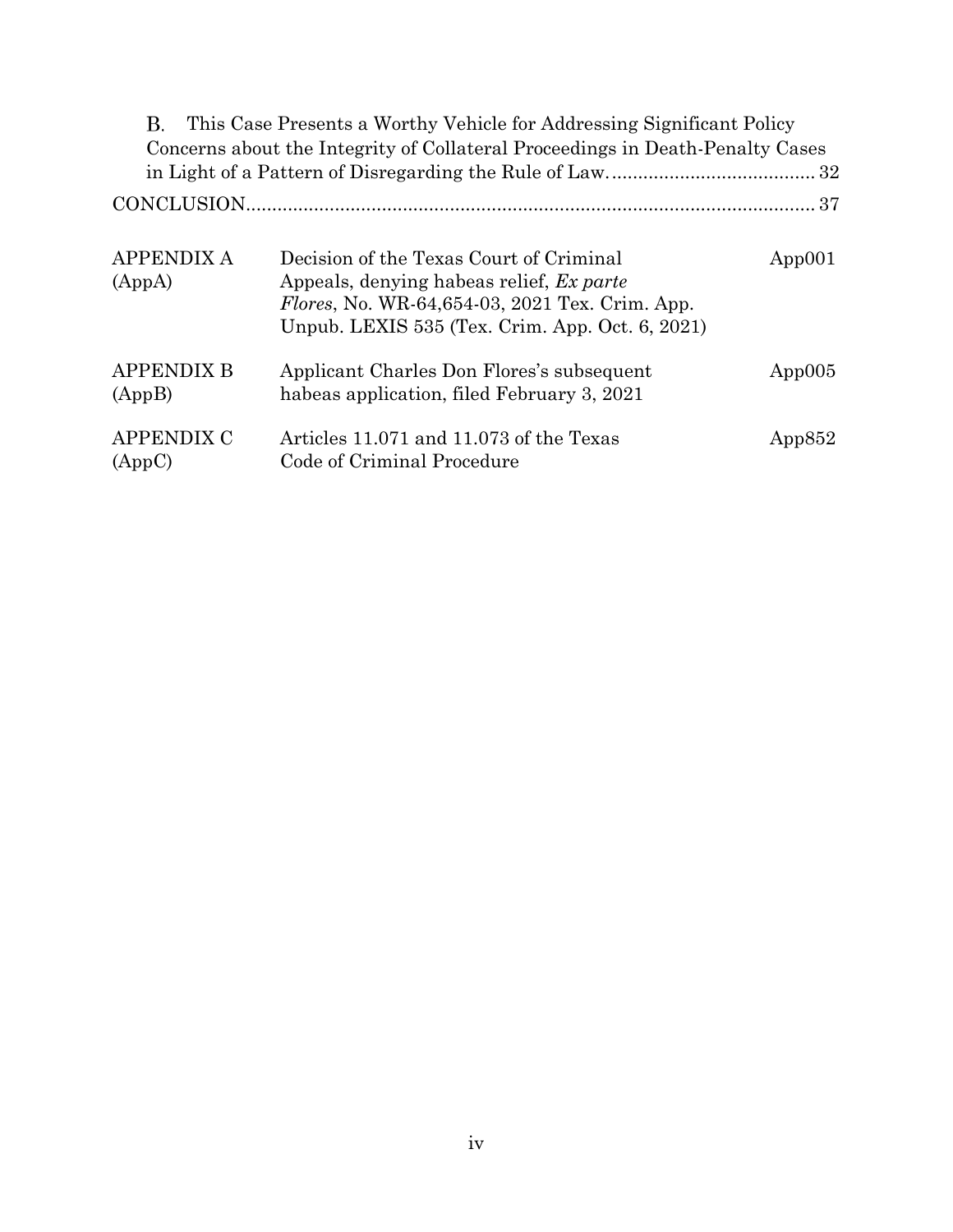# **TABLE OF AUTHORITIES**

<span id="page-5-0"></span>

| Cases                                                                                                             | Pages |
|-------------------------------------------------------------------------------------------------------------------|-------|
| Andrus v. Texas                                                                                                   |       |
| Ex parte Andrus,                                                                                                  |       |
| Ex parte Argent,                                                                                                  |       |
| Banks v. Dretke,                                                                                                  |       |
| Banks v. Thaler,                                                                                                  |       |
| Berger v. United States,                                                                                          |       |
| Brady v. Maryland,                                                                                                |       |
| Ex parte Campbell,                                                                                                |       |
| Coleman v. Thompson,                                                                                              |       |
| Dist. Att'y's Office for Third Judicial Dist. v. Osborne,                                                         |       |
| Ex parte Flores, No. WR-64,654-02,<br>2020 Tex. Crim. App. Unpub. LEXIS 215 (Tex. Crim. App. May 6, 2020)  15     |       |
| Ford v. Wainwright,                                                                                               | 20    |
| $Ex\ part$ e Fuller, No. WR-16351-09,<br>2014 Tex. Crim. App. Unpub. LEXIS 332 (Tex. Crim. App. Apr. 2, 2014)  24 |       |
| Giglio v. United States,                                                                                          | 26    |
| Hall v. Florida,                                                                                                  |       |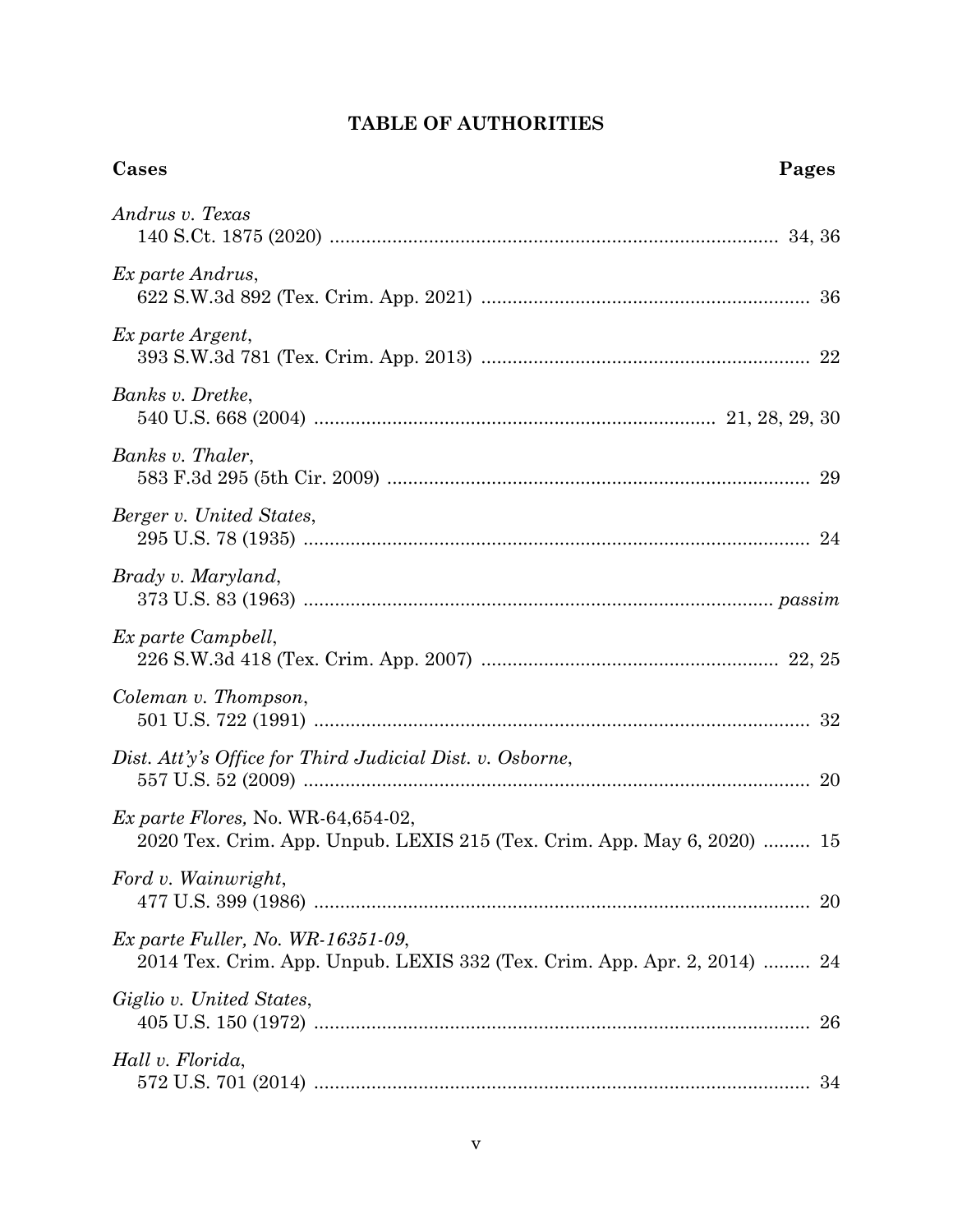| Harrington v. Richter,    |
|---------------------------|
| Hinton v. Alabama,        |
| Kyles v. Whitley,         |
| Ex parte Lemke,           |
| Ex parte Madding,         |
| Ex parte Miles,           |
| Miller v. Alabama,        |
| Missouri v. Frye,         |
| Moore v. Texas,           |
| Moore v. Texas,           |
| Padilla v. Kentucky,      |
| Panetti v. Quarterman,    |
| Ex parte Rodney Reed,     |
| Ex parte Sledge,          |
| Strickland v. Washington, |
| Strickler v. Greene,      |
| United States v. Agurs,   |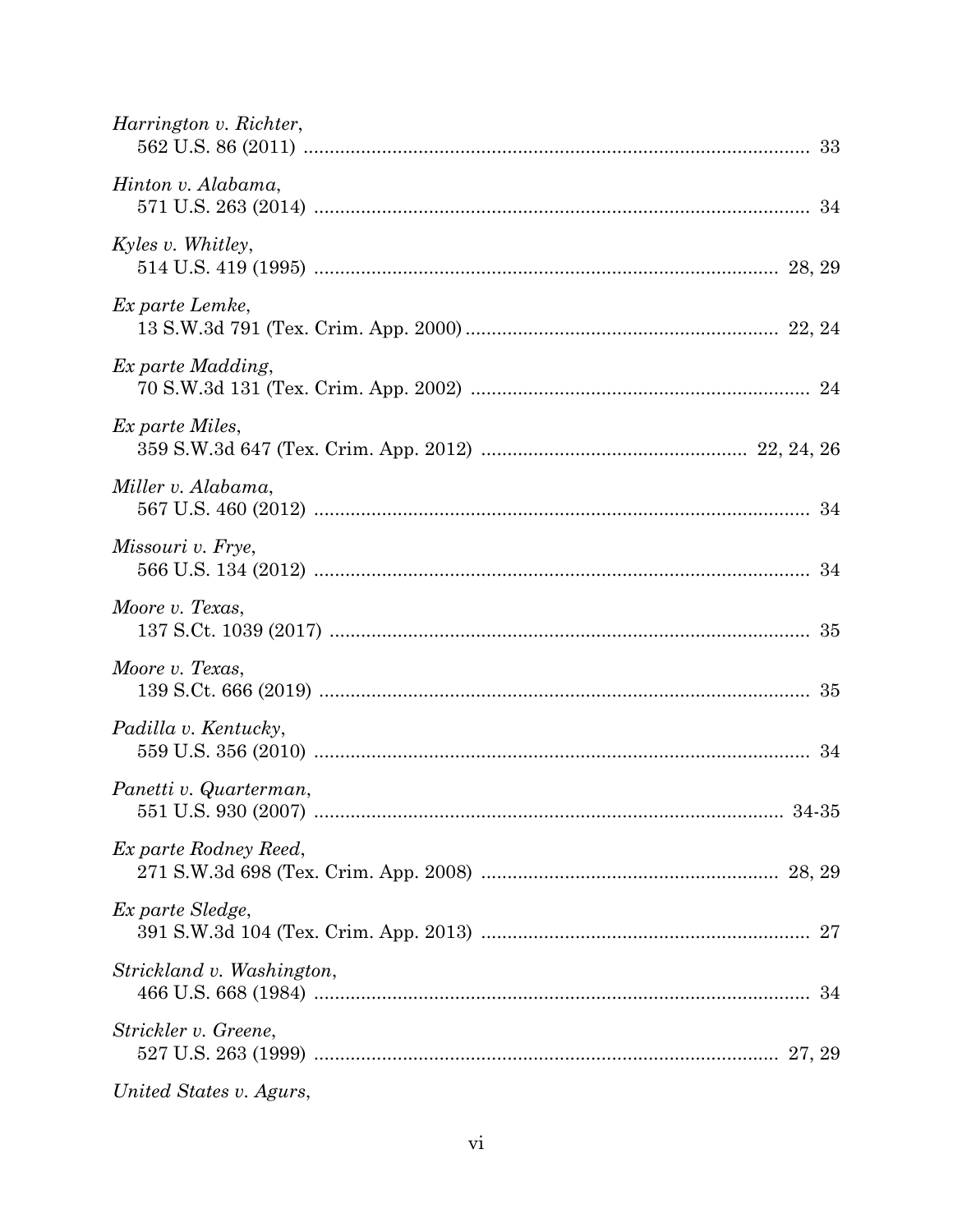| United States v. Bagley,                                                                                                 |  |
|--------------------------------------------------------------------------------------------------------------------------|--|
| <i>Ex parte Uptergrove, No. WR-49905-02,</i><br>2007 Tex. Crim. App. Unpub. LEXIS 958 (Tex. Crim. App. May 23, 2007)  24 |  |
| Wearry v. Cain,                                                                                                          |  |

# **Constitutional Provisions**

# **Statutes**

# **Other**

|  |  |  |  | David Martin Davies, How Texas almost banned forensic hypnosis, TEXAS PUBLIC |  |
|--|--|--|--|------------------------------------------------------------------------------|--|
|  |  |  |  | RADIO (Dec. 15, 2021), https://www.tpr.org/news/2021-12-15/how-texas-almost- |  |
|  |  |  |  |                                                                              |  |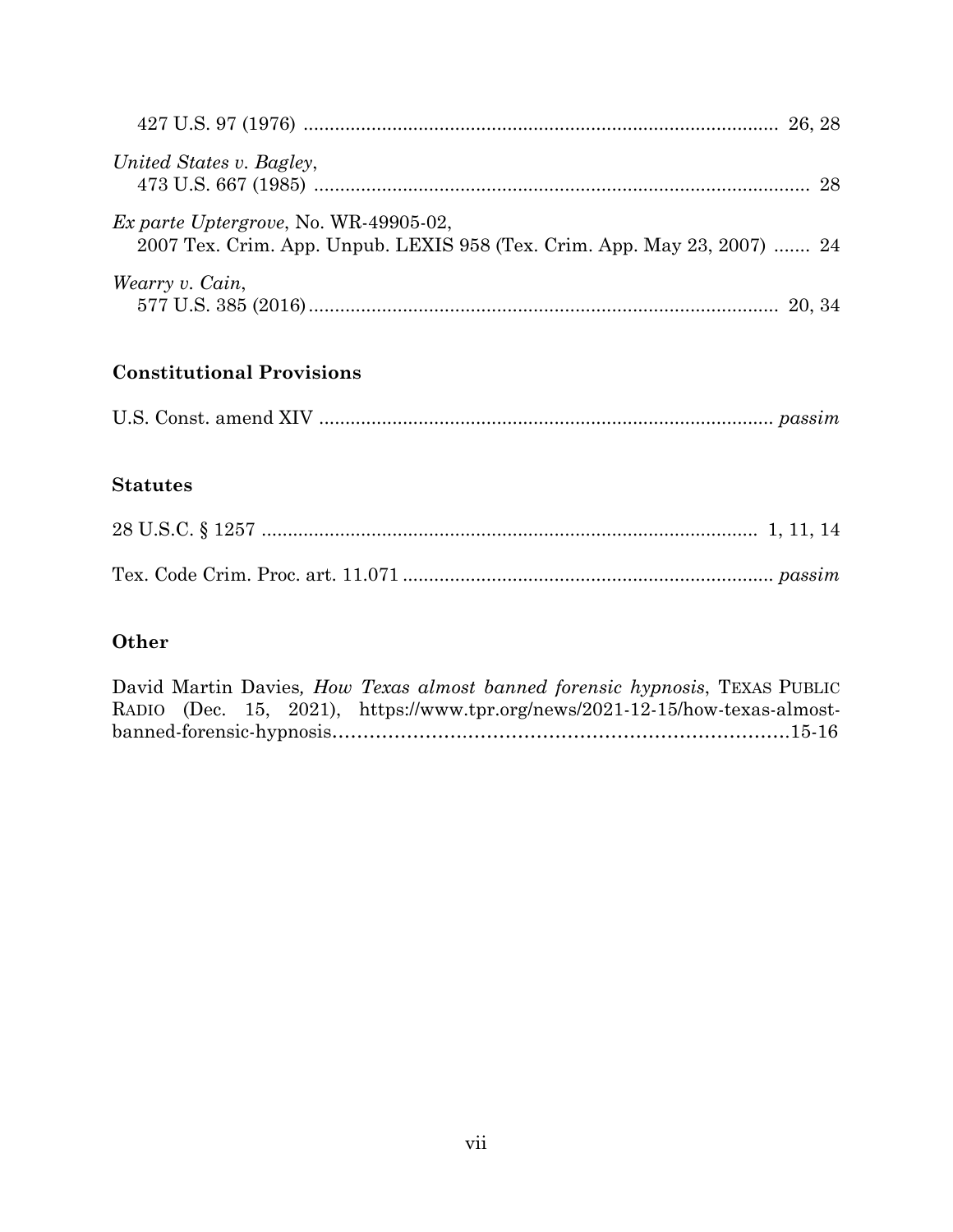#### **PETITION FOR A WRIT OF CERTIORARI**

<span id="page-8-0"></span>Charles Don Flores respectfully petitions for a writ of certiorari to review the judgment of the Texas Court of Criminal Appeals ("CCA").

#### **OPINIONS BELOW**

<span id="page-8-1"></span>The CCA's unpublished opinion, *Ex parte Flores*, WR-64,654-03 (Tex. Crim. App. Oct. 6, 2021), is in Appendix A. The subsequent state habeas application whose merits were not considered is in Appendix B.

#### **JURISDICTION**

<span id="page-8-2"></span>The CCA's opinion issued on October 6, 2021. On December 11, 2021, the Honorable Justice Alito granted an application extending the deadline to file a petition for a writ of certiorari to March 4, 2022. This Court has jurisdiction under 28 U.S.C. § 1257(a).

### **CONSTITUTIONAL AND STATUTORY PROVISIONS INVOLVED**

<span id="page-8-3"></span>The U.S. Constitution's Fourteenth Amendment provides in relevant part: "No state shall . . . deprive any person of life, liberty, or property, without due process of law[.]" The state statutes that govern the quest for habeas relief in this case are found in Texas Code of Criminal Procedure, articles 11.071 and 11.073; due to their length, they are reproduced in Appendix C.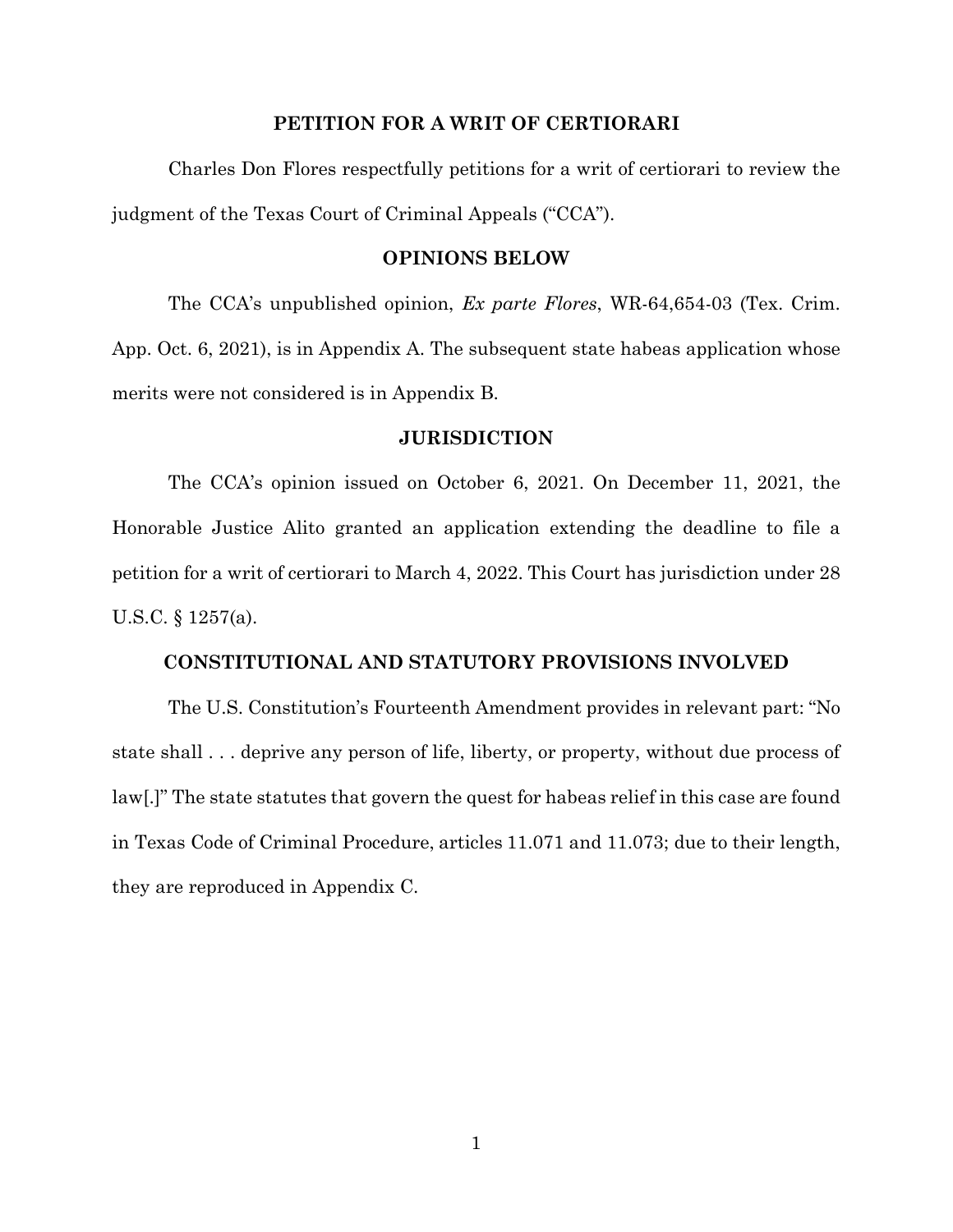#### **INTRODUCTION**

<span id="page-9-0"></span>Before sunrise on January 29, 1998, two "white males" were seen exiting a multi-colored Volkswagen Bug outside a home in Farmers Branch, a town in an area between Dallas and Fort Worth. Later that morning, the elderly Bill Black came home to find his wife, Betty Black, shot dead along with the family's dog.

Later that same day, the driver of the distinctive Volkswagen was identified as Richard Childs, a white male with long, wavy hair. Childs, it turns out, was known to law enforcement in the area, including two of the departments that took the lead in investigating the Black murder. In June of 1997, Childs had been released from the Dallas County jail on a very low bond following a possession-with-intent-todeliver charge. In mid-December of 1997, Childs had been picked up by Irving police for some unknown reason, who transferred him to the Dallas County jail because of outstanding warrants, but he was thereafter immediately released. In early January 1998, Irving police were called about a note Childs had left on a woman's vandalized car accusing her of theft and threatening to come after her; but police made no effort to arrest Childs, alluding to some mysterious "history" with the department hinted at in a long-suppressed police record. A few days after that, Childs' drug case was called, but he failed to appear in court.

Later that same month, January 1998, Mrs. Black was shot. The murder occurred during an attempted robbery that Childs had orchestrated with his latest girlfriend, Jackie Roberts, the estranged wife of Mrs. Black's son, Gary Black, then in prison for selling drugs. Jackie was convinced that \$80,000 "was hidden in the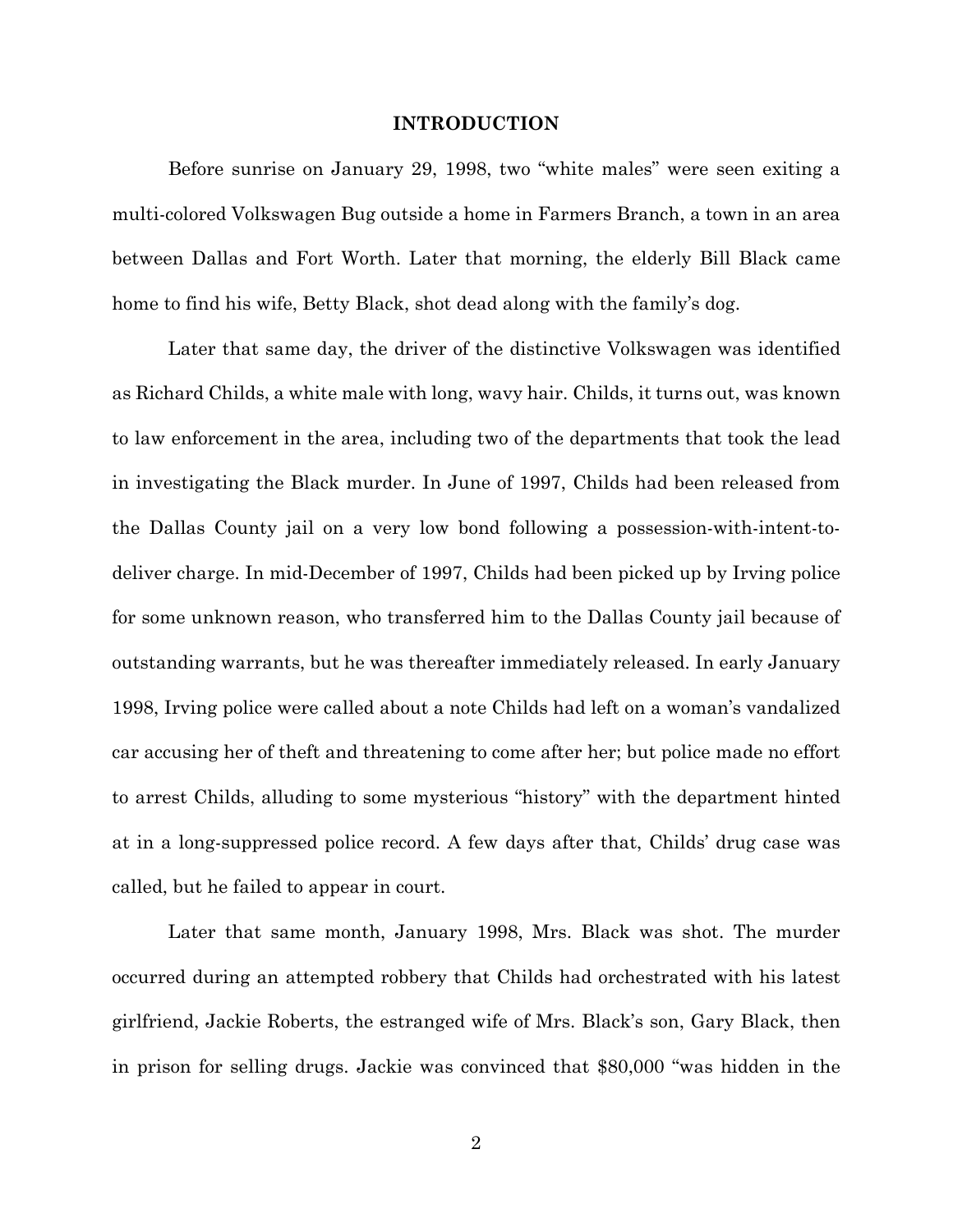walls, behind the medicine cabinet" in one of the Blacks' bathrooms. She also believed she was entitled to the "dirty money" as a person who had helped her husband obtain it through drug sales before his incarceration.

Childs met Jackie at the end of 1997 about a month before Mrs. Black's murder. Childs, who had some undisclosed connection with Jackie's first husband and friend, Doug Roberts, had suddenly appeared in their circle in Farmers Branch where they both lived, near the Blacks. Childs started showing up at the house across the street from Jackie's, giving away free drugs. While hanging out with Jackie and company, Childs saw some "cop show" depicting a crime in which potatoes had allegedly been used as "silencers." During this time, he was frequently seen carrying a cheap .380, the same caliber pistol later identified as the source of the bullet that killed Mrs. Black. He and Jackie were also frequently heard discussing Gary's "dirty money" and seen tooling round in Childs' Volkswagen.

Aside from watching cop shows and dealing drugs, Childs, Jackie, and her friends went into "business" together, a profession that involved breaking into cars and stealing stereos. Some of that activity may have been fueled by rumors that, in addition to stashing money in the walls of his parents' house, Gary Black had hidden significant proceeds from his drug sales in some of his many cars.

Charles Flores, a large Hispanic male with short, shaved hair, was known among his friends as "Fat Charlie." He did not run with Jackie's crowd in Farmers Branch. He did not even know that this group existed—except that he did know Childs, who had once lived with a girlfriend across the street from Flores's parents'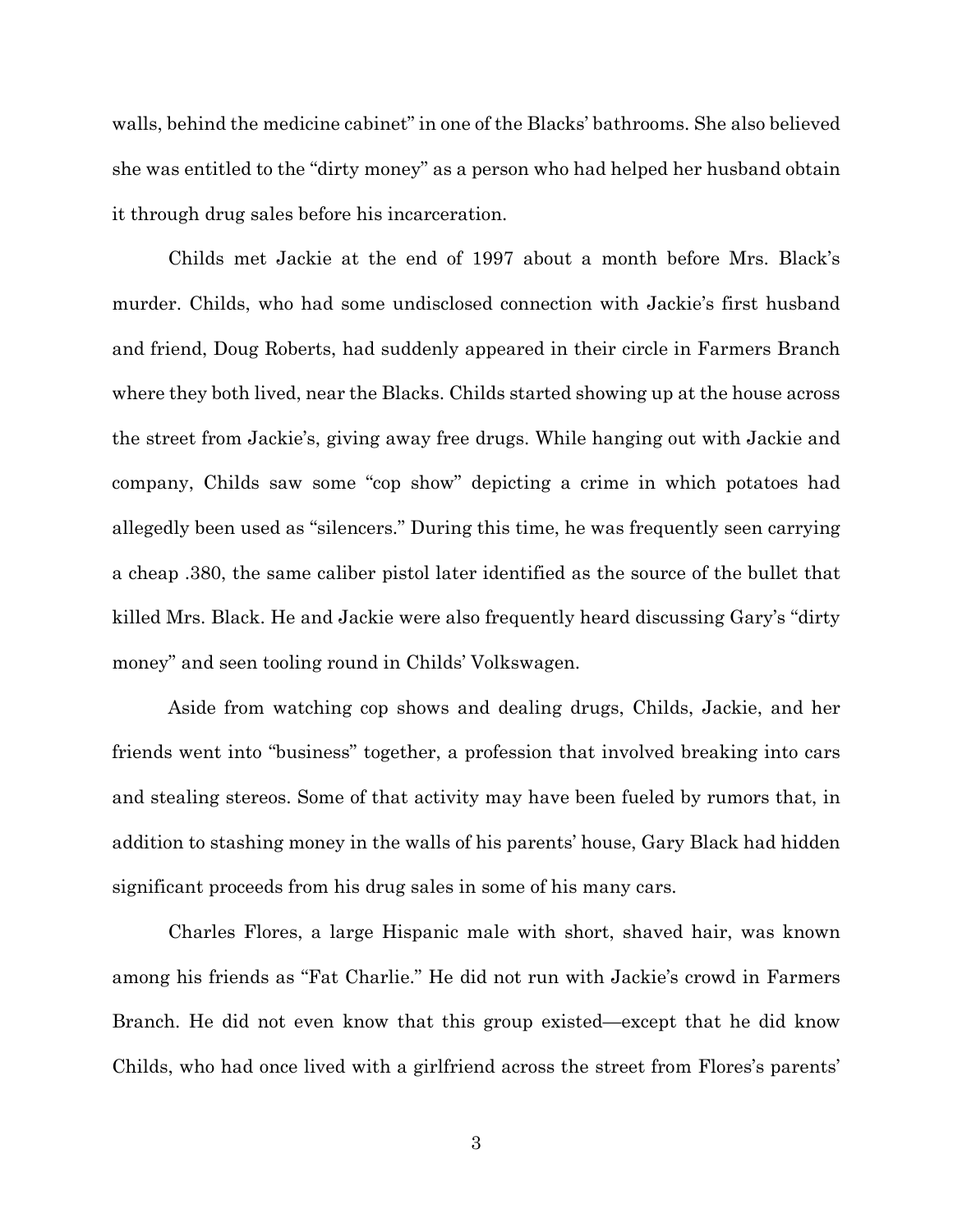house in Irving, Texas. After a gap of several years, toward the end of 1997 about a month before Mrs. Black's murder, Childs had suddenly reappeared in Flores's world and asked if he could sell drugs for him. Flores was then buying a small volume of drugs and selling to his friends at the Big Tex trailer park in Irving, where he lived with his girlfriend and her daughters while working for his father's roofing company. Flores saw that Childs had become an emaciated, poorly groomed, intravenous druguser and felt sorry for him.

Jackie did not know about Flores, and Flores did not know about Jackie. But in the middle of the night, after January 28 had rolled into January 29, 1998, Childs brought them together in a hastily orchestrated deal involving Flores's money and drugs supplied by Jackie's "connect." Flores, feeling that he had been shorted in the transaction, was dropped off back at his trailer in Irving while Jackie and Childs drove off in one of Gary Black's many cars, a brown El Camino. A couple of hours after that, Childs dropped Jackie and the El Camino off at her house in Farmers Branch. Thereafter, Childs was seen getting into his Volkswagen and driving off. Joined by some other "white male," Childs drove the short distance from Jackie's to the Blacks' house with a half-baked plan to rob the place by entering through the garage—the door to which was conveniently raised up enough to permit two adult males to crawl under it and thereby enter the house. The plan soon went south when they were seemingly startled by the appearance of the dog and Mrs. Black. Shots were fired (although only one bullet and one shell casing were ever found, both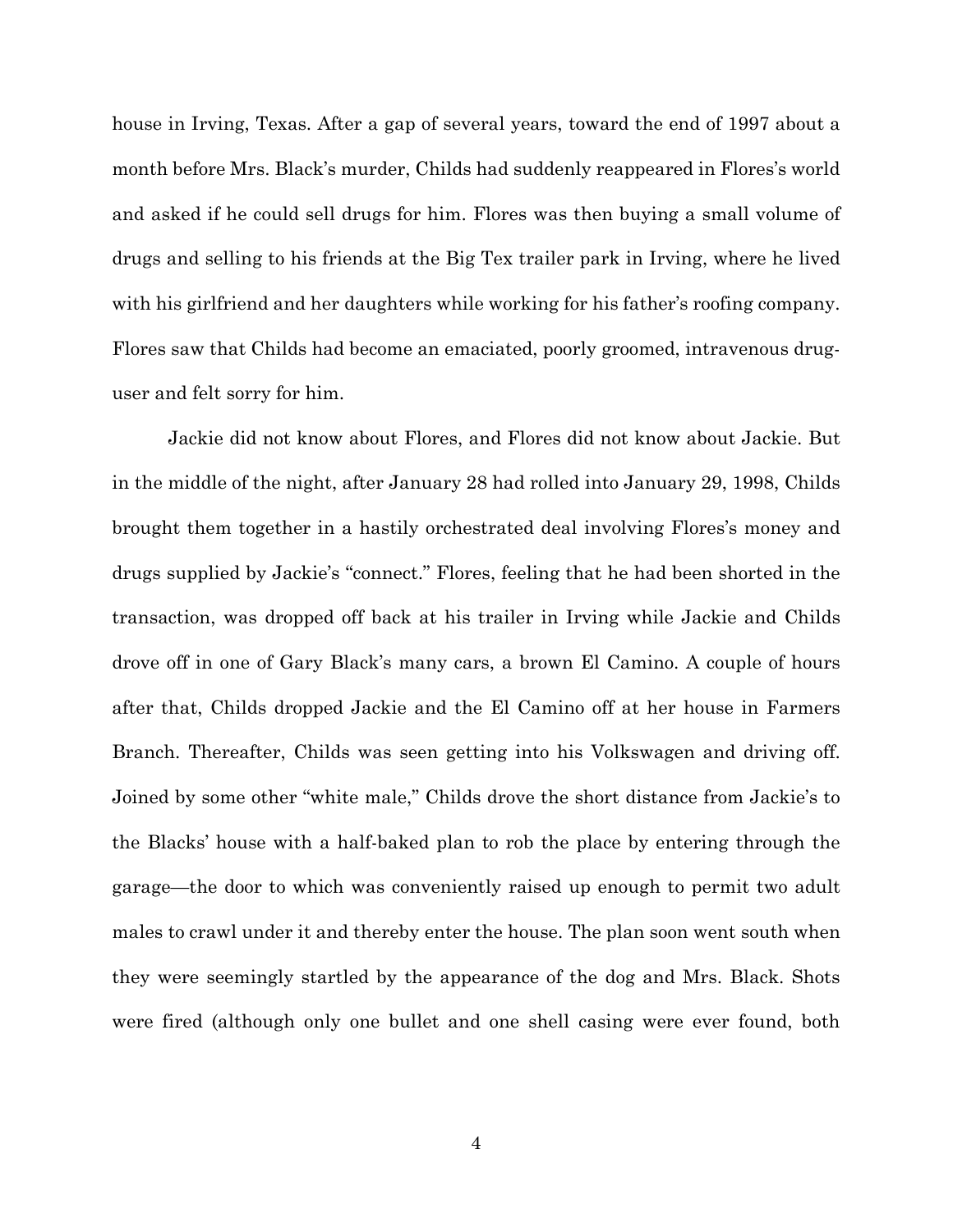associated with a .380 pistol that was never recovered; the blood-soaked carpet was ripped out, thrown in a dumpster, and rained on at the outset of the investigation).

When the police arrived, they found some odd potato fragments in the garage near a bullet casing and they found that the medicine cabinets had been ripped from the bathroom walls. Childs and his cohort, however, had not found the \$39,000 in cash that was in fact hidden in the house.

Police canvassed the neighbors. Several people reported having seen a multicolored Volkswagen Bug pull up in the Blacks' driveway. One neighbor said he recognized the Volkswagen, having seen it at Jackie's house nearby. Several neighbors said they had seen two men exit the Volkswagen and enter the garage. The men were described as white. The morning of the crime, the next-door neighbor, Jill Barganier, told police that she had seen two "white males with long hair" who looked "similar." *That information, like much of the information conveyed above, was not disclosed for two decades.*

Before Flores learned about the botched robbery, Childs called and asked if he could leave his multi-colored Bug outside of Flores's trailer while Childs took care of other "business." That business involved destroying evidence and meeting alone with Jackie for hours at his grandmother's house as undercover narcotics officers looked on, but did not intervene. Police arrested Childs two days after the murder only when he tried to escape in a borrowed truck wearing a borrowed hat.

After a few days in custody, law enforcement, with whom Childs seemed to be on excellent terms, joked with him and reassured him that they knew he was a "good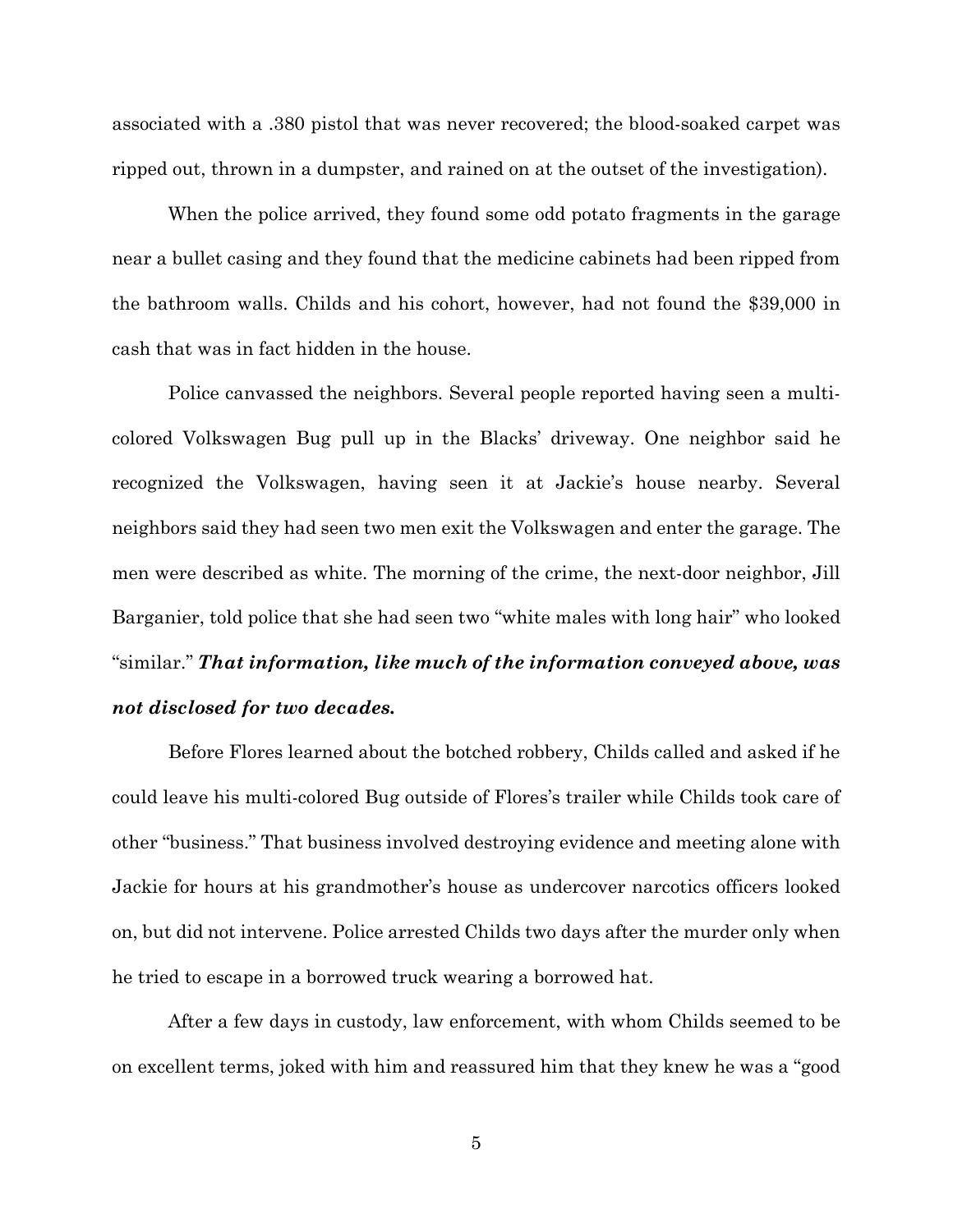guy," unlike "bad cat Charlie" who was rumored to be with "the Mexican Mafia." There was in fact no "Mexican Mafia" connection; Flores's parents were hardworking, third-generation Texans affiliated with the Church of Christ. But Childs understood his role. In a partially recorded custodial interview, Childs responded to leading questions suggesting that Flores had not only been with him during the break-in at the Blacks' house, but Flores had been the one armed with a .380 and had shot Mrs. Black. Police *told* Childs that *he* had a "bigger gun," a .44 magnum revolver that had been found in the closet of his grandmother's house after his arrest. Additionally, it was suggested to Childs that *he* had shot the dog. Childs, strung out and often incoherent, had trouble keeping the details straight. But he played along: minimizing his role and obscuring the identity of his actual partner in crime while implicating "bad cat Charlie Flores" instead.

Upon learning that he had been unwittingly harboring a vehicle associated with a murder that Childs seemed to have committed, Flores panicked. Although he consistently denied being involved in Mrs. Black's murder or present at the scene, his conduct after learning from the radio that he was wanted for this crime cemented the perception that he fit the role of "bad cat." The problem was, aside from the extraneous acts that Flores committed *after* he found out he was being accused of this murder and fled, the State had no physical evidence linking Flores to the crime scene: no fingerprints, no DNA, no firearm, no fibers. It came out *during* trial that a fresh wad of green gum, captured in a crime-scene photo lying near the slain dog, had yielded a DNA profile that *excluded* Flores, Childs, and the Blacks; no further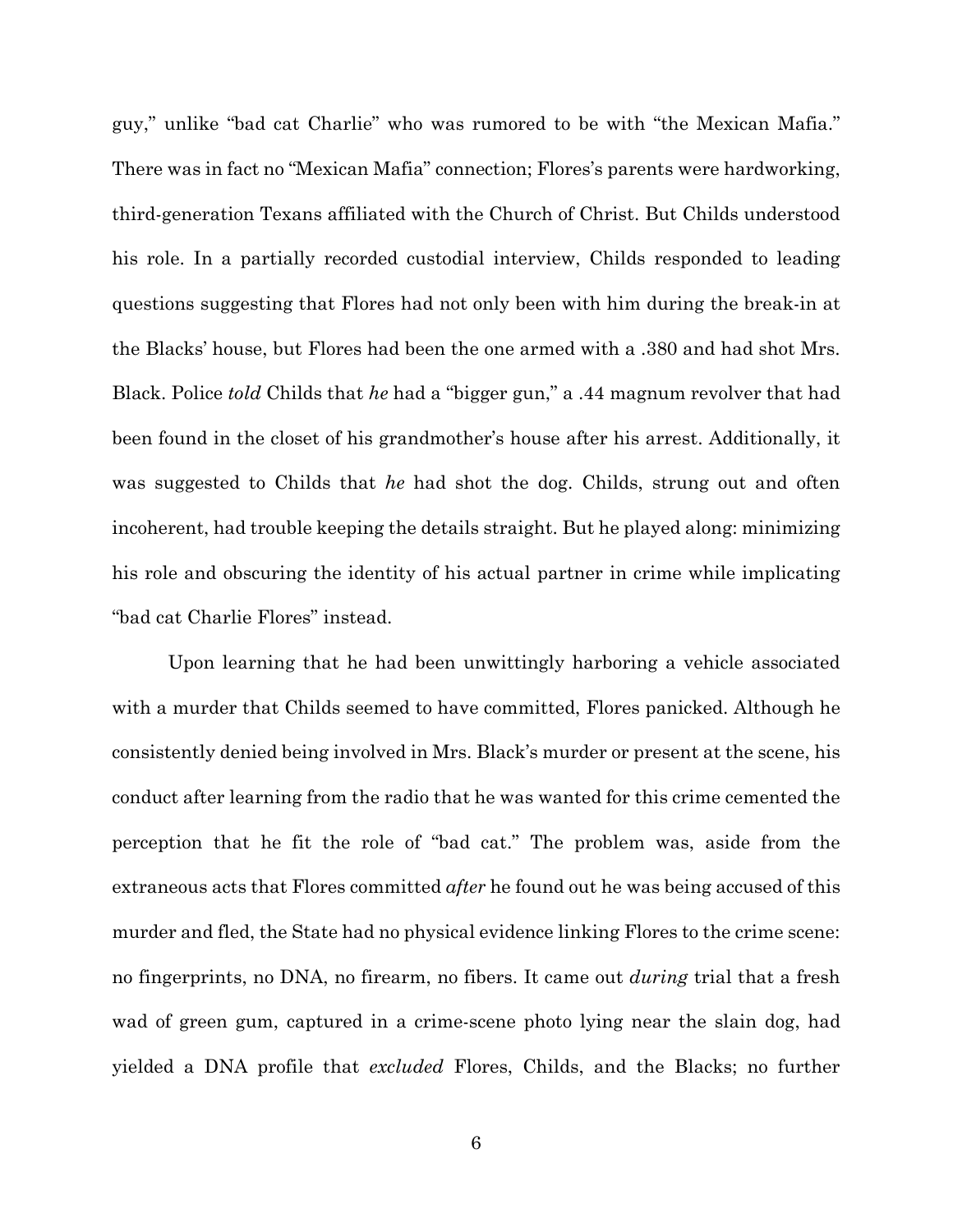attempt to find the male whose DNA profile matched the profile extracted from the gum was pursued, however.

All of the reputedly inculpatory circumstantial evidence used against Flores at trial was developed well after his arrest—and most did not materialize until his trial was already underway.

The only seemingly credible piece of inculpatory evidence emerged thirteen months after-the-fact when Flores was identified for the first time, mid-trial, as one of the two men seen getting out of Childs' Volkswagen. Barganier, the victim's nextdoor neighbor, identified Flores, but only *after* she saw Flores in court sitting at the defense table. At the time of the crime, Barganier had failed to pick Flores out of a highly suggestive photo lineup featuring a recent mugshot that the Farmers Branch PD had obtained from the Irving PD soon after Childs was taken into custody. Barganier had failed to identify Flores at a time far closer to the observation in question perhaps because, the day of the crime, she had told police that she had seen two "white males" with "long, wavy hair" who looked "similar." Yet Flores was an obese Hispanic male with very short, shaved hair who looked nothing like Childs.

Between the day of the crime and her appearance in court, Barganier underwent a "forensic hypnosis" session conducted by a police officer at the police station during which she was urged to "remember more." The officer asked leading questions about whether either man had "short, shaved hair" despite her repeated statements that both driver and passenger had "long, wavy hair." After the hypnosis session failed to produce the desired results, Barganier was repeatedly exposed to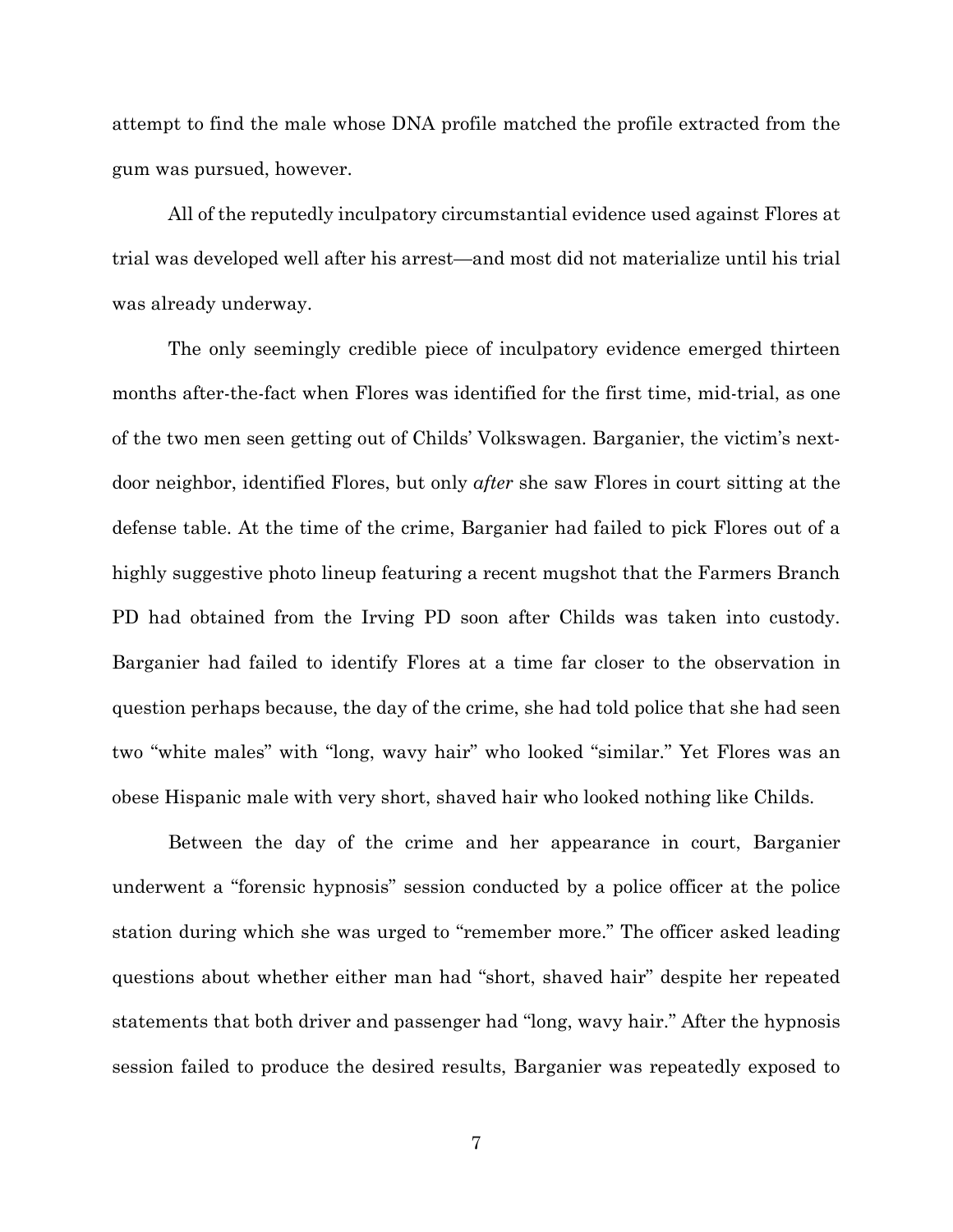pictures of Flores, both at the police station and in the news. Finally, thirteen months later, when she appeared at the courthouse to testify for the State during Flores's death-penalty trial, Barganier declared herself "more than 100 percent certain" that Flores was the second person she had seen exiting Childs' Volkswagen.

In addition to Barganier's eleventh-hour, in-court identification, the State turned, mid-trial, to a friend in the Dallas County crime lab to enable the State to make good on a promise made to the jury during Opening Statements: that it could prove that Childs had been armed with a "bigger gun" and thus Flores must have used the smaller .380 to shoot Mrs. Black. The "bigger gun" the State had in mind was the .44 magnum revolver, which had been found in a closet at Childs' grandmother's house after his arrest and then, at some point, had migrated to the DA's Office without a record establishing a chain of custody. During trial, one of the prosecutors took the gun to his friend, Charles Linch, who worked in the Dallas crime lab. Linch was asked to look for "potatoes" in the barrel of the gun. Linch then came to court the very next morning to testify that he had, magically, found just what the DA's Office was hoping for: potato starch in the barrel of the revolver. This evidence obtained mid-trial was used to support the State's argument that Childs had used a "bigger gun" with a potato "silencer" at the crime scene to shoot the dog, thus the jury should infer that Flores had used the smaller .380 to shoot Mrs. Black.

After Flores was tried, convicted, and sentenced to death, Childs received the benefit of an undisclosed deal that had been in process well before Flores's trial (during which Childs was not asked to testify). Through the deal, all of Childs'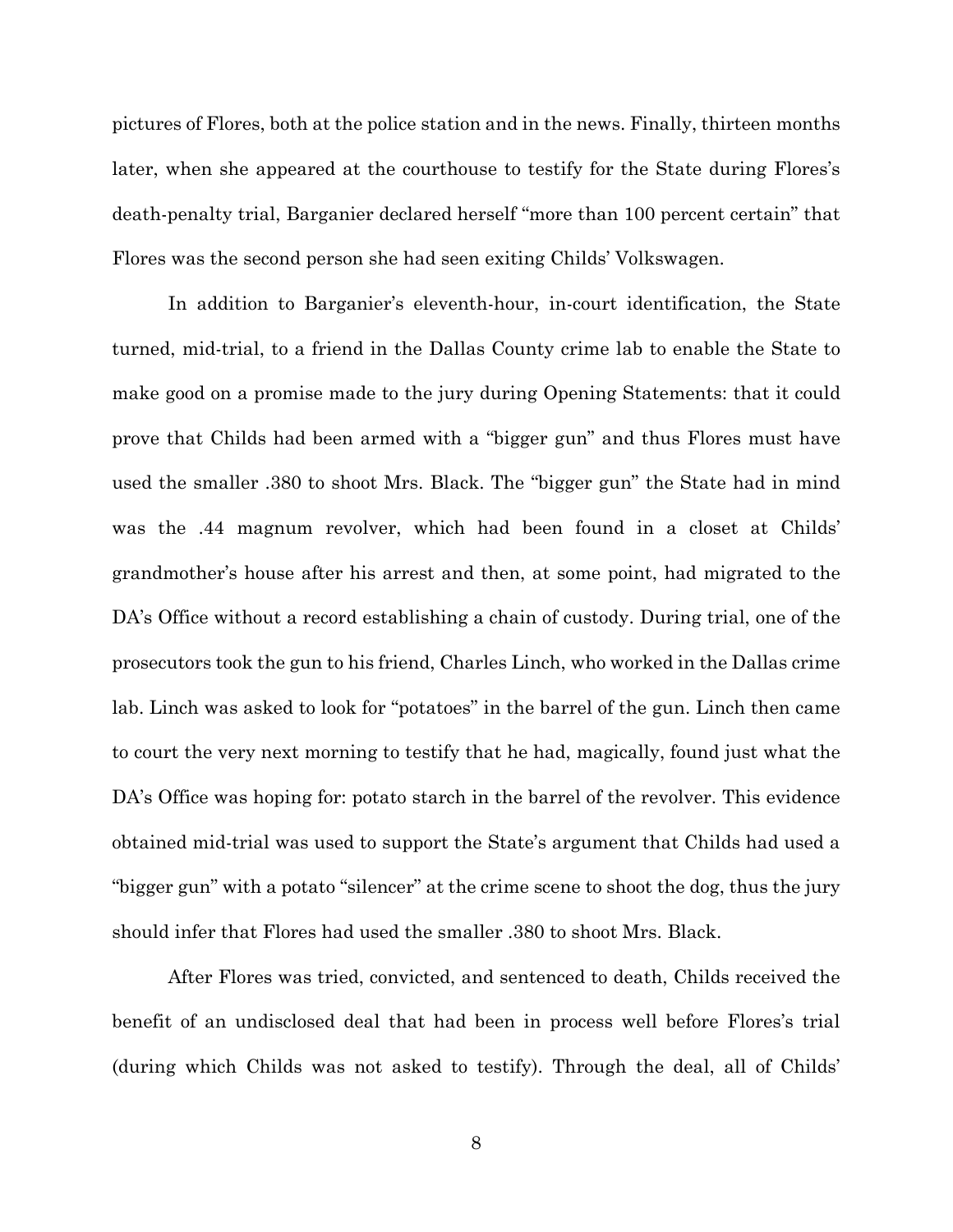outstanding cases in multiple jurisdictions, including the capital murder charge, were repackaged; he was reindicted only for non-capital murder, pled guilty to shooting Mrs. Black, and was sentenced to 35 years. He served only 15 years of his sentence and was released on parole around the time the State of Texas set a date to execute Flores in 2016.

After Flores's execution date was stayed due to questions about the use of "forensic hypnosis" in the case, a great deal of information surfaced for the first time—including long suppressed handwritten notes from the lead detective indicating that Jackie had admitted to telling Childs about "dirty money" hidden behind the Blacks' medicine cabinets and that Childs had confessed to shooting Mrs. Black. Also, decades after Flores's trial, Childs' heavily redacted parole records showed that his early release from prison had been urged by his father, a former police officer with the Irving PD (whose files documenting its history with Childs and its role in developing evidence to implicate Flores have still not been disclosed).

After narrowly avoiding execution and thereafter uncovering copious favorable evidence that had long been suppressed, Flores filed a subsequent state habeas application. The application raised multiple claims, including a *Brady* claim describing evidence of a corrupt investigation and wanton prosecutorial misconduct that had enabled a wrongful conviction. However, Texas's criminal court of first and last resort for such matters, the CCA, refused to consider the merits of any claim in Flores's 826-page habeas application. *See* AppA & AppB.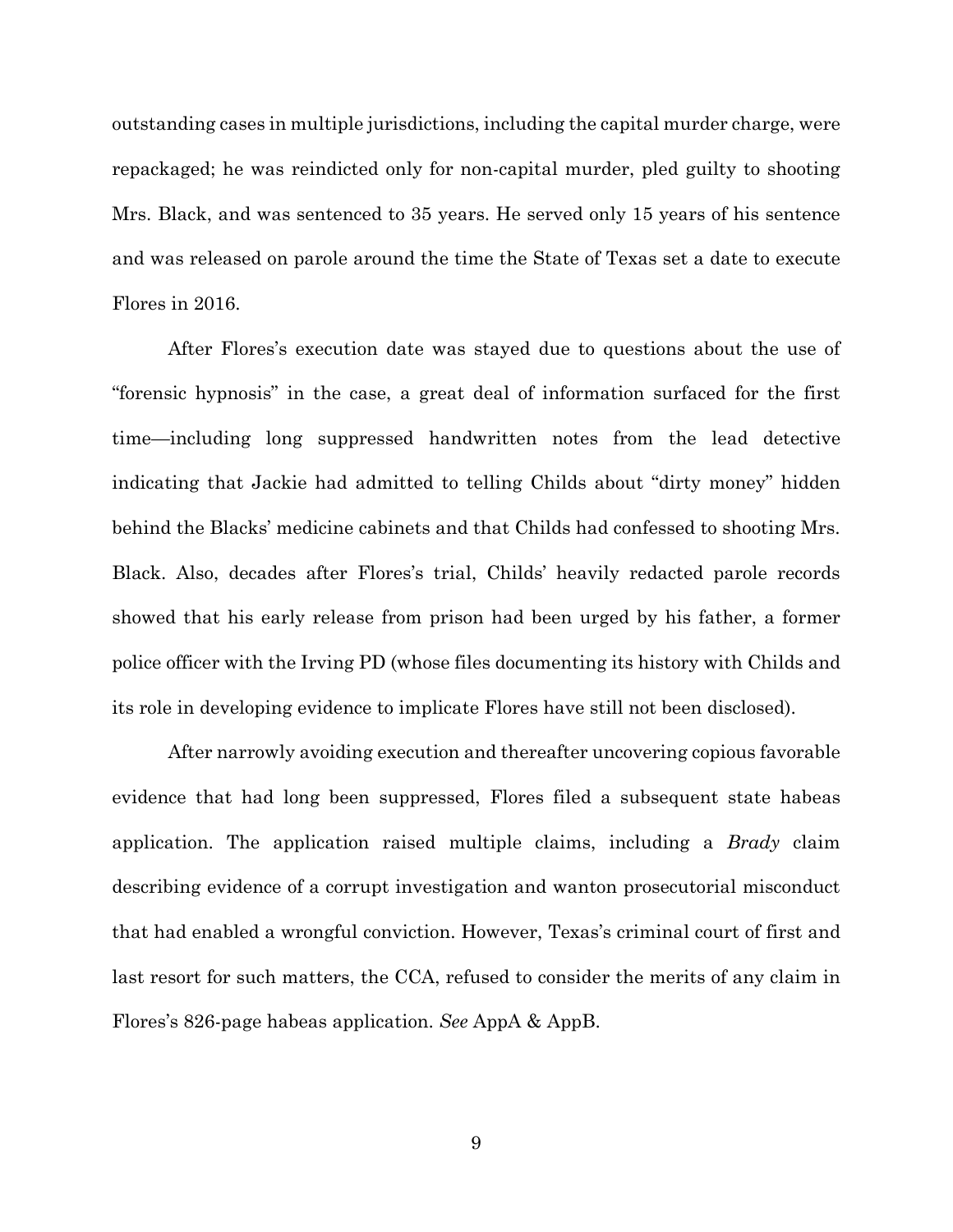This petition asks the Court to consider whether the refusal to consider the merits of claims based on newly discovered, long-suppressed evidence favorable to the defense is a violation of the right to due process.

### **STATEMENT OF THE CASE**

### <span id="page-17-1"></span><span id="page-17-0"></span>**I. BASIC PROCEDURAL AND FACTUAL BACKGROUND**

Betty Black was murdered in her home in Farmers Branch, Texas on January 29, 1998. About three months later, on May 1, 1998, Flores was apprehended in Irving, Texas and thereafter arraigned for capital murder. Six months later, voir dire began on January 8, 1999—less than a year after the offense. 2RR.[1](#page-17-2)

When voir dire began in the Flores trial, *no* discovery had been produced to the defense. 2RR88-89. While potential jurors were filling out questionnaires, the State produced, for the first time, a small volume of discovery. At that time, lead prosecutor ADA Jason January claimed that he had just provided "anything exculpatory" and then later stated "I'm going to look through and see if there's anything exculpatory. If there is, I'll give it to you and then no later than crossexamination I'll give it to you." 2RR88-90. He then promised to disclose several categories of material—if they existed; but he failed to do so. For instance, ADA January later represented to the court that he did not have any evidence of "confessions involving the Defendant," when, by that date, the State had a statement (prepared by law enforcement) that the State relied on heavily at trial as proof that Flores had "confessed" to his friend Homero Garcia. This statement had been

<span id="page-17-2"></span><sup>&</sup>lt;sup>1</sup> A key to the record citations is in AppB at App024.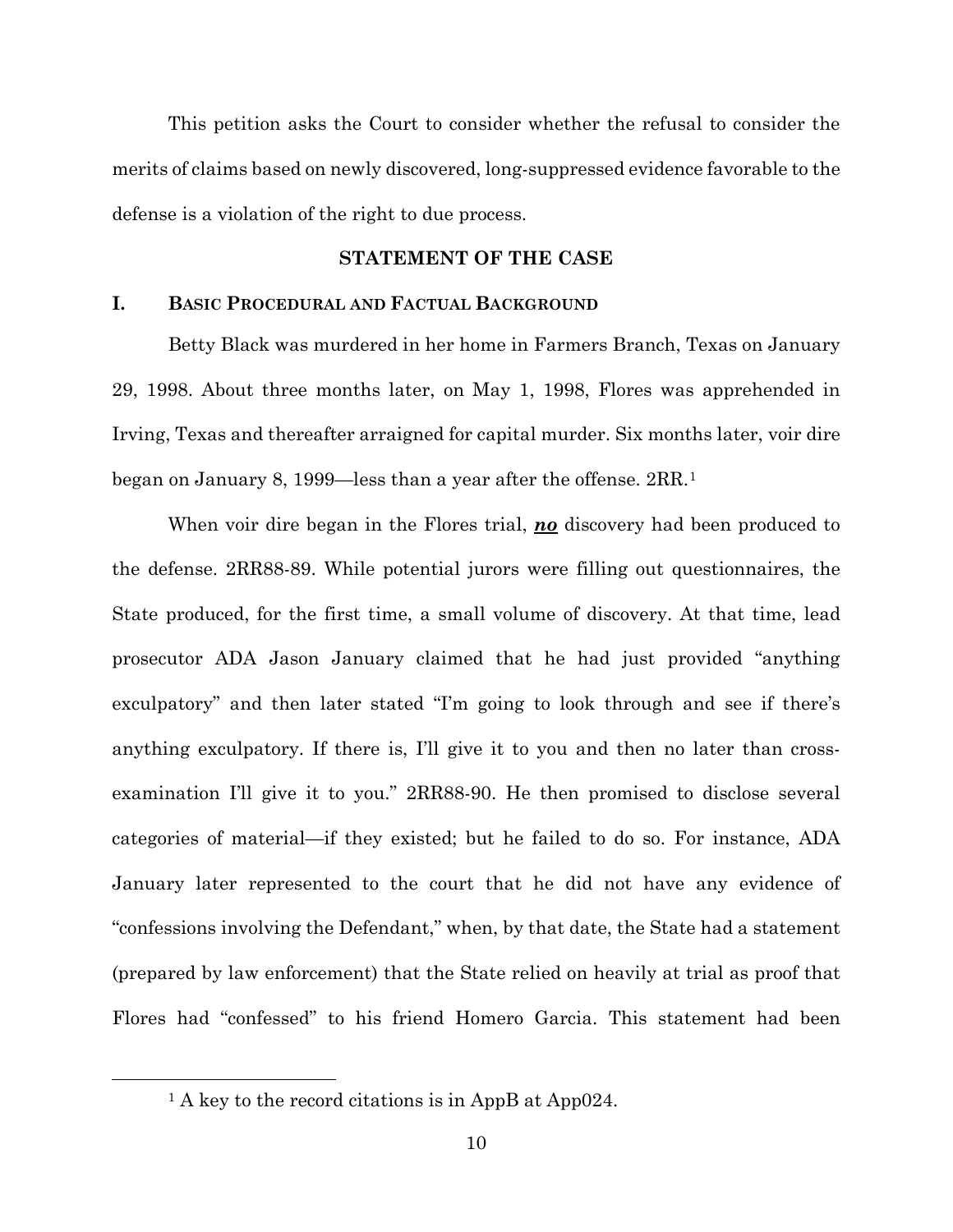obtained on May 18, 1998 while Garcia was in FBI custody and was told that a gun he had been caught with, in violation of the terms of his probation, was the weapon that had been used to kill Mrs. Black (which was untrue). But ADA January denied having any relevant statements as of January 19, 1999, which was eight months *after*  the State had acquired Garcia's statement from the FBI. 3RR4.

As for deals—including with co-defendant Childs and his co-conspirator Jackie Roberts—ADA January insisted "there hadn't been any deal with either at this point." 3RR25. ADA January then asserted that there "wasn't enough evidence to indict [Jackie] as a coconspirator so there's not really a deal[.]" *Id.* The court ordered: "If any deals are made, make them known to the Defense." *Id*. However, ADA January made no such disclosures.

On February 10, 1999—with five jurors already seated and the presentation of evidence set to begin in a month—the defense filed a motion to compel discovery. Thereafter, on March 12, 1999—during the brief window between the end of voir dire and the beginning of the presentation of evidence—ADA January sent a "Fax Transmittal Form" to defense counsel upon which January had scribbled "exculp. ev." and purported that he had spoken that day with "William (Waylon) Dunivan" and "[h]e said  $\Delta$  told him that  $\Delta$  didn't do it." The witness's name was misspelled; and defense counsel did not follow up.

By trial, Flores's parents, Lily and Caterino Flores, had been indicted for allegedly "hindering the apprehension of a fugitive," *i.e*., their son; and ADA January had made multiple attempts to indict Flores's girlfriend and alibi witness, Myra Wait,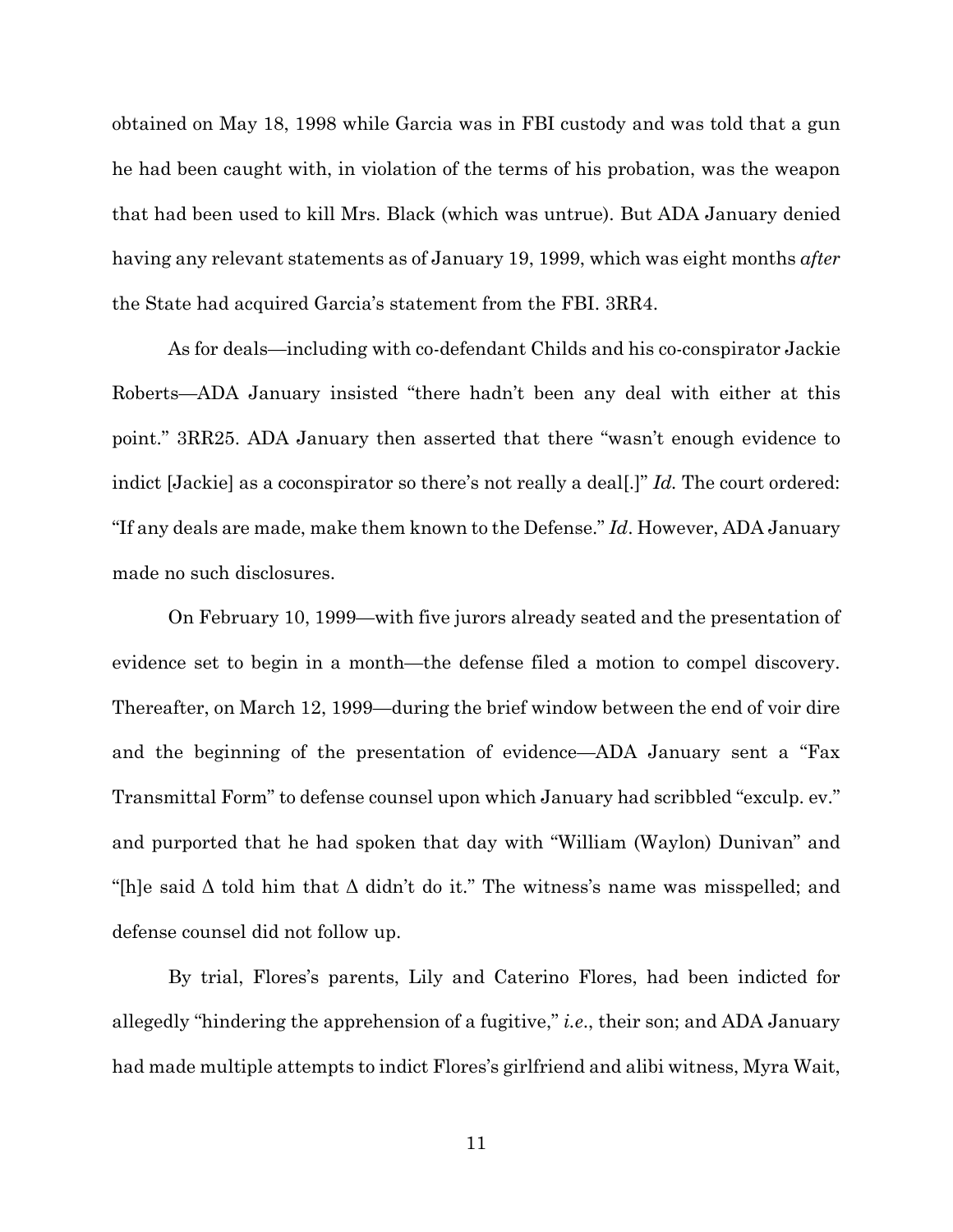for the same. Unbeknownst to the defense, ADA January also had several witnesses testify before the Grand Jury convened in the case pending against co-defendant Childs. Those transcripts, containing significant impeachment evidence, were not produced to the defense.

By Opening Statements, the State had no physical evidence linking Flores to Mrs. Black's murder. The State also had no eyewitnesses (other than the co-defendant Childs, who did not testify and, unbeknownst to the defense, had already been promised a deal).

The presentation of the State's evidence began on March 22, 1999. It was uncontested that two men had entered the Blacks' house the morning of January 29, 1998, and torn up the bathroom walls in search of something (and failed to find the \$39,000 hidden in the house). One of these two men had shot Mrs. Black with a .380 pistol. It was also uncontested that one of these two men was Childs.

The State subpoenaed Jill Barganier, the Blacks' next-door neighbor, to appear at trial. After seeing Flores in the courtroom at the defense table, she told the prosecutors that she could *now* identify him as the passenger she had seen exiting Childs' Volkswagen Bug before dawn the day Mrs. Black was murdered. 36RR85-86, 92. Later that morning, when Barganier started to testify, defense counsel asked to excuse the jury and formally objected to her testifying about the identification—which she was making for the first time thirteen months after the crime. The objection was based on the fact that Barganier had been put through a hypnosis session conducted by law enforcement. The prosecution argued that the hypnosis session had made no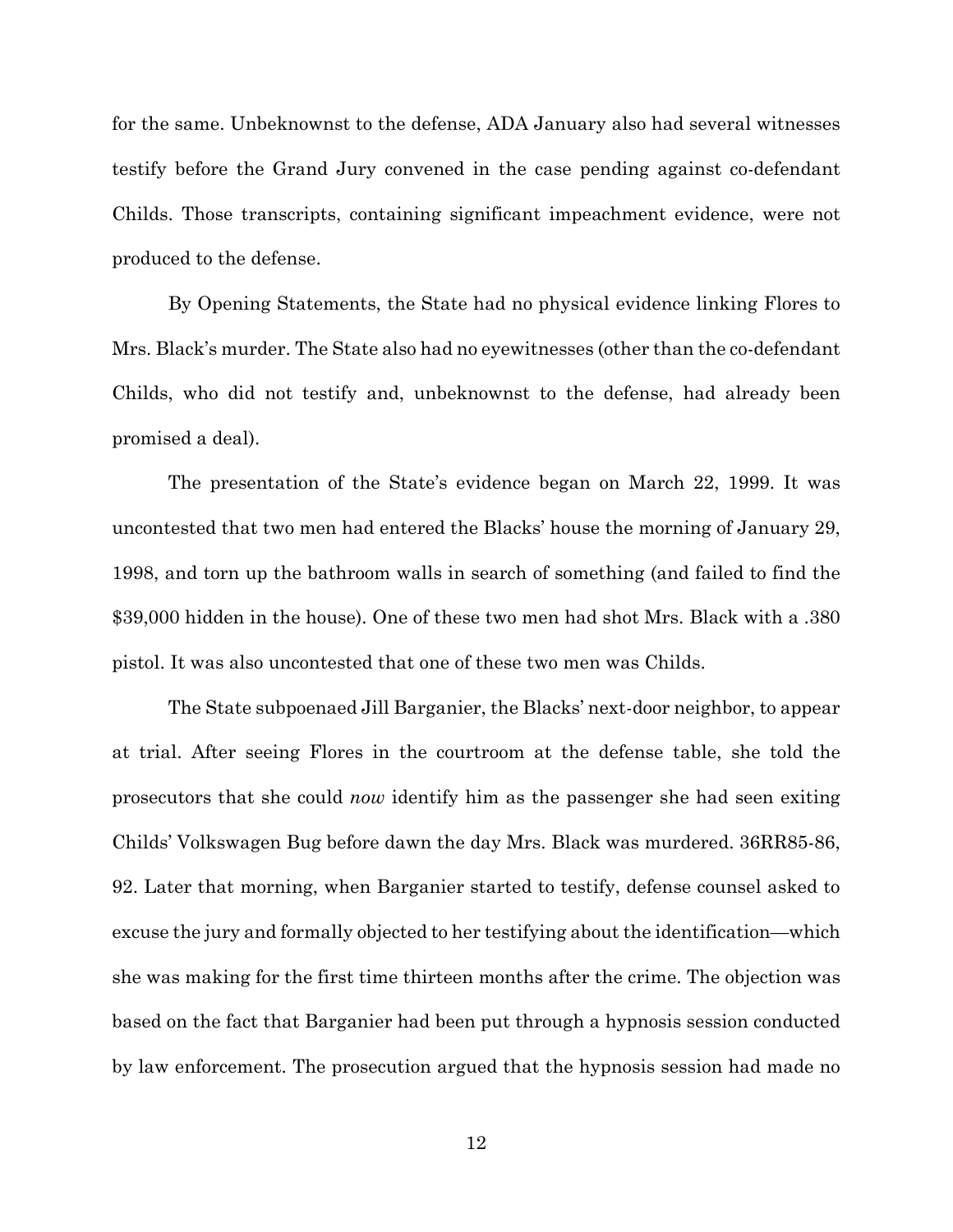difference but agreed to move on to another witness until they could have a hearing on the issue in the morning. 35RR161.

After the hearing on the hypnosis issue, the court overruled the defense's objection. The State then continued with its presentation, putting on Charles Linch as a trace-evidence expert. Linch claimed to have found potato fiber inside a .44 magnum revolver (which had been recovered from Childs' grandmother's house after his arrest); Linch did his testing the day before he testified. 36RR208. The State also presented Homero Garcia, who had signed a statement during a custodial interview with the FBI, after being awake "for four days." The Statement represented that Flores had told Garcia that Flores had "shot the dog." 36RR229, 221. The State ended that day by calling Barganier. She testified that Flores was the passenger she had seen get out of the Volkswagen and pointed him out in court. 36RR283. She testified "I thought we made eye contact. They knew someone was there watching them," which made her "real nervous." 36RR285. She repeated "I saw him look at me, and I thought he was watching me." 36RR286. Her testimony concluded with an assurance "I'm positive" when asked again if Flores was the man she had seen and added that her certainty was "[o]ver 100 percent. He's the man I saw that morning." 36RR294. The State devoted the next day to the presentation of extraneous offenses Flores had committed while trying to avoid apprehension. 37RR.

In its Closing Arguments, the State downplayed the testimony of several of its own witnesses who had been caught in lies, instead highlighting Barganier's seemingly credible testimony. 39RR54, 55, 93, 106. Then, without obtaining Flores's

13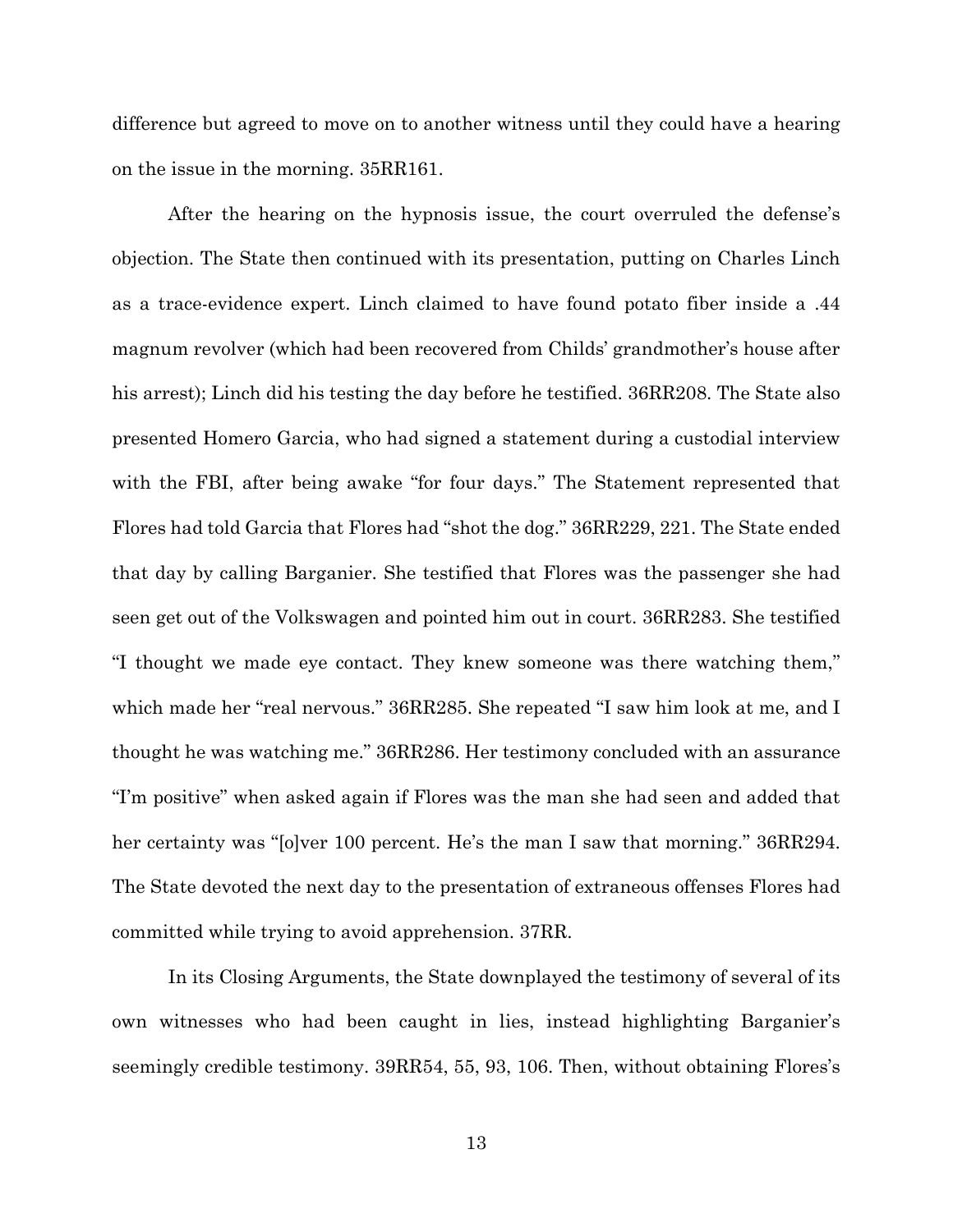consent, defense counsel inexplicably conceded in the defense Closing Argument that Flores had been present at the scene. 39RR68-85. This concession was a concession of guilt to capital murder under the law of parties, one of the State's theories in the charge. Defense counsel also invited the jury to find his client "guilty of murder; find him guilty of whatever you want, but it's not capital murder." 39RR86. The jury returned a guilty verdict. 39RR113. The State's punishment-phase presentation began immediately afterwards.

The next day, during a break in the State's case, defense counsel stated outside the jury's presence that the defense had planned to call Flores's parents and Myra Wait as witnesses but were not going to do so because they were still either under indictment or threat of indictment. 40RR139-140.

On April 1, 1999, the defense rested without putting on *any* punishment-phase witnesses. 41RR25. Moments before the jury returned with its punishment-phase verdict, ADA January marked two exhibits and said: "The State would like to offer State's Exhibit R100 and R101, which are copies of some of the discovery given to Defense prior to trial." 41RR99. When asked if the defense objected, counsel made clear that he would need to review the material first. ADA January's response was: "Yeah, if the Defense has any objection to that, they don't have some of that, let us know. I'm representing to the Court that's what I gave them." *Id.* But before the defense had a chance to review the materials, the jury was brought in to announce its punishment verdict; Flores was then sentenced to death. 41RR100-102.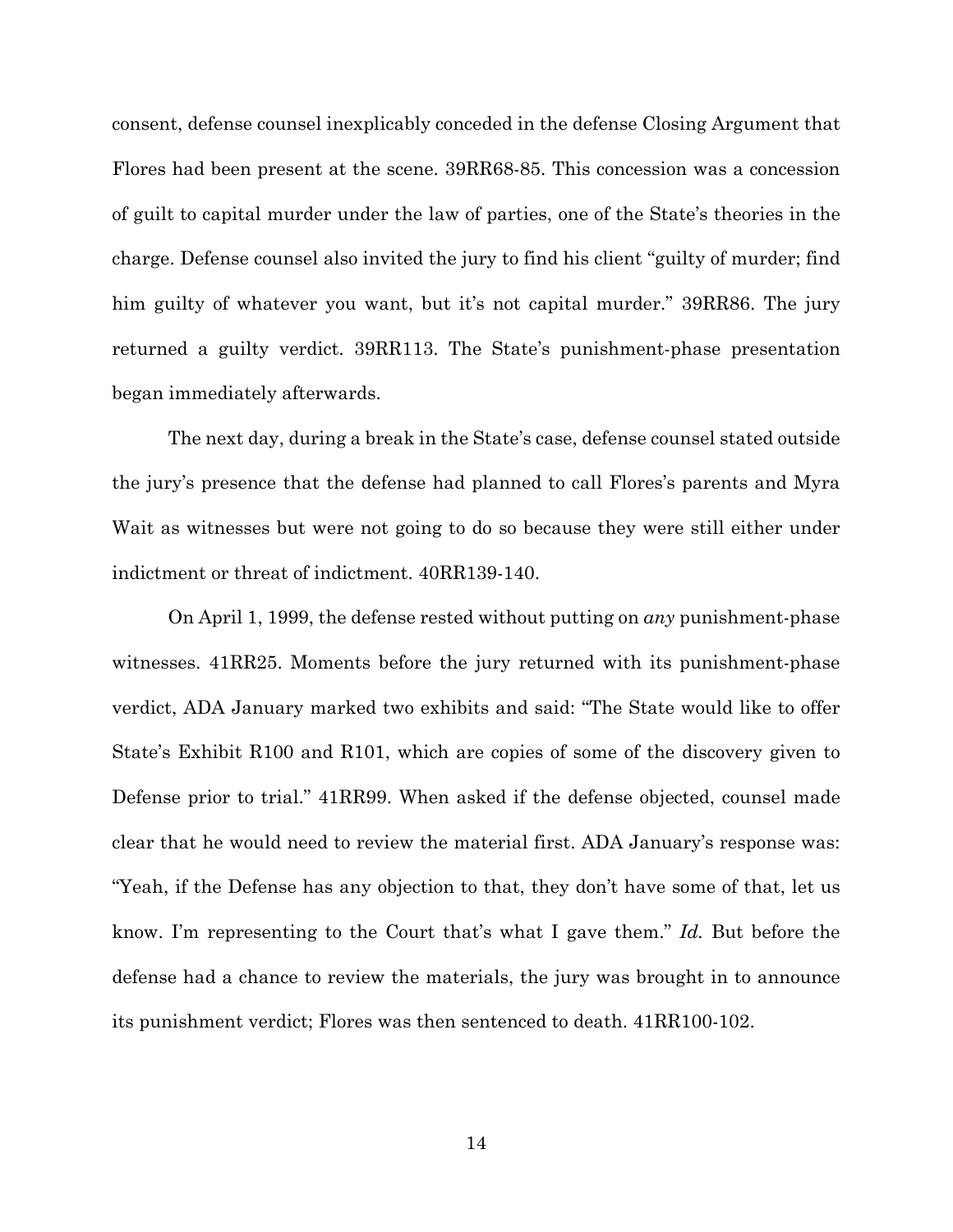In 2016, a facially incomplete, "permanently" (and heavily) redacted set of materials from the Farmers Branch police file was produced to Flores for the first time. AppX57. This production, nearly two decades after trial, demonstrated that the materials that ADA January had characterized on the record as being "everything" that had been produced to the defense during trial was a small fraction of the materials that the Farmers Branch PD had gathered while investigating Betty Black's murder and included materials favorable to the defense.

Thereafter, Flores unearthed a vast amount of other evidence suggesting numerous undisclosed deals given to the State's highly incentivized trial witnesses. This discovery occurred after Flores's scheduled execution was stayed in the wake of a challenge, in a previous habeas application, to the "science" that the State had relied on at trial to justify allowing a hypnotized witness to testify. Flores was unsuccessful at convincing the Texas courts that the contemporary scientific understanding of memory roundly rejects the notion that police can use "forensic hypnosis" to retrieve reliable memories from witnesses urged to "imagine" themselves in a "magical movie theater" armed with a "magical remote control" that they can use to "remember more" about observations that had not been encoded in their memories to begin with. *See Ex parte Flores*, No. WR-64,654-02, 2020 Tex. Crim. App. Unpub. LEXIS 215 (Tex. Crim. App. May 6, 2020) (unpublished).[2](#page-22-0)

<span id="page-22-0"></span><sup>2</sup> Despite developing a robust evidentiary record, Flores's challenge to the use of "forensic hypnosis" was denied in a two-page opinion without any explanation. In the 2021 legislative session, the Texas state legislature passed a bill that would have banned hypnotically induced testimony from the courtroom, inspired in part by the Flores case. The Governor vetoed the bill. *See, e.g.*, David Martin Davies*, How Texas*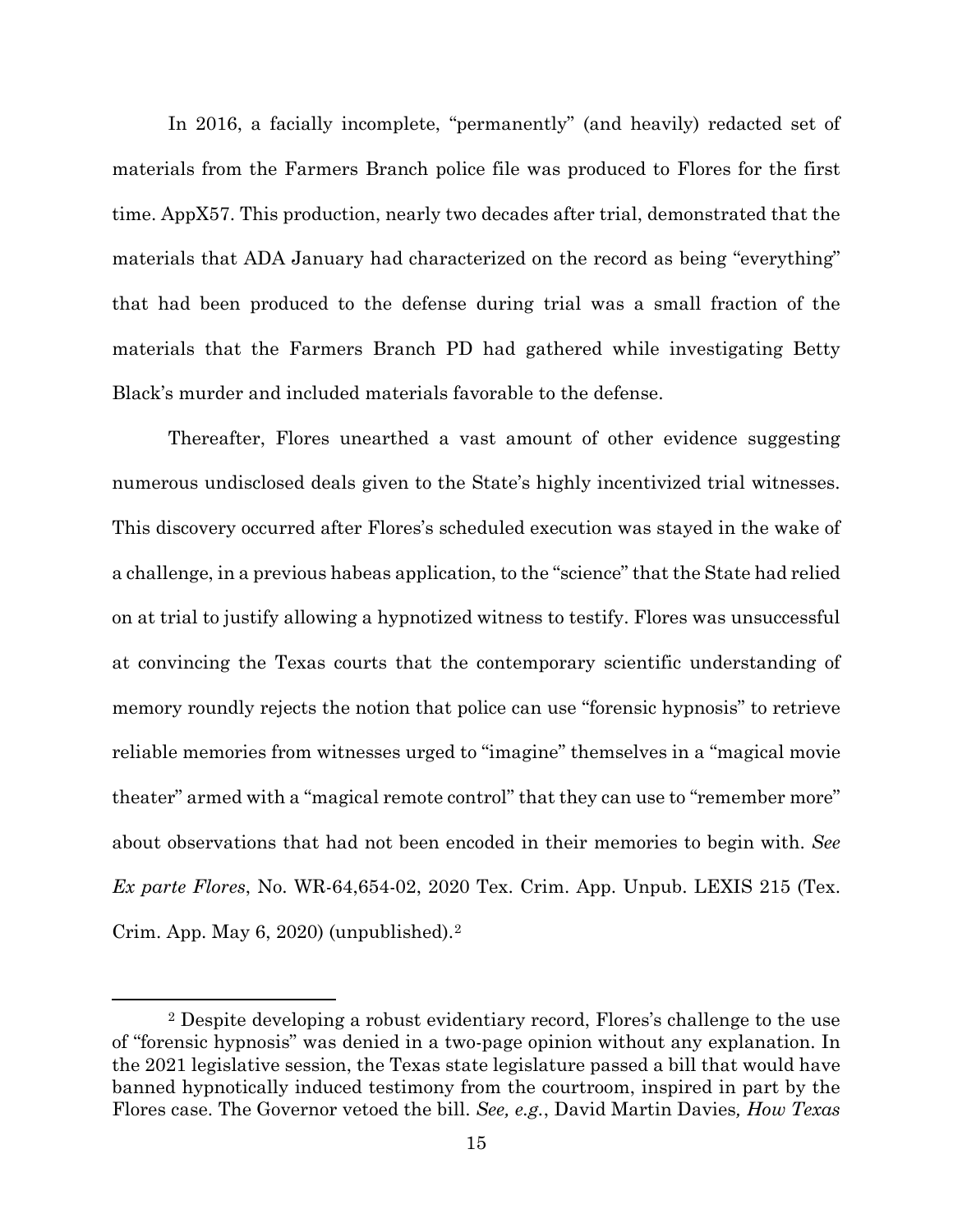During that unsuccessful litigation, Flores tried to bring to the habeas court's attention some of the evidence of police and prosecutorial misconduct that was being discovered, which undermined every aspect of the State's case against Flores. But the State expressly objected to the development of that evidence, arguing that it was "not relevant" to the narrow hypnosis claim that had been authorized for further factual development. In response to a renewed *Brady* motion, the State insisted that there was nothing more to disclose and then moved to strike most of the witnesses on Flores's witness list. The court granted the State's request, radically truncating the number of witnesses Flores was permitted to call. The State's objection to developing or presenting any of the *Brady* evidence in the previous habeas proceeding was sustained. App071-072.

#### <span id="page-23-0"></span>**II. HOW THE QUESTION PRESENTED WAS RAISED AND DECIDED BELOW**

On February 3, 2021, while the State sought to set a new execution date, Flores filed an 826-page subsequent state habeas application raising ten new claims under both state law and the United States Constitution. *See* AppB. The application was supported by eleven volumes of evidentiary proffers.

Under Texas law, Article 11.071 of the Texas Code of Criminal Procedure prohibits any court from considering the merits of any claim in a subsequent habeas application filed in a death-penalty case unless the CCA first authorizes the claim for consideration. *See* TEX. CODE CRIM. PROC. art. 11.071, § 5(a). More specifically: "If a

*almost banned forensic hypnosis*, TEXAS PUBLIC RADIO (Dec. 15, 2021), https://www.tpr.org/news/2021-12-15/how-texas-almost-banned-forensic-hypnosis (last visited Feb. 27, 2022).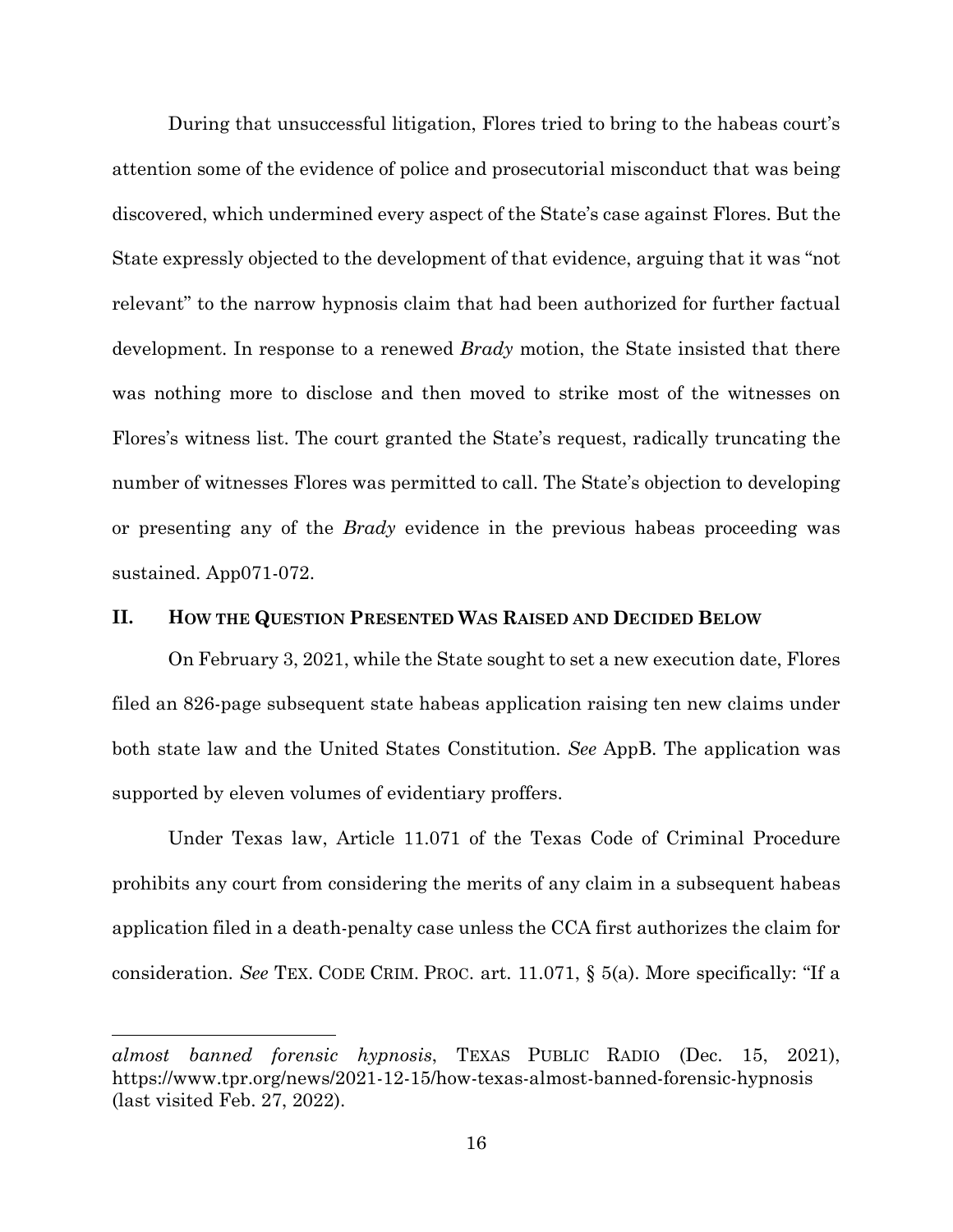subsequent application for a writ of habeas corpus is filed after filing an initial application, a court may not consider the merits of or grant relief based on the subsequent application unless the application contains sufficient specific facts establishing that" one of the following circumstances is satisfied:

(1) the current claims and issues have not been and could not have been presented previously in a timely initial application or in a previously considered application filed under this article or Article 11.07 because the factual or legal basis for the claim was unavailable on the date the applicant filed the previous application;

(2) by a preponderance of the evidence, but for a violation of the United States Constitution no rational juror could have found the applicant guilty beyond a reasonable doubt; or

(3) by clear and convincing evidence, but for a violation of the United States Constitution no rational juror would have answered in the state's favor one or more of the special issues that were submitted to the jury in the applicant's trial under Article 37.071, 37.0711, or 37.072.

The statute further directs the district clerk of the county in which the subsequent application was filed to immediately transmit it to the CCA. *See id.* § 5(b). The trial court is prohibited from taking any action on the application until the CCA decides whether any of the statutory exceptions allowing for consideration of new claims was satisfied. *See id.* § 5(c).

Flores filed his first subsequent habeas application on May 19, 2016; thus, that was the date germane to assessing whether his new claims overcame the procedural bar in Texas Code of Criminal Procedure, art. 11.071, sec. 5(a). In the subsequent state habeas application that raised new claims of actual innocence and of rampant *Brady* violations and false testimony, Flores included briefing as to how each claim satisfied the threshold requirements of section 5(a) of Article 11.071. *See* App037-051.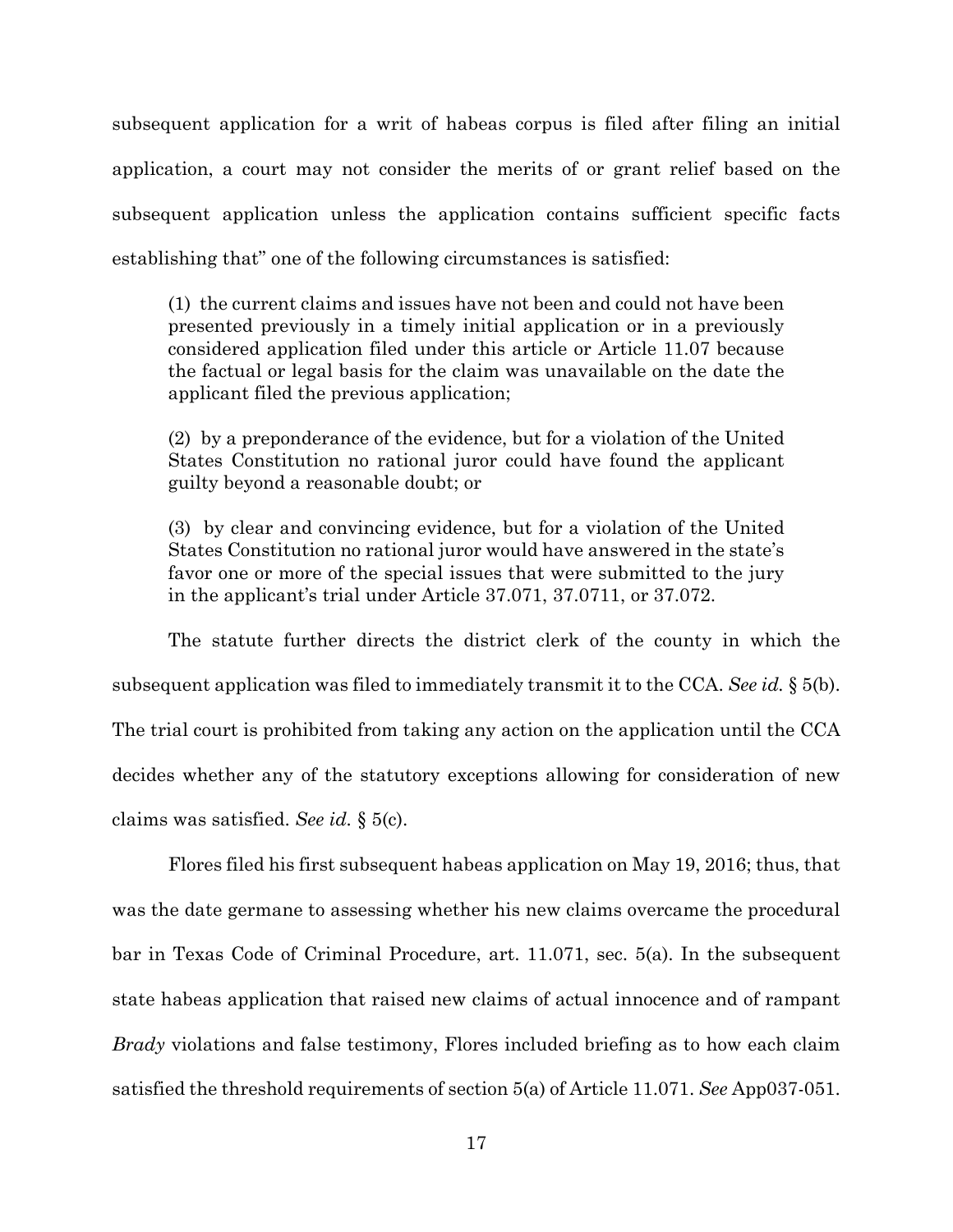His evidentiary proffers also included material that had plainly not been available

when his previous habeas application had been filed, for instance:

- A declaration from a leading expert in the science of eyewitness identification explaining how new research, published in **2020**, established that a witness's failure to identify a suspect the first time the witness is presented with the suspect's image is *exculpatory*, not just neutral, and that an identification made after the memory has been contaminated by the first exposure is unreliable;
- A **2020** declaration from Charles Linch, the State's trace-evidence expert at trial, disavowing his own process as standardless and explaining that his testimony about finding "potato starch" in the barrel of the .44 magnum revolver was untethered to any science: "I doubt there is anyone on the planet who can say that potato residues (starch particles) can be found in a revolver barrel if a potato is jammed on the barrel and the gun is fired. . . . Inferences made by the State in 1999, which my testimony was used to support, have not been, to my knowledge, proven by science."; and
- Voluminous court documents and other records amounting to overwhelming circumstantial evidence of several undisclosed deals made with the State's witnesses in exchange for their testimony against Flores.

On October 6, 2021, the CCA issued a two-page order finding as follows:

"Having reviewed Applicant's application, we conclude that it does not satisfy the

requirements of Article 11.071, section 5. Therefore, we dismiss the application as an

abuse of the writ without reviewing the merits of the claims raised." App004. *That*

## *sentence is the entirety of the CCA's analysis of the 826-page subsequent*

## *habeas application.*

On December 1, 2021, an application (21A19) was submitted to the Honorable Samuel A. Alito, Jr. for an extension of time to file a petition for a writ of certiorari to the CCA. The application was granted, permitting until March 4, 2022 to file. This petition follows.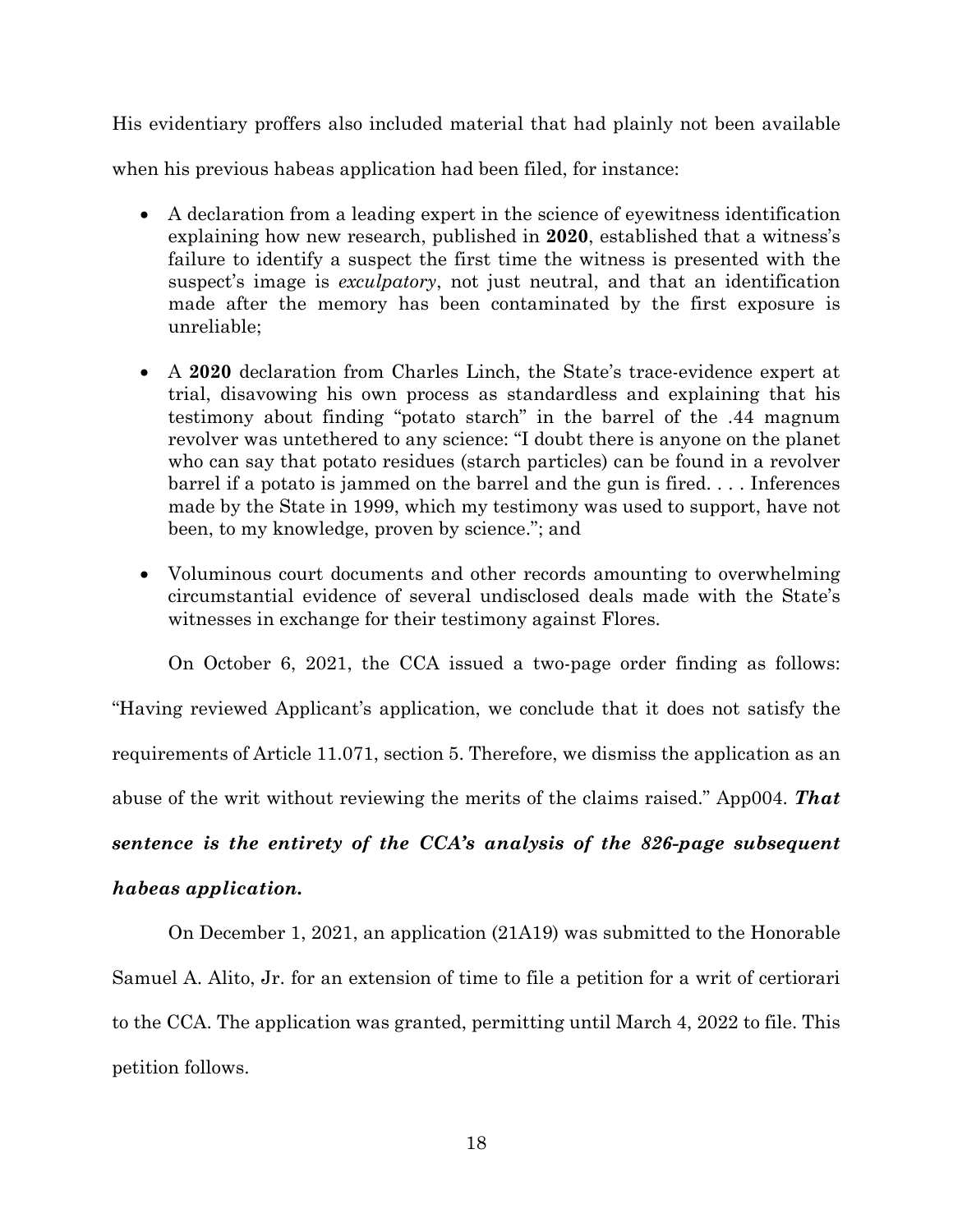#### **REASONS TO GRANT THE PETITION**

<span id="page-26-0"></span>The State plainly violated *Brady* when it suppressed vast amounts of evidence signaling police and prosecutorial misconduct, which could have been used to dismantle the State's entire guilt-phase case against Flores. *See generally Brady v. Maryland*, 373 U.S. 83 (1963). But the issue presented here is not a matter of error correction because the merits were never considered. The issue is a distinct due process violation arising from the way Flores's *Brady,* false testimony, and actual innocence claims were summarily denied by the state's highest criminal court, ostensibly on procedural grounds. There was no procedural ground for denying merits review—unless a state may legitimately use its own *Brady* violations as a basis for barring the courthouse door.

The refusal to consider Flores's subsequent habeas application shows that Texas's criminal court of last resort has decided important questions of federal law in a way that conflicts with relevant decisions of this Court. That refusal also reflects an arbitrary application of state procedural law wholly inconsistent with the most strained notion of due process.

- <span id="page-26-2"></span><span id="page-26-1"></span>**I. FLORES'S RIGHT TO DUE PROCESS WAS VIOLATED WHEN HE WAS BARRED FROM DEVELOPING SUBSTANTIAL HABEAS CLAIMS BY THE ARBITRARY APPLICATION OF STATE PROCEDURAL LAW.**
	- A. **When a State Creates a Process for Challenging the Constitutionality of a Conviction or Sentence in a State Post-Conviction Proceeding, Applicants Are Entitled to Due Process in Those Proceedings.**

In refusing to consider the merits of Flores's claims based on an indefensible procedural-bar finding, the CCA violated Flores's right to due process.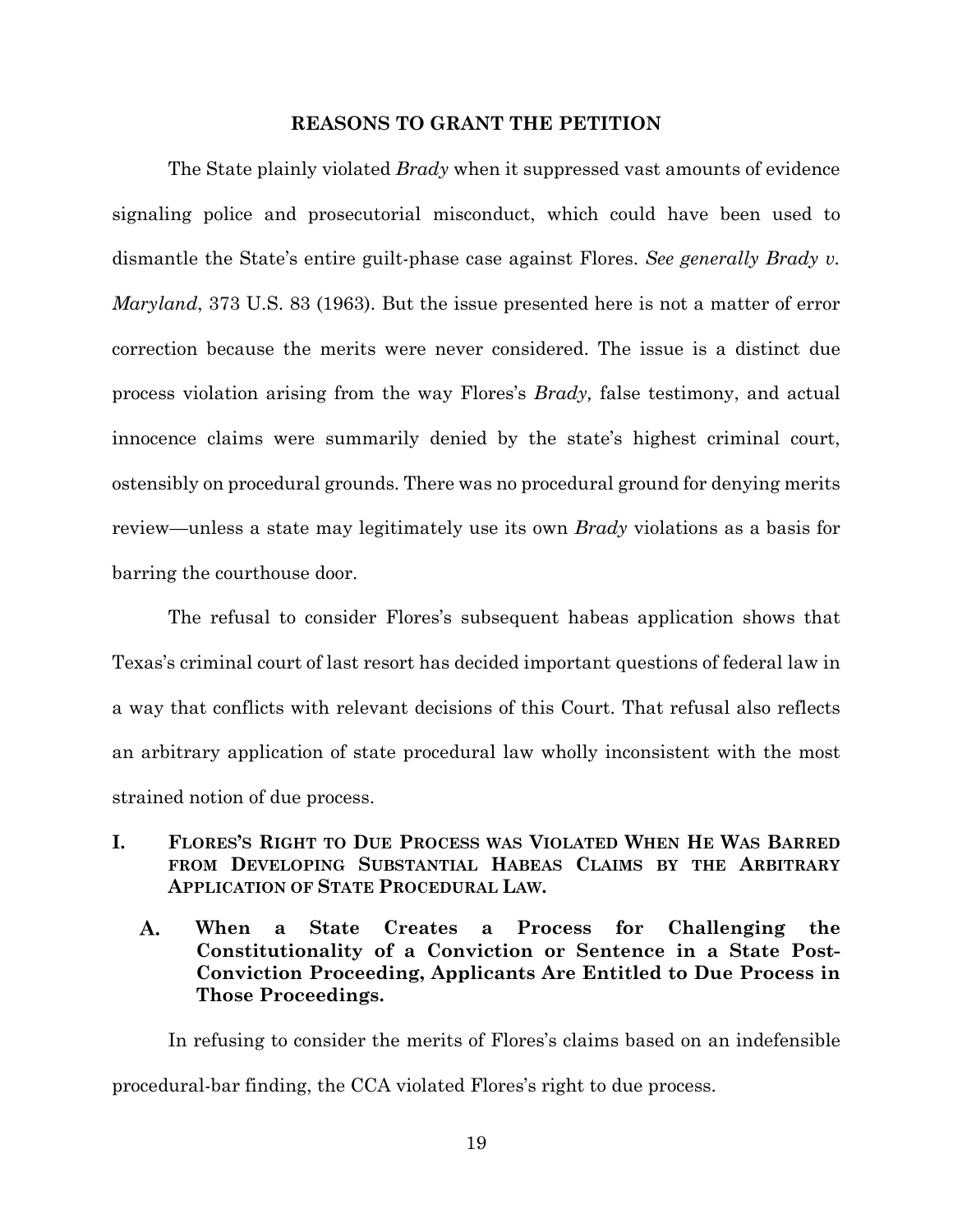Even if a state is not constitutionally required to entertain collateral challenges to criminal judgments in its own judicial forums, if it chooses to do so, as the State of Texas has done, the procedures it uses must comport with due process. Of course, "[a] criminal defendant proved guilty after a [presumably] fair trial does not have the same liberty interests as a free man," *Dist. Att'y's Office for Third Judicial Dist. v. Osborne*, 557 U.S. 52, 68 (2009); but states are not free to disregard the "fundamental requisite of due process of law [that] is the opportunity to be heard." *Ford v. Wainwright*, 477 U.S. 399, 413 (1986). In other words, when a state authorizes its judiciary to act, that judiciary must "play fair" and afford due process to those who play by its rules. Otherwise, the game itself is a sham and those induced to play, based on false expectations of fairness, have a constitutional right to cry "foul."

This case is not just another example of a petitioner urging this Court to correct a misapprehension of its *Brady* jurisprudence. *See, e.g., Wearry v. Cain*, 577 U.S. 385 (2016) (*per curiam*) (reversing state post-conviction court's judgment upon finding that the prosecution's failure to disclose material evidence violated the applicant's due process rights).[3](#page-27-0) The circumstances presented here are even more Kafkaesque. A state court arbitrarily applied the State's own procedural rules, refusing to consider federal-law claims involving serious prosecutorial misconduct by relying on the State's own misconduct to find the claims could have been raised sooner. The logic of

<span id="page-27-0"></span><sup>3</sup> *Wearry*, like this case, involved the State's suppression of evidence of deals witnesses obtained in exchange for testimony. Unlike this case, the petitioner in *Wearry* was at least afforded an evidentiary hearing on his *Brady* claim before it was improperly rejected on the merits; Flores was never granted a hearing of any kind on the claims at issue here.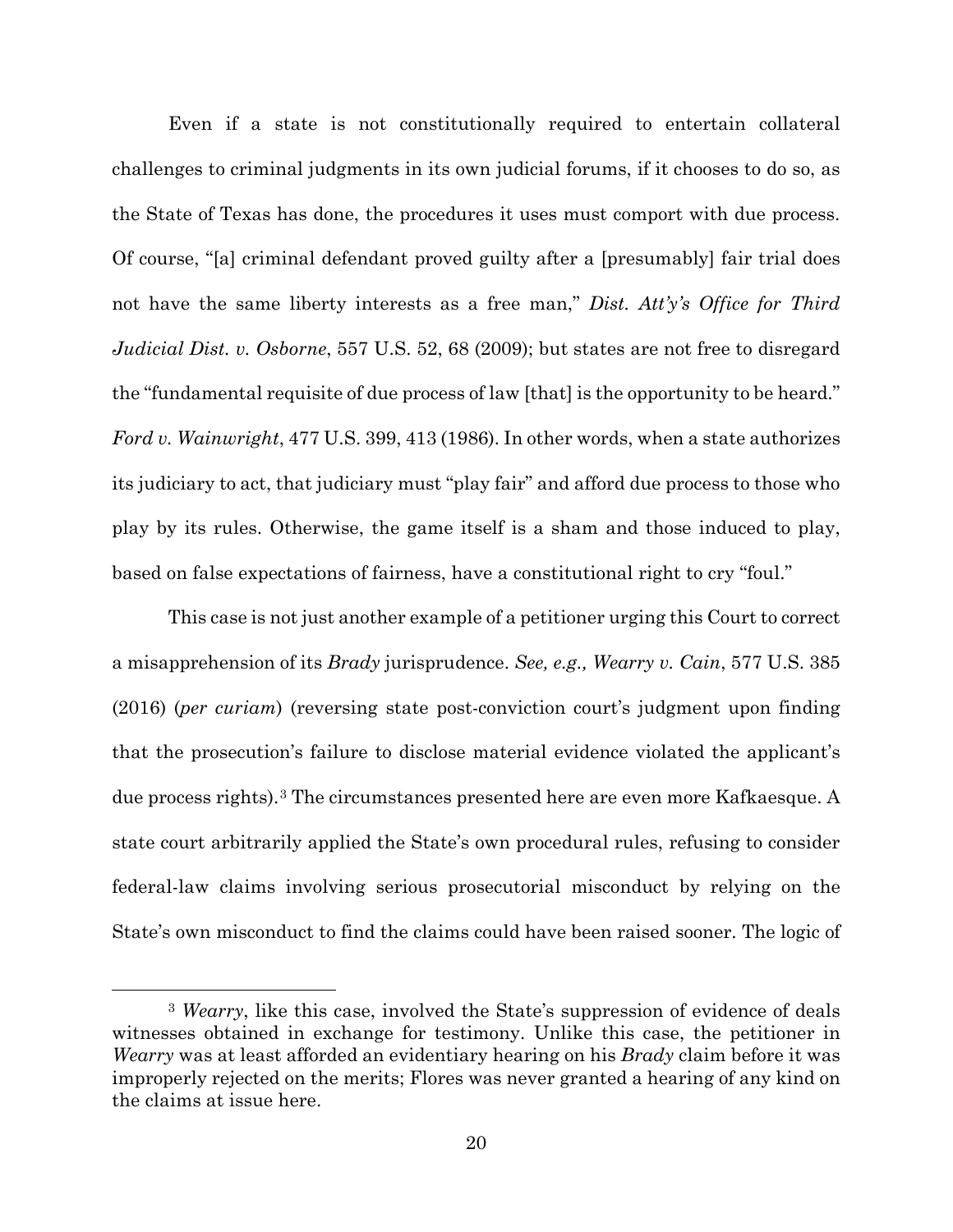this position is untenable. *See Banks v. Dretke*, 540 U.S. 668, 696 (2004) (rejecting the prospect of a rule "declaring 'prosecutor may hide, defendant must seek'" as "not tenable in a system constitutionally bound to accord defendants due process").

#### <span id="page-28-0"></span>**B. Flores's Subsequent Application Satisfied the Requirements for Merits Consideration under the Relevant State Procedural Rule; the Baseless Finding That His Claims Were Procedurally Barred Constitutes a Due Process Violation.**

Under Texas state law, when an individual sentenced to death seeks to challenge the constitutionality of his confinement, he must do so pursuant to Article 11.071 of the Texas Code of Criminal Procedure. Current Texas law permits only one

bite at the state habeas apple *unless* an applicant can satisfy one of three criteria

delineated in Article 11.071, section 5(a). These criteria are:

(1) the current claims and issues have not been and could not have been presented previously in a timely initial application or in a previously considered application filed under this article or Article 11.07 because the factual or legal basis for the claim was unavailable on the date the applicant filed the previous application;

(2) by a preponderance of the evidence, but for a violation of the United States Constitution no rational juror could have found the applicant guilty beyond a reasonable doubt; or

(3) by clear and convincing evidence, but for a violation of the United States Constitution no rational juror would have answered in the state's favor one or more of the special issues that were submitted to the jury in the applicant's trial under Article 37.071, 37.0711, or 37.072.

TEX. CODE CRIM. PROC. art. 11.071 § 5(a).

Flores relied primarily on subsection  $5(a)(1)$ , but also satisfied the other two

alternative prongs by adducing affirmative evidence of his actual innocence. App037-

051.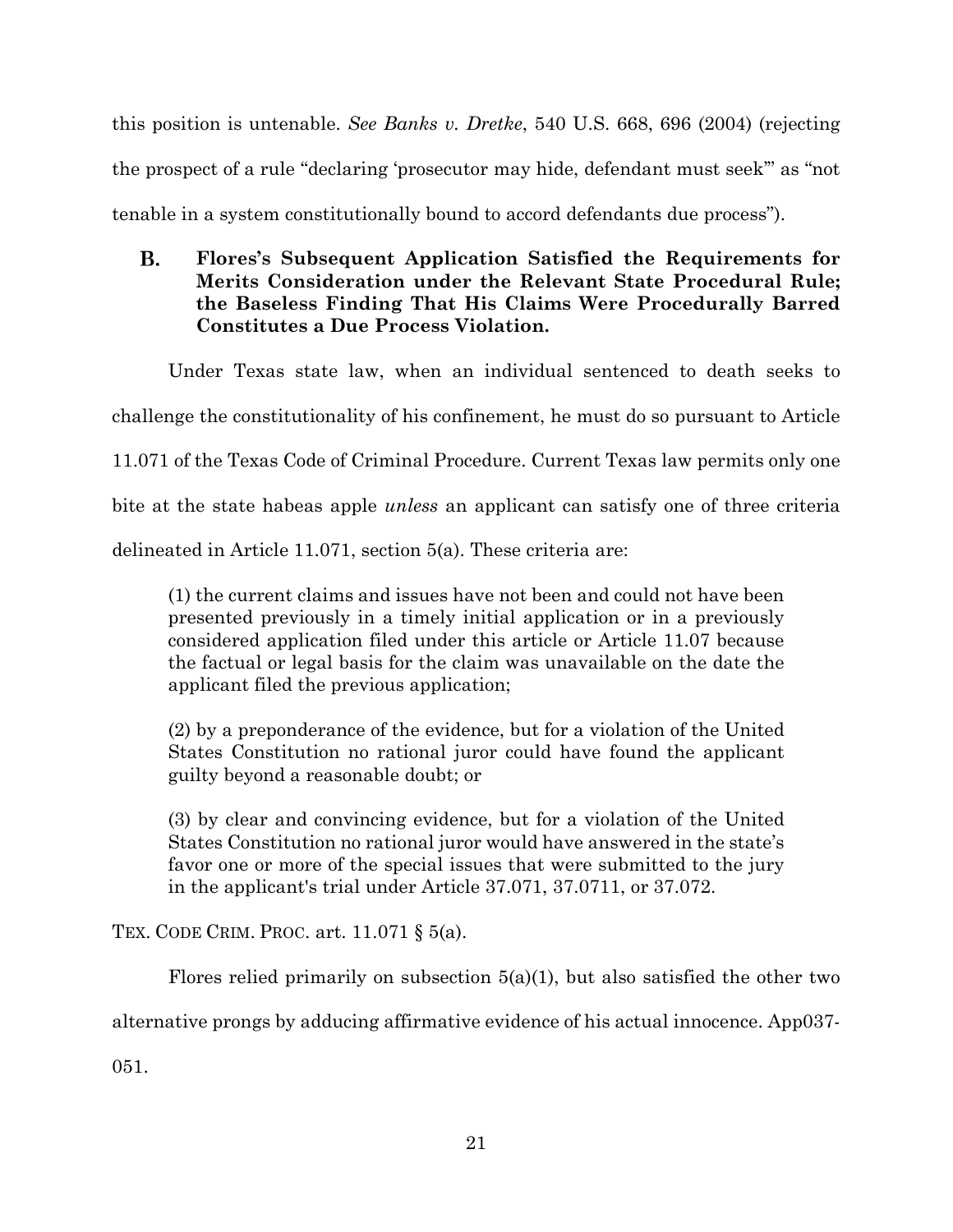The CCA has interpreted subsection 5(a)(1) to mean that "the factual or legal basis for an applicant's current claims must have been unavailable as to all of his previous applications" *and* "the specific facts alleged, if established, would constitute a constitutional violation that would likely require relief from either the conviction or sentence." *Ex parte Campbell*, 226 S.W.3d 418, 421 (Tex. Crim. App. 2007). More specifically, the CCA has concluded that "[a] factual basis of a claim is 'unavailable' under Subsection (a)(1) 'if the factual basis was not ascertainable through the exercise of reasonable diligence on or before that date,' and reasonable diligence 'suggests at least some kind of inquiry has been made into the matter of the issue.'" *Ex parte Miles*, 359 S.W.3d 647, 663-64 (Tex. Crim. App. 2012) (quoting TEX. CODE CRIM. PROC. art. 11.07 § 4(c) and *Ex parte Lemke*, 13 S.W.3d 791, 794 (Tex. Crim. App. 2000), *overruled on other grounds by Ex parte Argent*, 393 S.W.3d 781 (Tex. Crim. App. 2013)).

Flores's claims in the subsequent habeas application rely on a previously unavailable factual basis such as:

- elements of a police file suppressed until 2016 pointing to significant witnesstampering and the suppressed identity of alternative perpetrators;
- advances in the field of eyewitness identification published in 2020 applied to facts only revealed in 2018 regarding Barganier's initial failure to identify Flores;
- the recantation of the State's trial expert in 2020, admitting to the baselessness of his "potato starch" testing and testimony;
- evidence of the coercion of Flores's alibi witness; and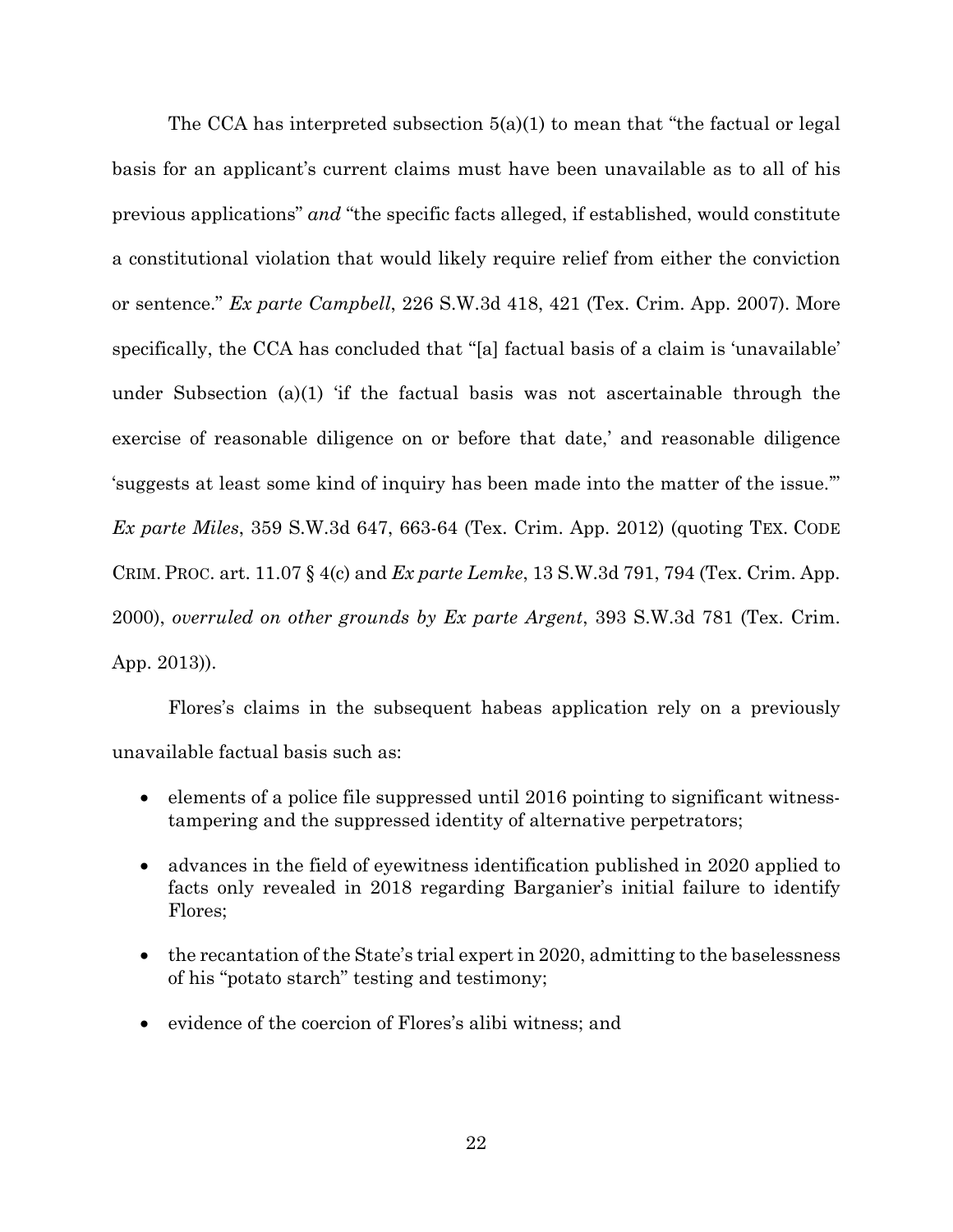• the discovery after 2016 of voluminous circumstantial evidence of undisclosed deals given to State's trial witnesses that was found only after Flores's execution was stayed in response to a previous habeas application.

The witnesses who received these undisclosed deals included Childs' accomplice, Jackie Roberts, Homero Garcia, who had been subjected to coercive tactics while in FBI custody, and several other drug addicts and dealers whom the State enlisted at trial to testify despite the absence of physical evidence linking Flores to Mrs. Black's death or the crime scene.

The new favorable evidence established that Flores's conviction relied on false testimony (which State actors helped manufacture) and that the State withheld impeachment evidence that could have been used in Flores's 1999 trial, in violation of his right to due process under federal law. Therefore, Flores's subsequent habeas application plainly met the requirements for merits consideration.

Flores showed the court below that he had repeatedly made requests for *Brady*  material—including specific requests regarding the State's trial witnesses. Flores also showed that State's counsel, during his previous habeas proceeding, had thwarted Flores's efforts to develop evidence of the *Brady* violations he had unearthed.

Flores did not stop there. He submitted a huge quantum of new evidence to the CCA that no court had ever considered—new sworn expert reports, new sworn witness statements, and significant court records and fragments of a police file that has still not been fully disclosed and significant parts of which appear to have been destroyed, not just suppressed. Flores's voluminous evidentiary proffers included

23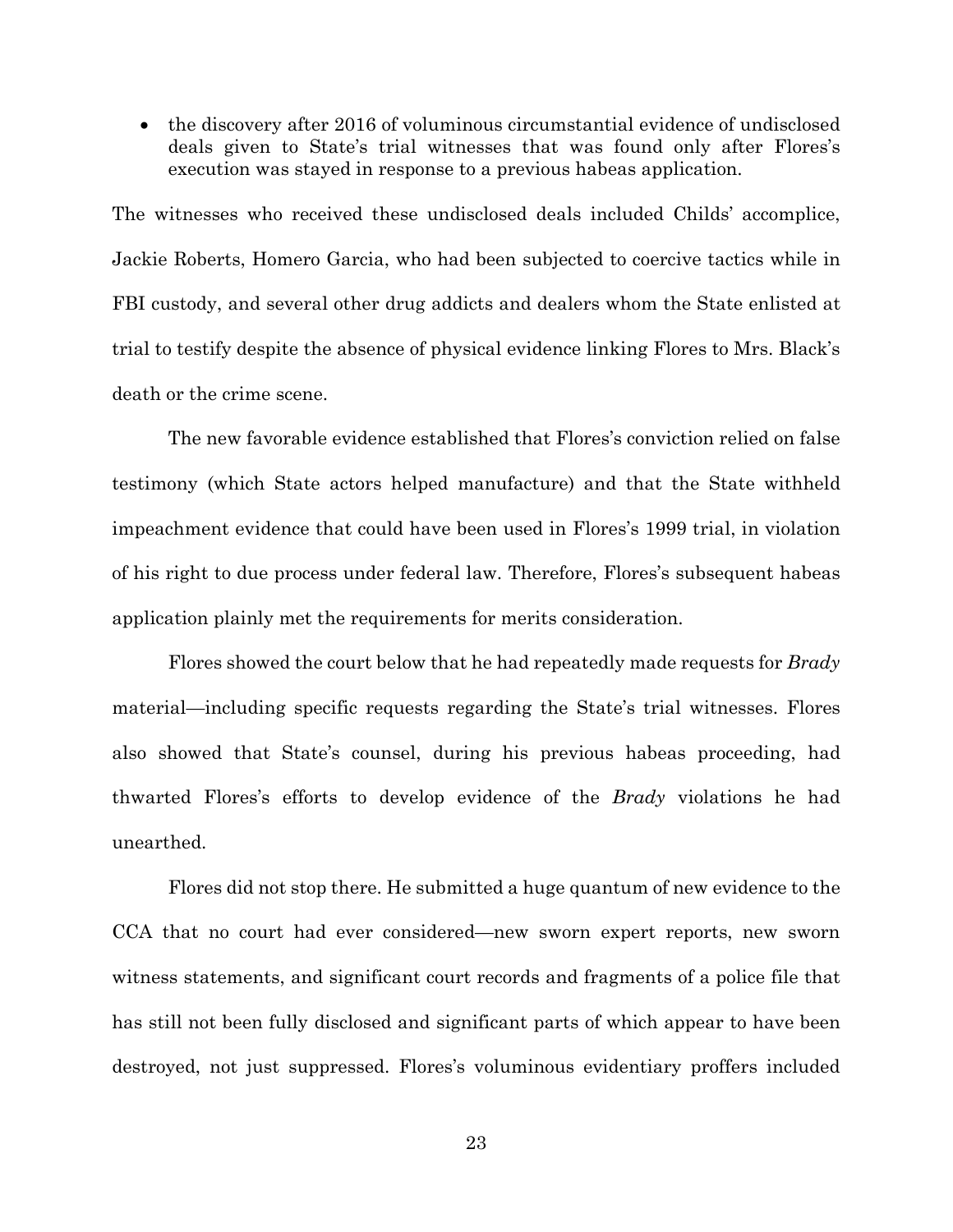hundreds of pages of materials that the State had never disclosed. He explained the Herculean efforts it had taken to uncover the misconduct—although no legal principle supports the proposition that such efforts are required or excuse the State's failure to disclose what it should have provided *sua sponte*. Unfortunately, *Brady* jurisprudence exists because the State's interests are embodied by fallible humans who do not always honor their obligation to seek justice, not just victory, and who are often loathe to expose the misconduct of their own colleagues, even when perpetrated years in the past. *See Berger v. United States*, 295 U.S. 78, 88 (1935) (describing role of prosecutor as distinct from that "of an ordinary party to a controversy" "whose interest, therefore, in a criminal prosecution is not that it shall win a case, but that justice shall be done.").

Flores's procurement of exculpatory and impeachment evidence far surpassed the bar imposed by state law to make "at least some kind of inquiry . . . into the matter of the issue." *Ex parte Miles*, 359 S.W.3d at 664 (finding procedural requirements for a subsequent application had been satisfied where the applicant had not received the relevant *Brady* material until after he submitted a Freedom of Information Act request *after* his previous habeas application had been filed).

That is, the finding that Flores was procedurally barred is contrary to the state court's own precedent.[4](#page-31-0) Neither fact nor law justifies the state court's arbitrary decision.

<span id="page-31-0"></span><sup>4</sup> *See, e.g., Ex parte Fuller*, No. WR-16351-09, 2014 Tex. Crim. App. Unpub. LEXIS 332 (Tex. Crim. App. Apr. 2, 2014) (unpublished) (finding threshold requirement satisfied where material was not discoverable before initial application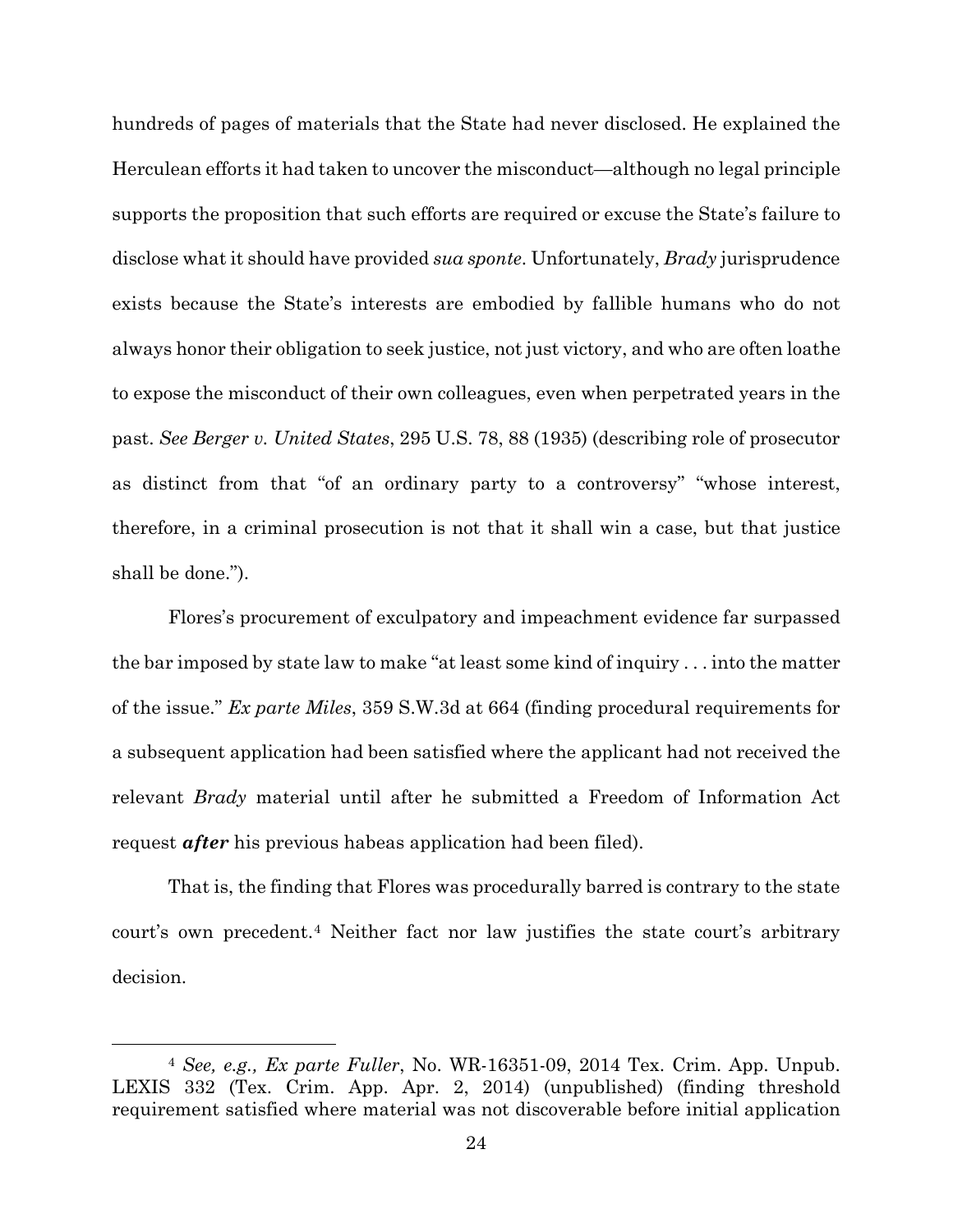Additionally, Flores more than satisfied the CCA's court-created second procedural requirement for bringing a subsequent habeas application**,** showing that "the specific facts alleged, if established, would constitute a constitutional violation that would likely require relief from either the conviction or sentence." *Ex parte Campbell*, 226 S.W.3d at 421. Flores's subsequent habeas application included "specific facts" to support, *inter alia*, the following claims that his constitutional rights had been violated:

- Newly Available Evidence Establishes That Flores Is Actually Innocent of the Crime for Which He Was Convicted;
- Long-Suppressed Evidence, in Violation of *Brady v. Maryland*, Reveals a Pattern of Rampant Misconduct by Those Investigating and Prosecuting the Case against Flores That Was Material to His Conviction;
- Flores's Rights to a Fair Trial and to Due Process Were Violated by the State's Knowing Use of False Testimony at the Guilt-Phase of His Trial;
- Defense Counsel Improperly Overrode Flores's Sixth Amendment Right to Maintain That He Was Innocent of Betty Black's Murder, Resulting in a Structural Error under *McCoy v. Louisiana* That Requires a New Trial; and
- Flores's Due Process Right to a Fundamentally Fair Trial Was Violated by the State's Use of Testimony That Current Scientific Understanding Exposes as False.

because the police had misplaced it); *Ex parte Uptergrove*, No. WR-49905-02, 2007 Tex. Crim. App. Unpub. LEXIS 958 (Tex. Crim. App. May 23, 2007) (unpublished) (finding threshold requirement satisfied where exculpatory eyewitness's name was not in the State's records for applicant to discover); *Ex parte Madding*, 70 S.W.3d 131, 133 n.4 (Tex. Crim. App. 2002) (finding procedural threshold satisfied considering "applicant's requests for records which were apparently unanswered"); *Ex parte Lemke*, 13 S.W.3d at 794 (finding threshold requirement satisfied where applicant requested information from attorney and was misinformed in response).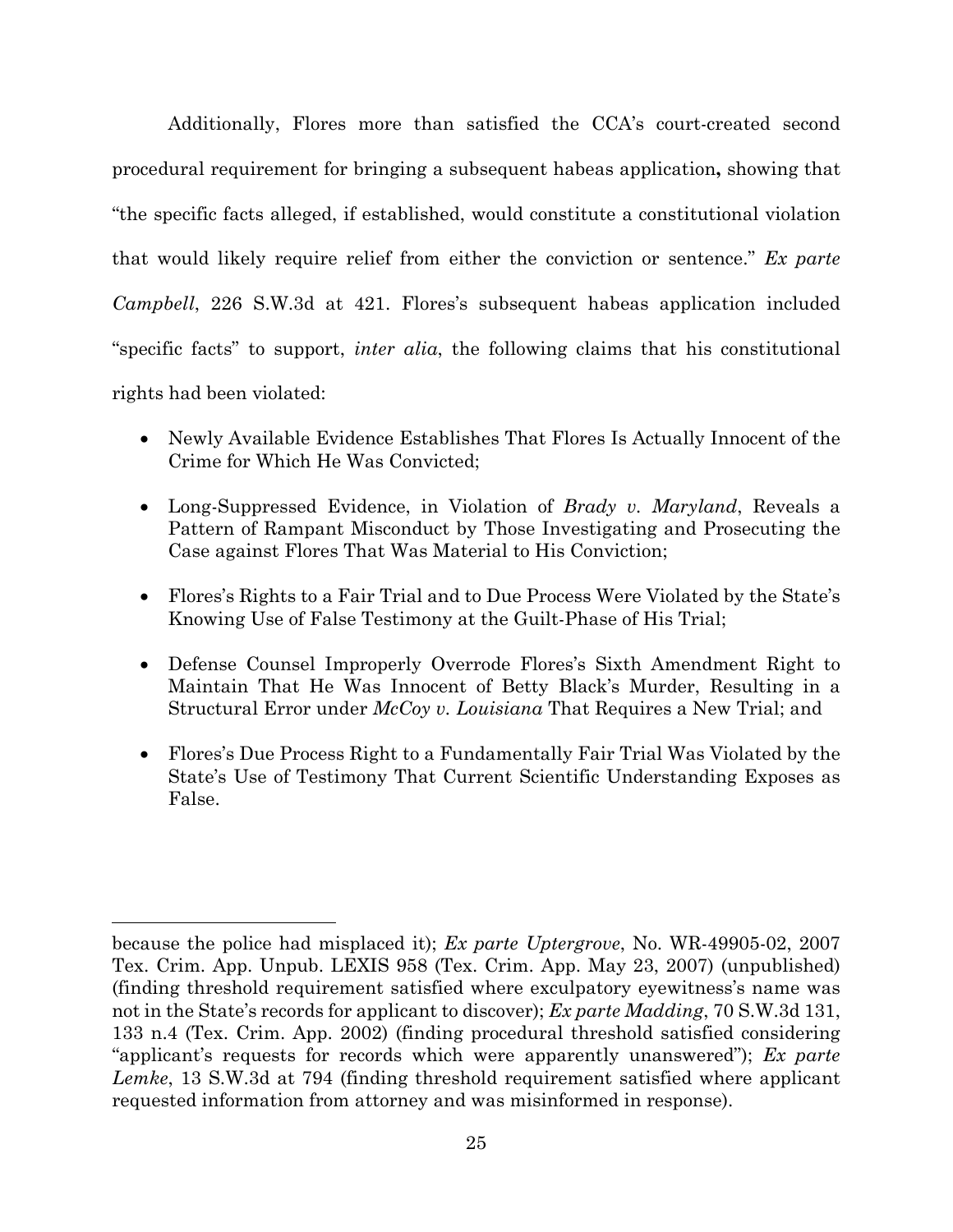App593-850. These claims were supported by extensive, specific pleading and a Factual Background that itself spans 400 pages and was supported by numerous evidentiary proffers filed with the application. App093-492.

There was no basis for finding a procedural bar.

<span id="page-33-0"></span>**II. THAT THE STATE SUCCESSFULLY SUPPRESSED** *BRADY* **MATERIAL FOR TWO DECADES IS NOT A LEGITIMATE BASIS FOR DENYING A HABEAS APPLICANT WHO IS ACTUALLY INNOCENT THE RIGHT TO BE HEARD.**

#### <span id="page-33-1"></span>A. **While States Can Impose Procedural Requirements, Those Requirements Cannot Become a Means to Evade Having the State's Own Misconduct Reviewed.**

Flores easily satisfied the state procedural rules. But if the state court had followed this Court's *Brady* jurisprudence, the onus should have been on the State, not Flores. This Court has made it quite clear that *the State* has the obligation, irrespective of any discovery demand made by a criminal defendant, to disclose any material favorable to that individual. *See, e.g.*, *United States v. Agurs*, 427 U.S. 97, 107 (1976); *Giglio v. United States*, 405 U.S. 150, 153-54 (1972). Therefore, the delay caused by the State's suppression of exculpatory and impeachment evidence, which gave rise to several of the new claims brought in Flores's subsequent habeas application, cannot fairly be laid at Flores's feet.

Yet the CCA below demanded something far more than "some kind of inquiry" from Flores. *Ex parte Miles*, 359 S.W.3d at 664. One can only surmise what the CCA expected because it did not offer any rationale in summarily announcing that all of Flores's new claims were deemed procedurally barred. *See* AppA. Seemingly, the CCA expected clairvoyance from Flores. He was somehow supposed to know of the suppressed evidence of police and prosecutorial misconduct—when all he knew was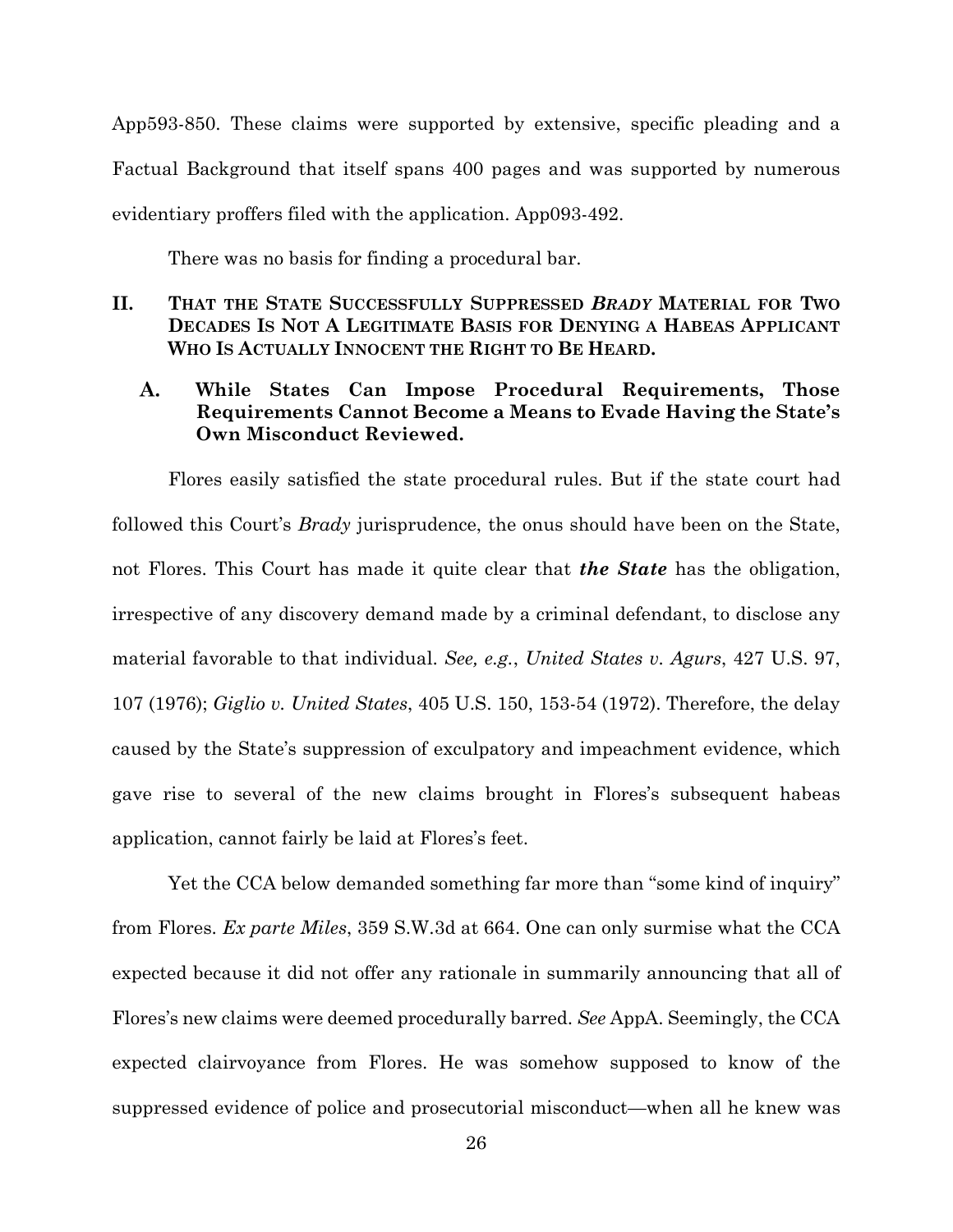that he, an indigent who had spent years without any representation, was sent to death row for a crime he did not commit.

The CCA's decision in this case cannot even be squared with the few published cases discussing procedural bars under section 5(a). *See, e.g.*, *Ex parte Sledge*, 391 S.W.3d 104, 107 n.11 (Tex. Crim. App. 2013) (finding claims in a non-capital subsequent habeas application procedurally barred because the applicant had been able to get non-*Brady* materials "within a period of a few days of his first attempts to do so," indicating that he would have been able to get the evidence before filing his initial application had he made *any* effort.). *Sledge* is easily distinguishable because Flores, unlike Sledge, took monumental efforts to uncover *Brady* materials that had been suppressed, which, under this Court's precedents, the State should have produced well before trial.

This Court has made it patently clear that it is reasonable for both trial counsel and habeas counsel to rely on the State to perform its duty to disclose all exculpatory and impeachment materials under *Brady*. *See Strickler v. Greene*, 527 U.S. 263, 284 (1999). In *Strickler*, this Court found that, despite the absence of a *Brady* motion, notes from a witness interview in police files should have been disclosed. Because the State had failed to disclose, this Court found that the petitioner had demonstrated good cause for failing to raise a *Brady* claim in an initial habeas application. *Id.* at 280-96. Therefore, a *Brady* violation that delays an applicant's ability to prove that a state actor gave false testimony and that delays access to exculpatory and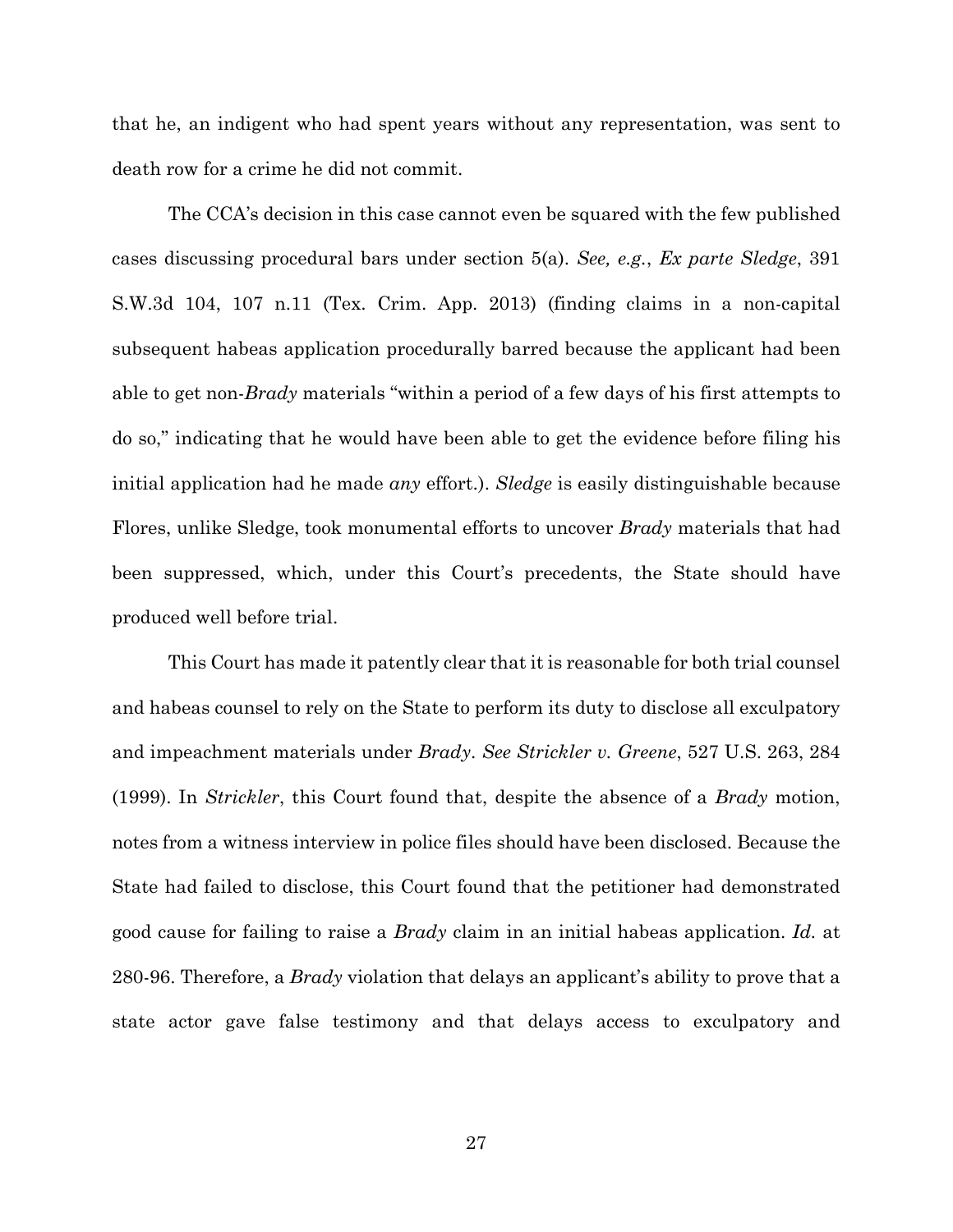impeachment evidence cannot be a reasonable basis for refusing to consider the merits of a state habeas applicant's claims. Yet that is what happened below.

Although the *Brady* standard is well-established, the court below did not apply it. *Brady* holds "that the suppression by the prosecution of evidence favorable to an accused upon request violates due process where the evidence is material either to guilt or to punishment, irrespective of the good faith or bad faith of the prosecution." 373 U.S. at 87. This Court later clarified that the duty to disclose such evidence applies even though there has been no request by the accused, *Agurs*, 427 U.S. at 107, and that the duty encompasses impeachment and exculpatory evidence, *United States v. Bagley*, 473 U.S. 667, 676 (1985). Such evidence is material "if there is a reasonable probability that, had the evidence been disclosed to the defense, the result of the proceeding would have been different." *Id.* at 682; *see also Kyles v. Whitley*, 514 U.S. 419, 433-34 (1995). Moreover, the rule encompasses evidence "known only to police investigators and not to the prosecutor." *Kyles*, 514 U.S. at 438. To comply with *Brady*, therefore, "the individual prosecutor has a duty to learn of any favorable evidence known to the others acting on the government's behalf in the case, including the police." *Id.* at 437.

In principle, the CCA is quite familiar with the *Brady* standard. *See, e.g.*, *Ex parte Rodney Reed*, 271 S.W.3d 698, 726 (Tex. Crim. App. 2008) (noting that, "[t]o protect a criminal defendant's right to a fair trial, the Due Process Clause of the Fourteenth Amendment to the United States Constitution requires the prosecution to disclose exculpatory and impeachment evidence to the defense that is material to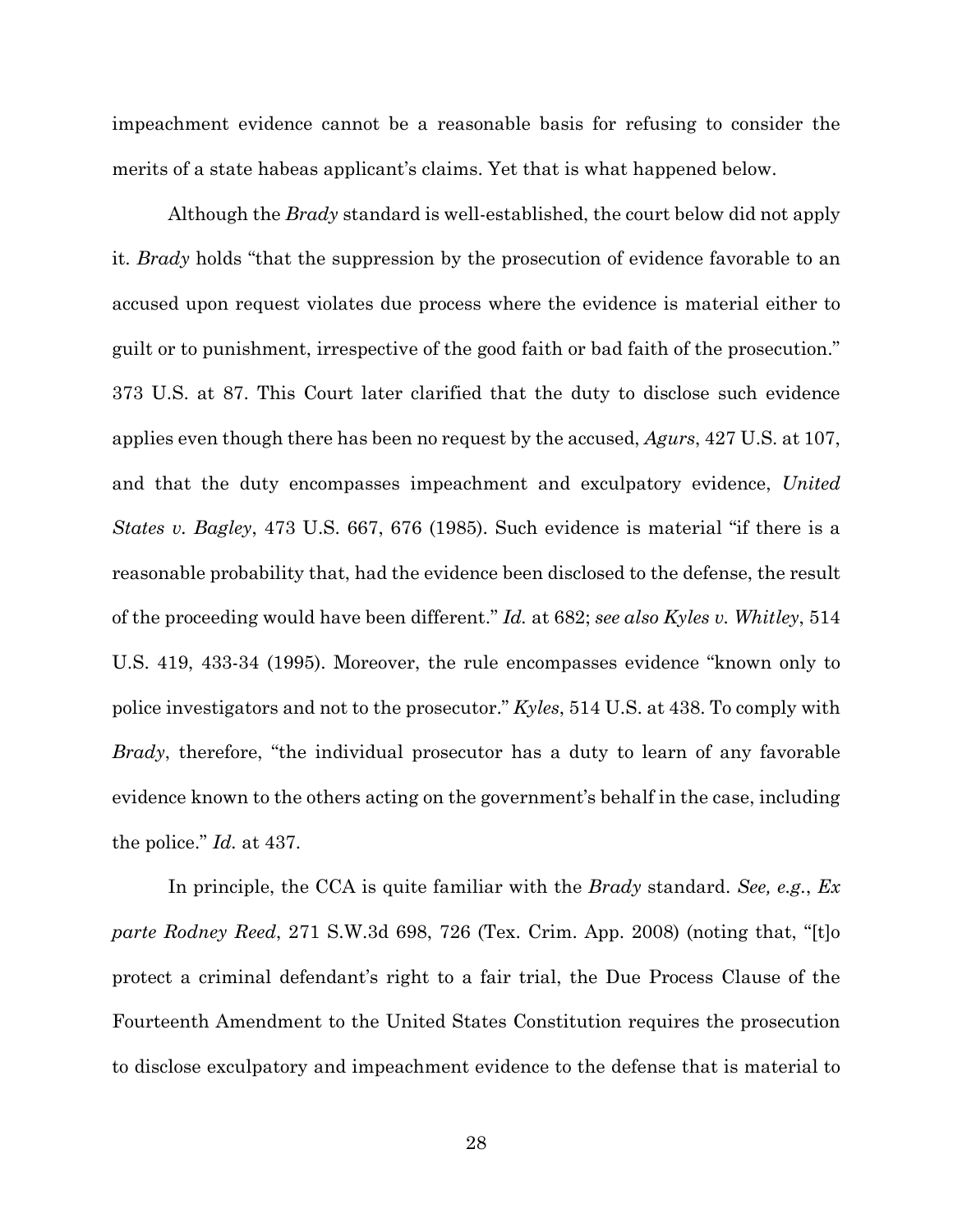either guilt or punishment."). The CCA has previously acknowledged that the *Brady*  "rule encompasses evidence unknown to the prosecution but known to lawenforcement officials and others working on their behalf." *Id.* (citing *Kyles*, 514 U.S. at 438). The CCA has also correctly outlined the necessary components of proving a *Brady* claim:

an individual must show that (1) the evidence is favorable to the accused because it is exculpatory or impeaching; (2) the evidence was suppressed by the government or persons acting on the government's behalf, either inadvertently or willfully; and (3) the suppression of the evidence resulted in prejudice (*i.e.*, materiality).

*Id.* at 726-27; *accord Strickler*, 527 U.S. at 281-82.

Flores amassed significant "favorable" evidence, demonstrated that it had been suppressed by state actors, and developed extensive materiality arguments. App625- 805. *If* the CCA believed that the 826-page application did not make a prima facie showing of a *Brady* claim, the CCA did not say so. *This* Court, however, has made clear "the materiality standard for *Brady* claims is met when 'the favorable evidence could reasonably be taken to put the whole case in such a different light as to undermine confidence in the verdict.'" *Banks*, 540 U.S. at 698 (quoting *Kyles*, 514 U.S. at 435). "[M]ateriality must be assessed collectively, not point by point." *Banks v. Thaler*, 583 F.3d 295, 328 (5th Cir. 2009) (citing *Kyles*, 514 U.S. at 436). The cumulative effect of the suppressed evidence in *this* case is such that it "reasonably . . . put[s] the whole case in such a different light as to undermine confidence in the verdict." *Kyles*, 514 U.S. at 419*.* Yet no substantive analysis was undertaken, let alone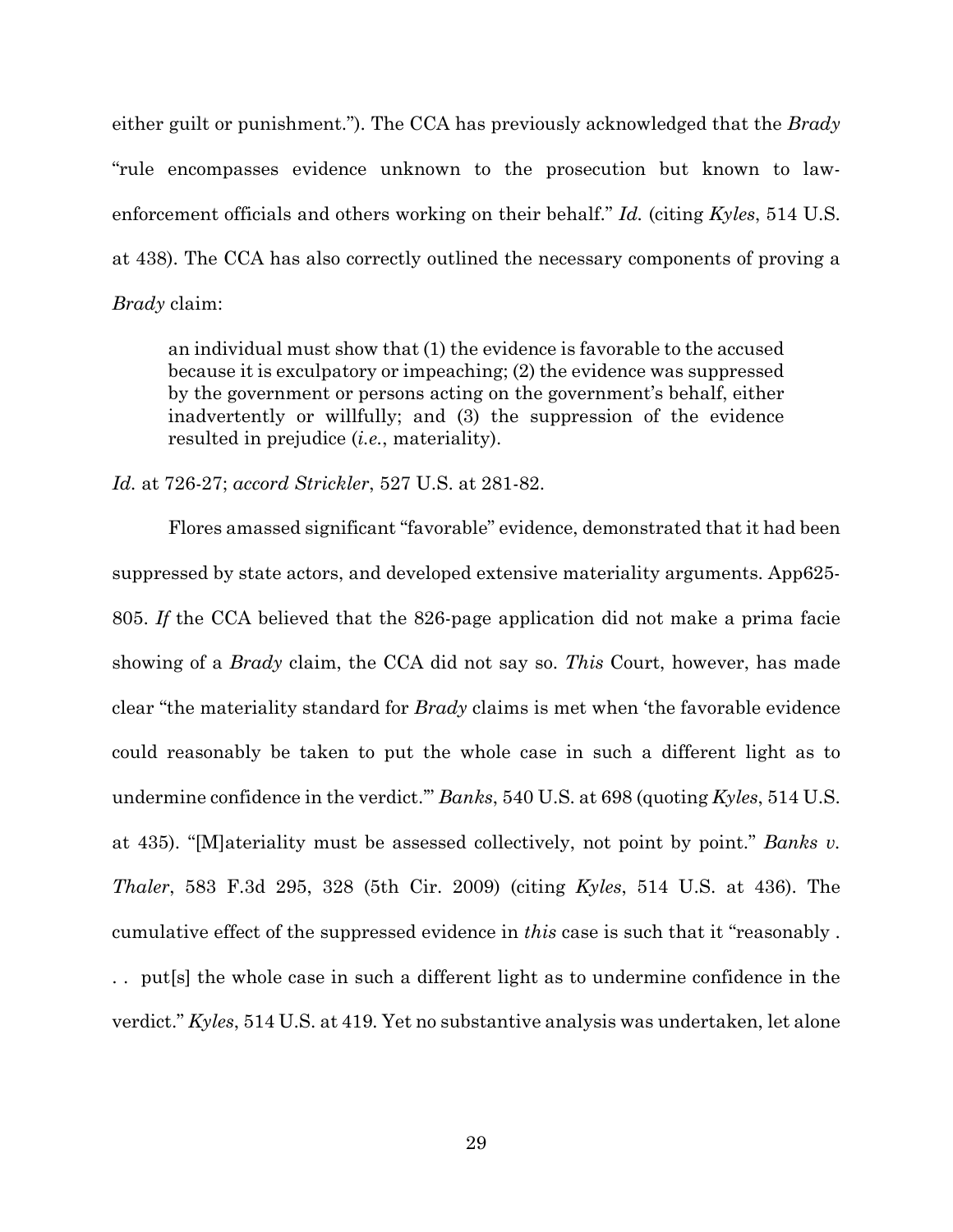the required comparison of the strength of the case taken to trial to how the trial would have looked different but for the suppressed evidence. *See Banks*, 540 U.S. 668.

The circumstantial case that the State took to trial against Flores was shockingly flimsy and fraught with contradictions. It was only "saved" by mid-trial developments that were the product of prosecutorial misconduct. Had the suppressed evidence been disclosed to the defense, it would have undercut the core components of the prosecution's case: (1) that Flores had been with Childs right before Childs drove his Volkswagen to the Blacks' house and entered through the garage on the morning of the murder; (2) that Barganier's identification of Flores as the Volkswagen's passenger was reliable; (3) that Flores had admitted to others that he had been present and shot the dog; and (4) that Childs had shot the dog with the .44 magnum revolver, and thus it was fair to assume that Flores had shot Mrs. Black with a .380 pistol (never recovered).

The State's case against Flores required believing the following: (1) testimony from a single witness, Jackie Roberts, that Flores was with her and Childs right before Childs drove to the Blacks' house in Childs' Volkswagen, yet Jackie was an accomplice to the crime who was given undisclosed leniency to work directly with the prosecutor in secret meetings to craft her testimony, which was ultimately contradicted by other witnesses;<sup>5</sup> (2) a single witness, Barganier, who testified after

<span id="page-37-0"></span><sup>5</sup> Jackie was arrested for conspiracy to commit capital murder while she was already on probation, but the State did not pursue an indictment; instead, it featured her as its star witness in the Flores trial. Additional evidence inculpating her and the specifics of the deal made with the lead prosecutor to avoid prosecution was never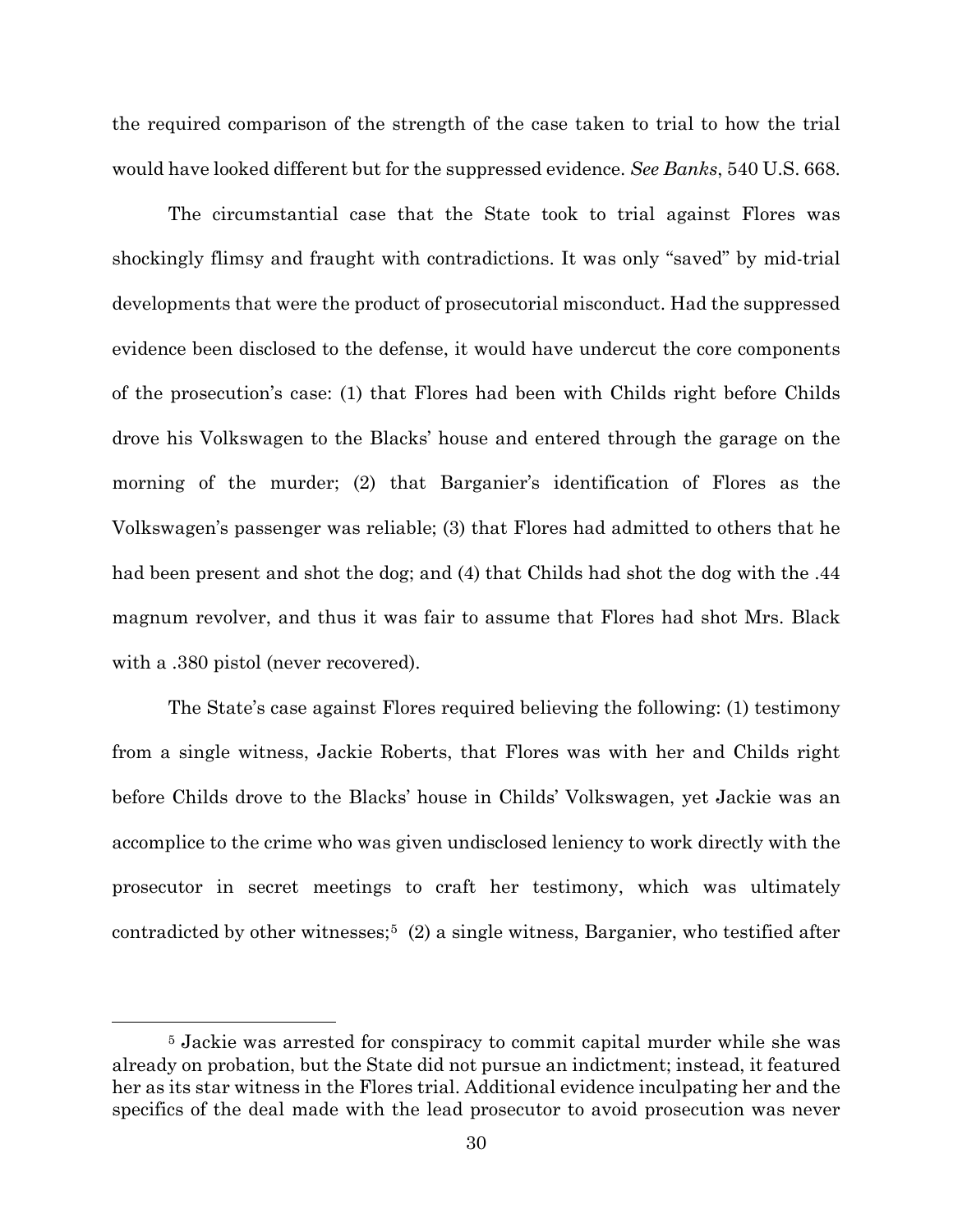a forensic hypnosis session that Flores was the person she had seen exiting the passenger side of the Volkswagen in the Blacks' driveway—an identification made for the first time thirteen months after-the-fact, upon seeing Flores in court at the defense table; (3) two highly compromised and incentivized witnesses, Homero Garcia and a career-informant Jonathan Wait,<sup>[6](#page-38-0)</sup> who testified that Flores had "confessed" to them that he had been present but had only shot the Blacks' dog; and (4) testimony from trace-evidence expert Linch, whom the State recruited mid-trial to testify about finding potato starch in the barrel of a .44 magnum revolver, testing and testimony that he finally disavowed in 2020.

Each of these flimsy pillars supporting the State's guilt-phase case could have been toppled using suppressed evidence that was unavailable until *after* Flores's execution was stayed in 2016. Yet the CCA did not consider Flores's *Brady* claim, instead using the fact that the State had long suppressed evidence favorable to the accused to serve as a procedural bar to assessing his *Brady* and false testimony

disclosed, but was instead discovered through independent investigation, including a belated admission from Jackie herself.

<span id="page-38-0"></span><sup>6</sup> No evidence exists that Wait disclosed this alleged "confession" to law enforcement pre-trial. On the stand, he offered up a farfetched tale about Flores stopping by his house, although Flores barely knew this man, to get a ride to an auto parts store before fleeing the country and, in the process, casually "confessed" to shooting the dog. The belatedly produced, partial police file shows that Wait was eagerly calling the Farmers Branch PD trying to be helpful by offering ideas about Flores's whereabouts before Flores was apprehended, seemingly in hopes of obtaining the reward money that was being offered; but there is no record indicating that Wait said anything, pre-trial, about Flores "confessing" to Wait.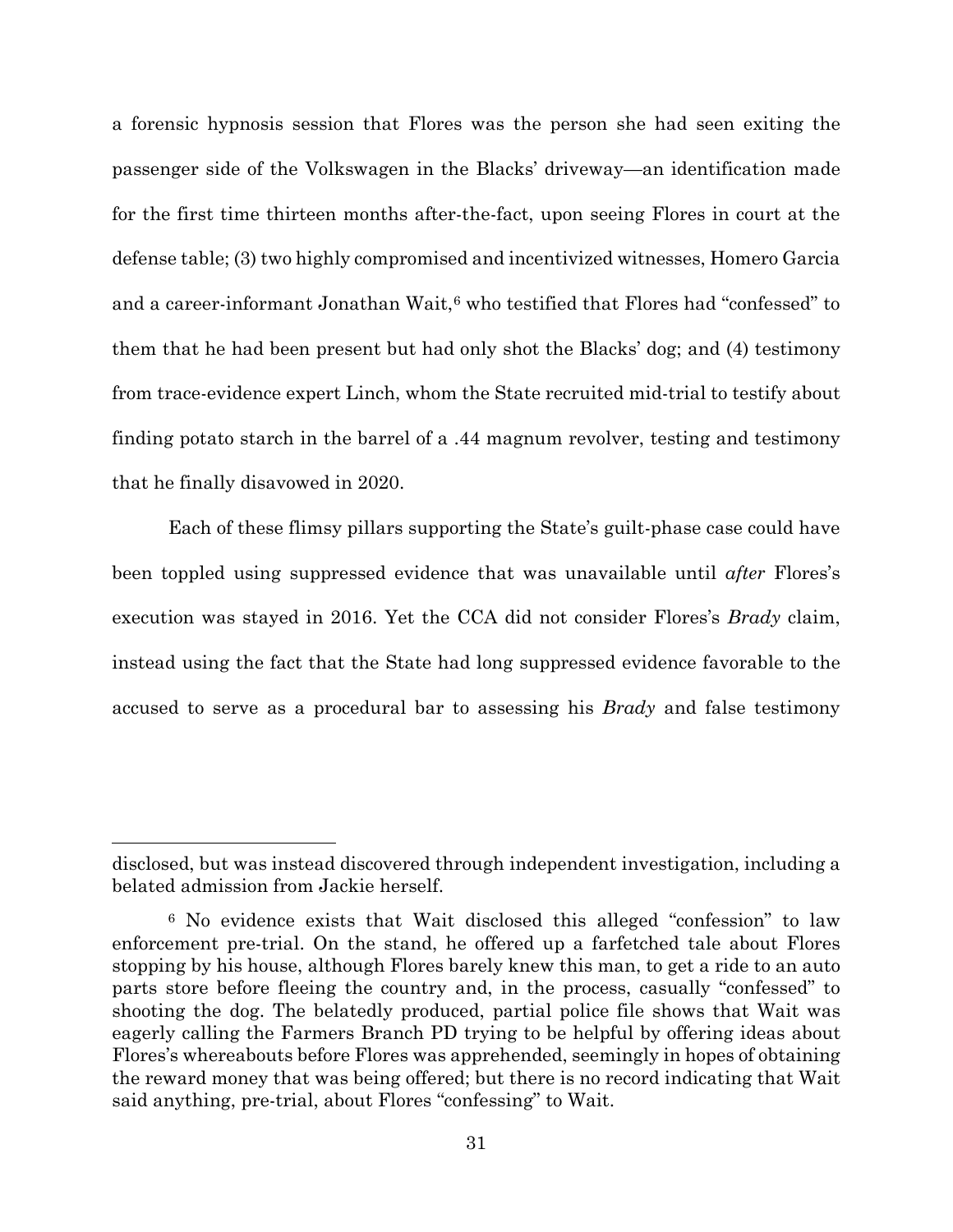claims—thereby violating his due process rights yet again. It is that insult added to injury that Flores urges this Court to address in granting certiorari.

#### <span id="page-39-0"></span>**B. This Case Presents a Worthy Vehicle for Addressing Significant Policy Concerns about the Integrity of Collateral Proceedings in Death-Penalty Cases in Light of a Pattern of Disregarding the Rule of Law.**

Despite substantial claims that far exceed the threshold for authorization of further proceedings, the CCA dismissed Flores's subsequent application for a writ of habeas corpus without engaging with any facts. While a state court's gatekeeping of its own habeas apparatus does not necessarily implicate legal questions that would ordinarily concern this Court, this case is different because the CCA's conclusion is contrary to the facts and to the fair administration of justice. Moreover, the reliance on an indefensible procedural-bar finding is part of a larger pattern of depriving death-sentenced individuals of due process in habeas proceedings, a trend that definitely merits this Court's attention.

The court below did not explain its procedural bar finding, but, seemingly, it is based on the factually indefensible assumption that Flores should have discovered the suppressed exculpatory and impeachment evidence sooner (and most of which was never disclosed but was instead obtained through Flores's own considerable exertions). No rational adjudicator could have accepted this argument for the reasons outlined above. Therefore, it cannot fairly or accurately be deemed an independent, adequate state-law basis for refusing to review claims on the merits. *See generally, by contrast*, *Coleman v. Thompson*, 501 U.S. 722 (1991).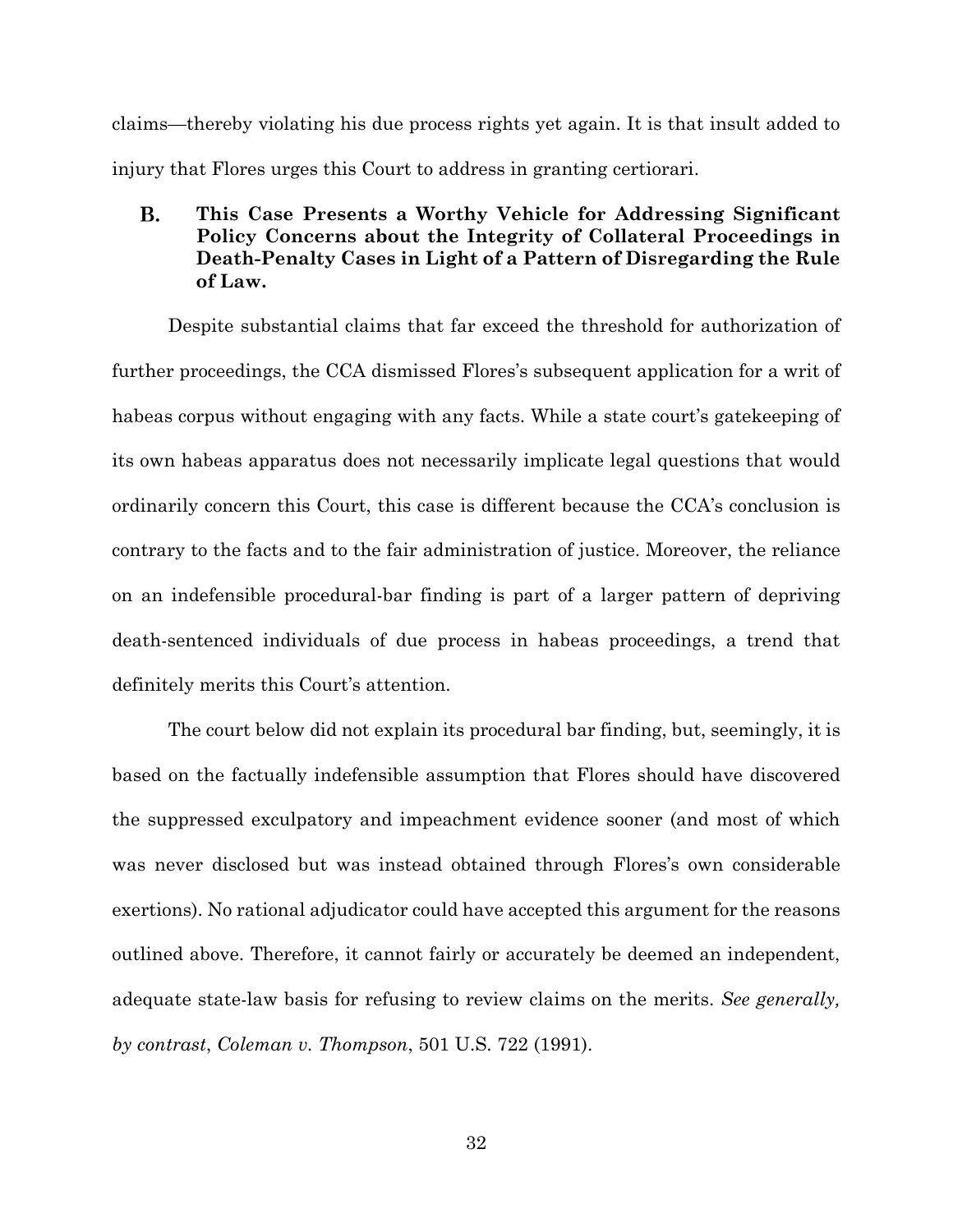Unless one embraces the cynical notion that Texas's highest criminal court does not care whether a rational basis supports its decisions to forego considering the merits of constitutional challenges in death-penalty cases, the only explanation for the CCA's decision is that it undertook no analysis at all and merely assumed that all of the evidence Flores adduced to support his 2021 application must have been available in 2016 when his previous habeas application was filed. Yet some of the key evidence, on its face, did not even exist until 2020. Permitting states to do no more than provide the veneer of process raises serious concerns about the integrity of the entire collateral review apparatus, policy concerns that only this Court can address.

State courts should not be permitted to forego doing the most basic analysis assuming that the federal courts will eventually step in and clean up any legitimate problems later. For one thing, having to rely on the hope that a federal court might one day expose the untenable nature of the state court's procedural-bar finding is incompatible with current federal law. *See, e.g.*, *Harrington v. Richter*, 562 U.S. 86, 103 (2011) (explaining that the AEDPA reflects the view that "state courts are the principal forum for asserting constitutional challenges to state convictions"). The obscure possibility of prevailing on the kind of due process argument raised here in a federal habeas proceeding would only mean that the habeas applicant would then be entitled to return to state court to restart the entire process, adding yet more layers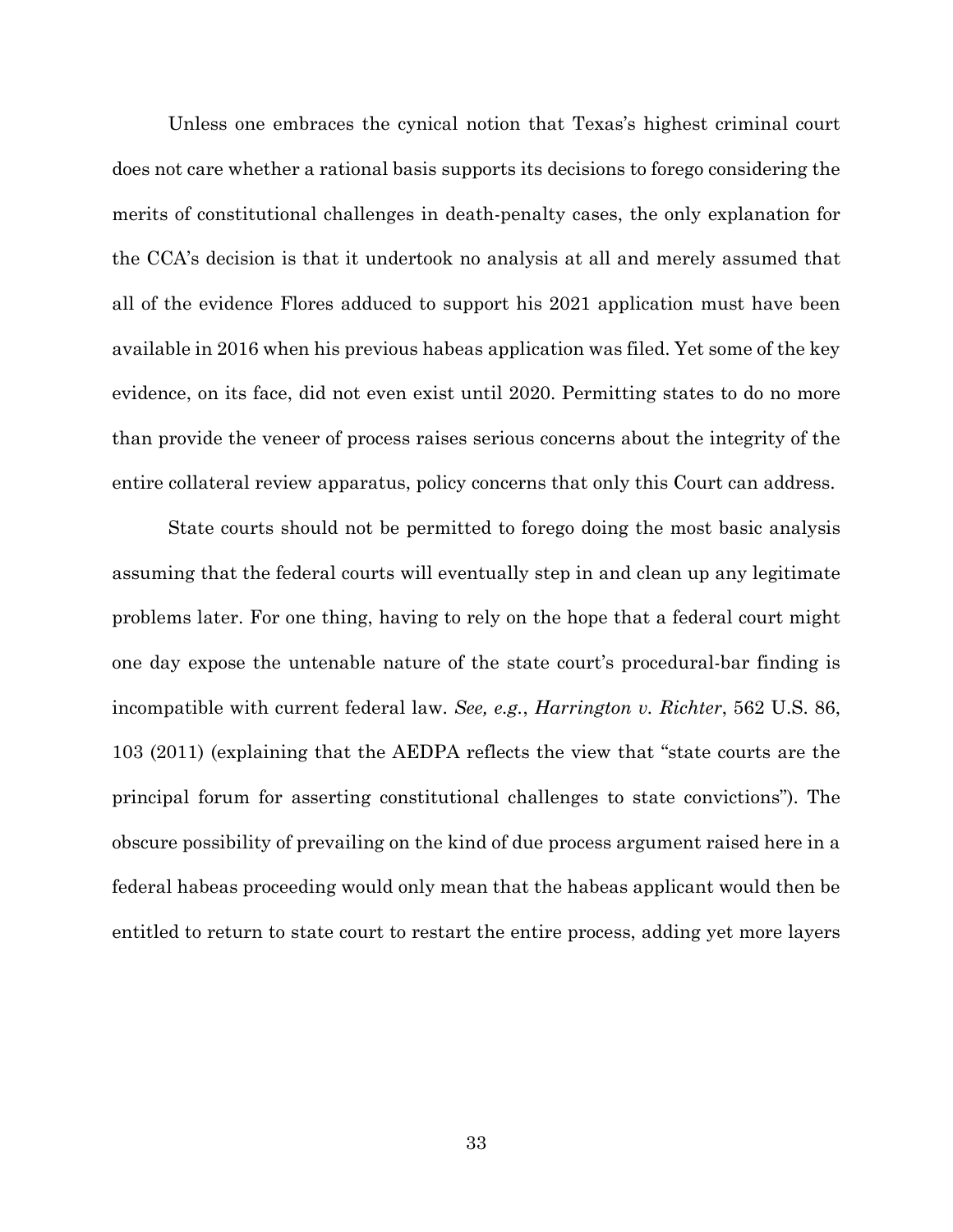of delay, expense, and, potentially, no more than another round of pseudo-process in the quest for one fair hearing on the merits of important constitutional claims.[7](#page-41-0)

If state courts merit deference in adjudicating claims of constitutional violations, then state courts should have to hold up their end of the bargain providing at least a modicum of due process.

Flores was not afforded that basic due process. His meritorious *Brady,* false testimony, and actual innocence claims were never adjudicated by any court because the highest state court found a specious procedural bar*.* Does the Constitution permit that kind of charade—a State creating a process wherein the State can invoke procedural bars that are factually baseless? By granting certiorari, this Court can provide an urgently needed answer that clarifies death-penalty states' postconviction due-process obligations, clarification that this Court has provided in the past in other contexts. *See, e.g., Panetti v. Quarterman*, 551 U.S. 930, 950-51 (2007) (finding state court's adjudication of a post-conviction prisoner's execution

<span id="page-41-0"></span><sup>7</sup> This circumstance may explain this Court's inclination to review more state courts decisions in the post-conviction setting. *See, e.g.*, *Andrus v.* Texas, 140 S.Ct. 1875 (2020) (deciding that CCA should have found counsel performed deficiently in multiple aspects and remanding for a proper assessment of the prejudice element of an ineffectiveness claim); *Wearry v. Cain*, 577 U.S. 385 (2016) (reversing state postconviction court's judgment denying relief on *Brady* claim); *Hinton v. Alabama*, 571 U.S. 263 (2014) (deciding whether the Alabama post-conviction court correctly applied *Strickland v. Washington*); *Hall v. Florida*, 572 U.S. 701 (2014) (deciding whether the Florida post-conviction court correctly applied *Atkins*); *Missouri v. Frye*, 566 U.S. 134 (2012) (deciding whether the Missouri post-conviction court correctly applied *Strickland*); *Miller v. Alabama*, 567 U.S. 460 (2012) (deciding whether the Alabama post-conviction court correctly applied the Eighth Amendment); *Padilla v. Kentucky*, 559 U.S. 356 (2010) (deciding whether the Kentucky post-conviction court correctly applied *Strickland*).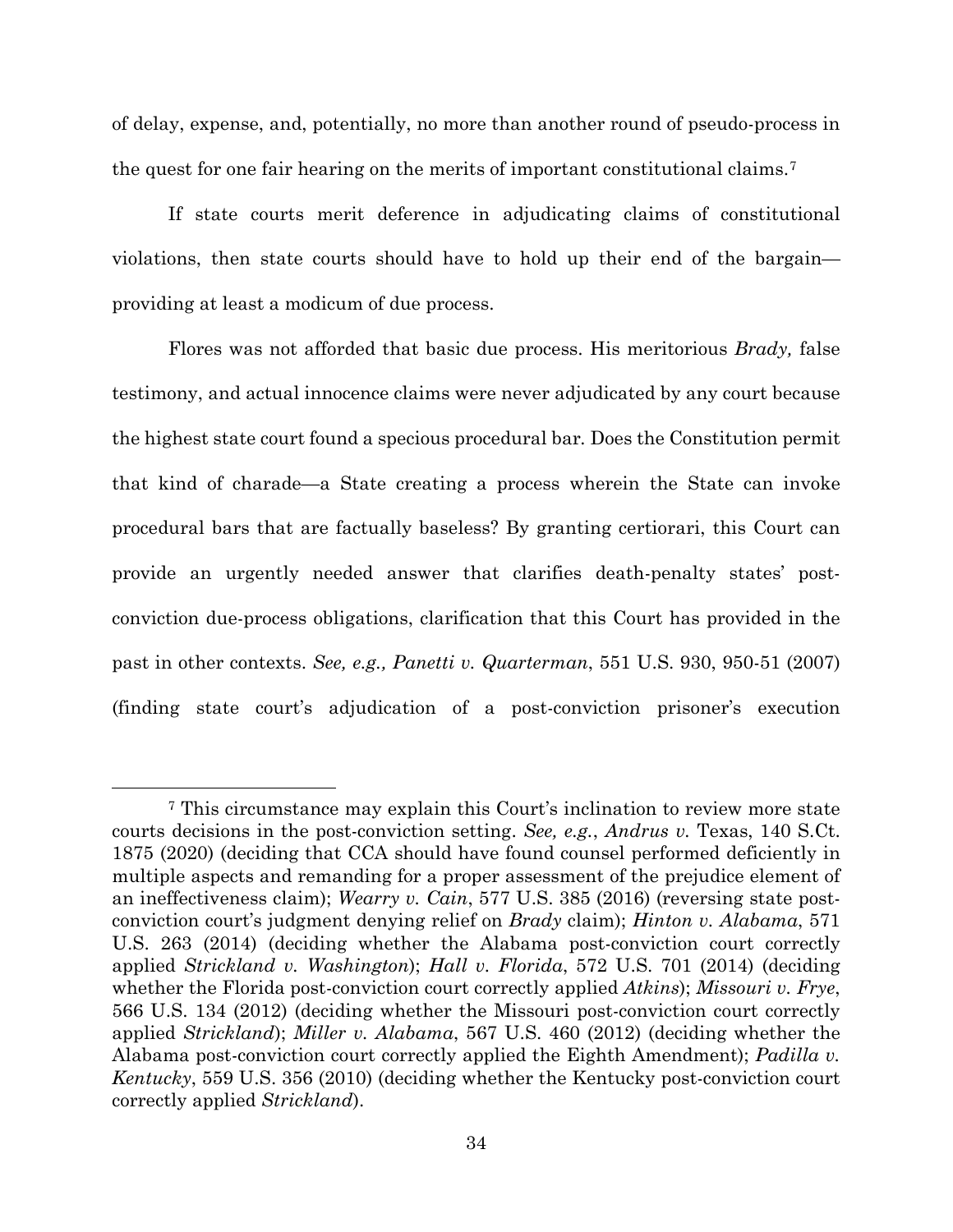incompetency claim violated due process because state court's "violation of the procedural framework Texas has mandated for the adjudication of incompetency claims" undermined reliance on the State's "substantial leeway" to determine suitable process).

The CCA is the *only* court in Texas with any legal authority to decide whether claims of serious constitutional violations are even considered. Unfortunately, the CCA's approach in this case reflects a broader intransigence with respect to honoring constitutional mandates in death-penalty cases. This Court has previously recognized the need to respond to this troubling trend. For instance, in *Moore v. Texas*, 137 S.Ct. 1039, 1044 (2017) ("*Moore I*"), this Court vacated the CCA's denial of the petitioner's *Atkins* claim and remanded for further proceedings after holding that "several factors" the CCA had used as "indicators of intellectual disability" were "an invention of the CCA untied to any acknowledged source." In remanding the case, the Court prohibited use of these factors "to restrict qualification of an individual as intellectually disabled." *Id.* Yet two years later, this Court was compelled to take up the same case again because the CCA had pointedly defied this Court's directives. *See Moore v. Texas*, 139 S.Ct. 666, 670 (2019) ("Moore II") (reversing after finding "the [CCA]'s determination" "inconsistent with" *Moore I* and a repeat of "the analysis we previously found wanting").

The *Moore* cases are not, however, an anomaly. The CCA's failure to adhere to this Court's holdings was evident more recently when this Court remanded an ineffectiveness claim raised in a death-penalty case because the CCA's ruling left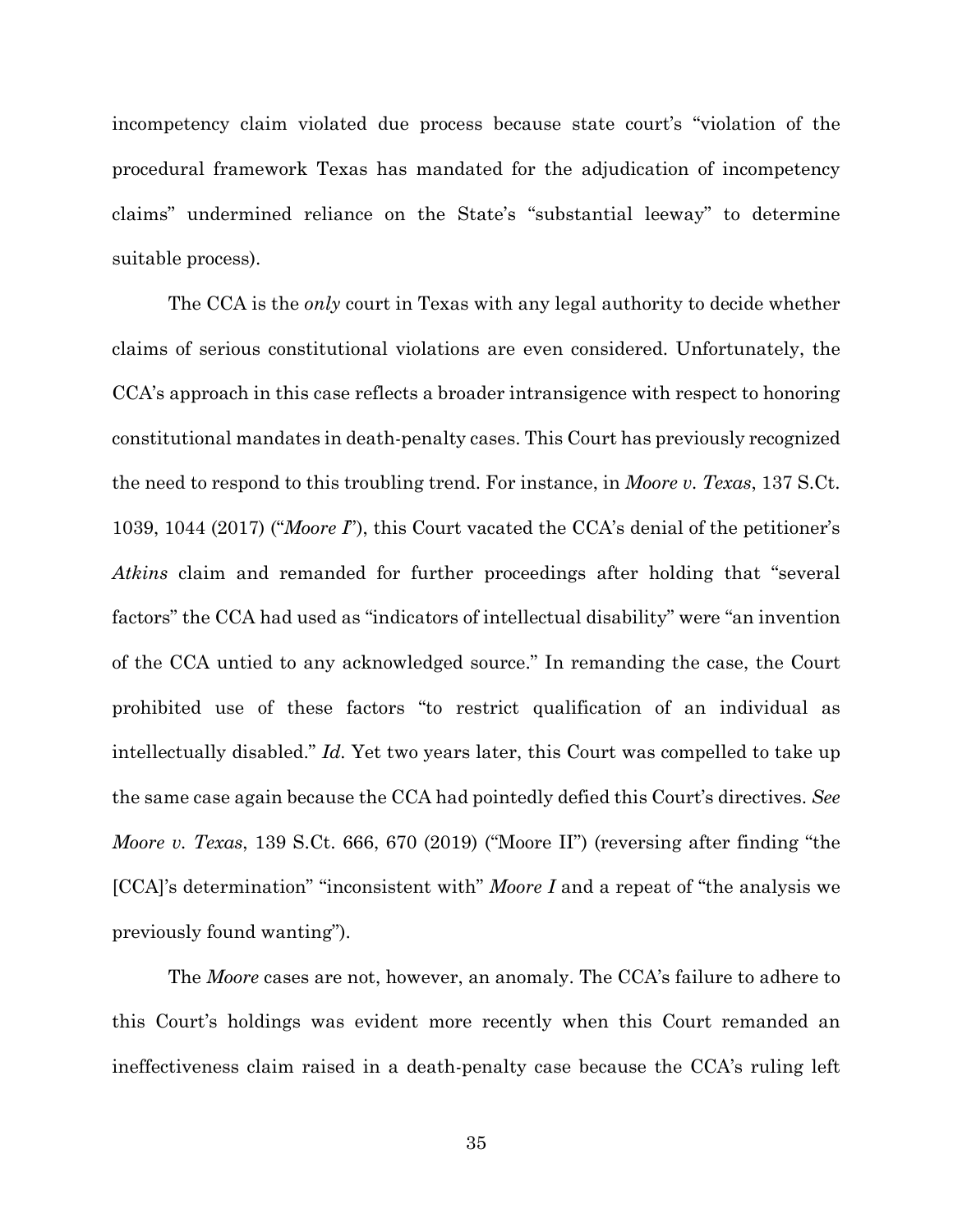unclear "whether [it] adequately conducted that weighty and record-intensive [prejudice] analysis in the first instance[.]" *Andrus v. Texas*, 140 S.Ct. 1875, 1887 (2020) (per curiam). Instead of following this Court's directives on remand, when *Andrus* returned to the CCA, a 5-4 majority defiantly ignored this Court's explicit directives about how to conduct a prejudice analysis and expressly rejected the numerous, significant instances of deficient performance this Court had identified that should have informed the prejudice analysis. *Compare id. with Ex parte Andrus*, 622 S.W.3d 892 (Tex. Crim. App. 2021). This patent disdain for this Court's precedents and the rule of law compelled that petitioner, as with Moore, to return to this Court seeking relief a second time in the same case. *See* Petition for Writ of Certiorari, *Andrus v. Texas*, No. 21-6001 (pending).

If there are any doubts about the existence of an entrenched pattern in Texas death-penalty cases of refusing to apply this Court's precedents and the relevant statutory scheme fairly, this case should resolve those doubts. No reasonable court could review the allegations raised in Flores's subsequent habeas application and determine that the right to further proceedings was procedurally barred. *See* AppB. Review should be granted because the CCA continues to undermine constitutional protections through its interpretation and application of Texas's habeas statute governing death-penalty cases.

When state courts create a post-conviction process, it must be adequate and fair enough to permit vindicating the important constitutional rights that habeas corpus is supposed to safeguard. That the State successfully suppressed *Brady*